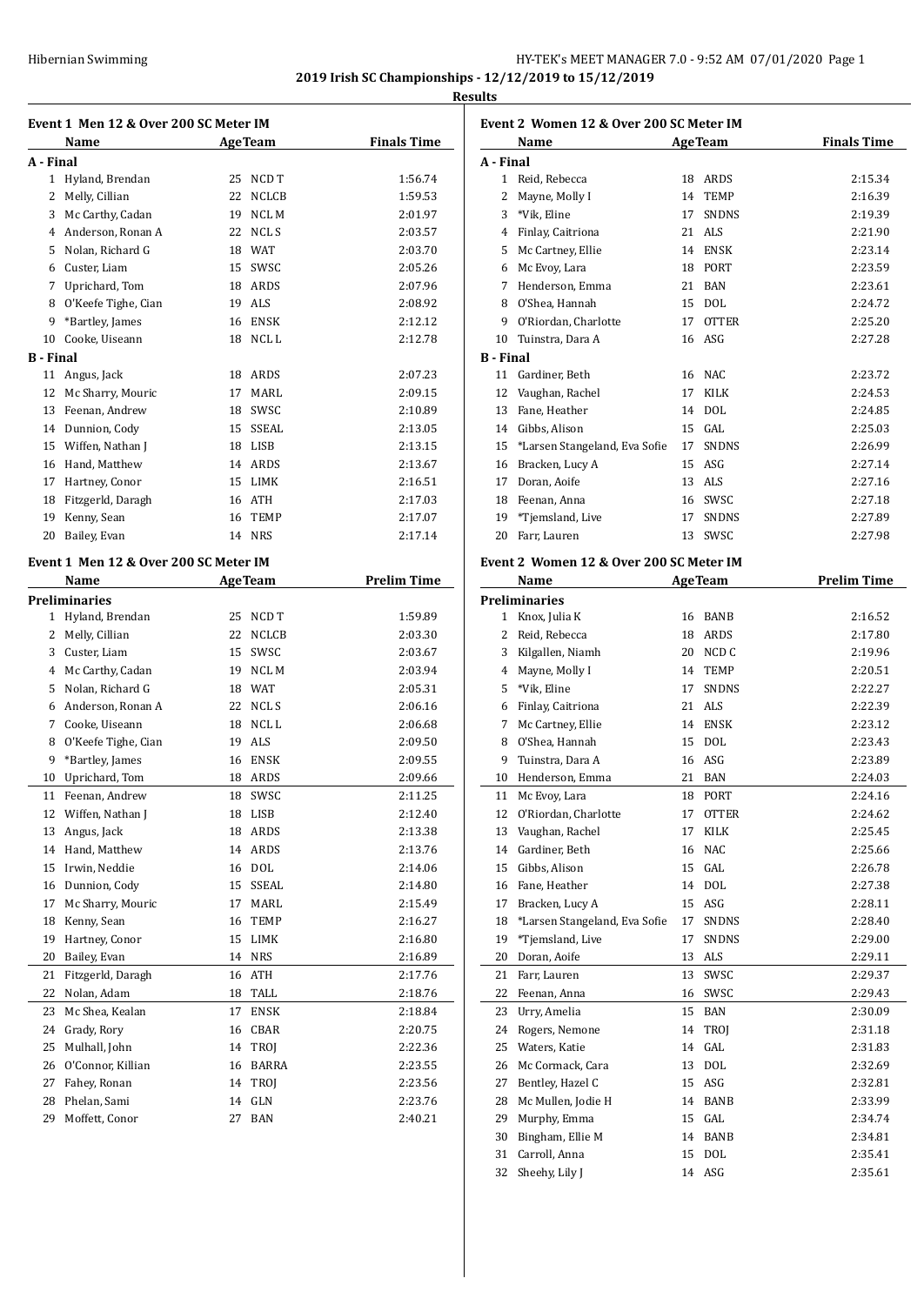# Hibernian Swimming HY-TEK's MEET MANAGER 7.0 - 9:52 AM 07/01/2020 Page 2 **2019 Irish SC Championships - 12/12/2019 to 15/12/2019**

|                  |                                                          |    |                |                                                 | Result |
|------------------|----------------------------------------------------------|----|----------------|-------------------------------------------------|--------|
|                  | Preliminaries  (Event 2 Women 12 & Over 200 SC Meter IM) |    |                |                                                 |        |
|                  | Name                                                     |    |                | <b>Example 2018</b> Age Team <b>Prelim Time</b> |        |
|                  | 33 O'Sullivan, Cathy                                     |    | 15 WAT         | 2:35.88                                         |        |
|                  | 34 Dunne, Kirsty                                         |    | 15 ASG         | 2:36.74                                         |        |
|                  | 35 Keane, Ellen                                          |    | 24 NAC         | 2:36.85                                         |        |
|                  | 36 Turner, Nicole                                        |    | 17 NAC         | 3:14.18                                         | E      |
|                  | --- Flaherty, Ellen                                      |    | 17 ATH         | DQ                                              |        |
|                  | Event 3 Men 12 & Over 100 SC Meter Backstroke<br>Name    |    |                | <b>Example 2 Age Team</b> Finals Time           | A      |
| A - Final        |                                                          |    |                |                                                 |        |
|                  | 1 Mc Evoy, Rory                                          |    | 21 NCD E       | 53.59                                           |        |
| $\overline{2}$   | Scannell, Sean D                                         | 17 | NCD L          | 54.56                                           |        |
|                  | 3 *Zhou, Tianyu                                          |    | 19 SHNGI       | 55.75                                           |        |
|                  | 4 Mc Nicholl, Sean                                       |    | 18 TEMP        | 56.17                                           |        |
|                  | 5 O'Rourke, Oisin                                        |    | 18 TUAM        | 57.37                                           |        |
|                  | 6 Anderson, Ronan A                                      |    | 22 NCL S       | 57.52                                           |        |
|                  | 7 Byrne, Stephen                                         |    | 20 TALL        | 57.70                                           |        |
|                  | 8 Irwin, Neddie                                          |    | 16 DOL         | 58.67                                           |        |
|                  | 9 Keating, Aran                                          |    | 17 CORM        | 59.06                                           | B      |
|                  | 10 Wiffen, Nathan J                                      |    | 18 LISB        | 59.44                                           |        |
|                  |                                                          |    |                |                                                 |        |
| <b>B</b> - Final | *Vik. Simen                                              | 20 |                |                                                 |        |
| 11               |                                                          |    | SNDNS          | 57.56                                           |        |
|                  | 12 Brady, Ethan                                          |    | 17 TEMP        | 59.06                                           |        |
|                  | 13 Winston, Sam                                          |    | 17 ALS         | 59.14                                           |        |
|                  | 14 Mc Menamin, Conor                                     |    | 24 ALS         | 59.46                                           |        |
|                  | 15 Brophy, Luke                                          |    | 17 MAL         | 1:00.26                                         |        |
|                  | 16 *Vilches Tejerina, Santi                              |    | 15 NAC         | 1:00.51                                         |        |
|                  | 17 Cook, Aidan                                           |    | 15 KILK        | 1:00.84                                         |        |
|                  | 18 Walsh Hussey, Matthew                                 |    | 15 NAC         | 1:00.97                                         |        |
|                  | 19 David, Ben R                                          |    | 18 BARRA       | 1:01.39                                         | E      |
|                  | 20 Ryan, James                                           |    | 16 SWSC        | 1:04.40                                         |        |
|                  | Event 3 Men 12 & Over 100 SC Meter Backstroke            |    |                |                                                 | P      |
|                  | <b>Name</b>                                              |    | <b>AgeTeam</b> | <b>Prelim Time</b>                              |        |
|                  | <b>Preliminaries</b>                                     |    |                |                                                 |        |
|                  | 1 Mc Evoy, Rory                                          |    | 21 NCD E       | 53.63                                           |        |
| 2                | Scannell, Sean D                                         |    | 17 NCD L       | 54.29                                           |        |
| 3                | *Zhou, Tianyu                                            | 19 | SHNGI          | 56.26                                           |        |
| 4                | Mc Nicholl, Sean                                         | 18 | TEMP           | 57.12                                           |        |
| 5                | Wiffen, Nathan J                                         | 18 | LISB           | 58.26                                           |        |
| 6                | O'Rourke, Oisin                                          | 18 | TUAM           | 58.38                                           |        |
| 7                | Byrne, Stephen                                           | 20 | TALL           | 58.40                                           |        |
| 8                | Anderson, Ronan A                                        | 22 | NCL S          | 58.55                                           |        |
| 9                | Irwin, Neddie                                            | 16 | DOL            | 58.57                                           |        |
| 10               | Keating, Aran                                            | 17 | CORM           | 58.63                                           |        |
| 11               | *Vik, Simen                                              | 20 | SNDNS          | 58.74                                           |        |
| 12               | Winston, Sam                                             | 17 | ALS            | 59.34                                           |        |
| 13               | Brophy, Luke                                             | 17 | MAL            | 1:00.26                                         |        |
| 14               | Mc Menamin, Conor                                        | 24 | ALS            | 1:00.30                                         |        |
| 15               | David, Ben R                                             | 18 | BARRA          | 1:00.57                                         |        |
| 16               | Cook, Aidan                                              | 15 | KILK           | 1:00.71                                         |        |
| 17               | *Vilches Tejerina, Santi                                 | 15 | <b>NAC</b>     | 1:01.15                                         |        |
| 18               | Ryan, James                                              | 16 | SWSC           | 1:01.22                                         |        |
| $*19$            | Walsh Hussey, Matthew                                    | 15 | NAC            | 1:01.23                                         |        |
| *19              | Brady, Ethan                                             | 17 | TEMP           | 1:01.23                                         |        |
| *21              | Nijs, Tiarnan                                            | 16 | LIMK           | 1:01.74                                         |        |
| $*21$            | Bodamer, Ralf                                            | 16 | GAL            | 1:01.74                                         |        |
|                  | <b>Swim-Off Required</b>                                 |    |                |                                                 |        |
| 23               | Balgos, Jericho A                                        | 15 | CY BT          | 1:01.78                                         |        |
| 24               | Reidy, Joe                                               | 16 | KGD            | 1:01.91                                         |        |

| ts |                   |    |         |         |
|----|-------------------|----|---------|---------|
|    | 25 Hartney, Conor |    | 15 LIMK | 1:02.34 |
|    | 26 Carroll, David |    | 16 DOL  | 1:02.41 |
|    | 27 O'Connor, Zac  |    | 15 LIMK | 1:02.93 |
|    | 28 Winston, Harry |    | 14 ALS  | 1:03.32 |
|    | 29 Mac Leod. Euan | 14 | ESB     | 1:03.72 |
|    |                   |    |         |         |

# **Event 4 Women 12 & Over 100 SC Meter Backstroke**

|                  | Name                                            | <b>AgeTeam</b> |              | <b>Finals Time</b> |  |  |  |
|------------------|-------------------------------------------------|----------------|--------------|--------------------|--|--|--|
| A - Final        |                                                 |                |              |                    |  |  |  |
| 1                | Hill, Danielle                                  | 20             | LARNE        | 58.29              |  |  |  |
| 2                | Bergin, Katelyn                                 | 18             | ALS          | 1:00.60            |  |  |  |
| 3                | Godden, Maria                                   | 17             | <b>KILK</b>  | 1:00.83            |  |  |  |
| 4                | Macdougald, Jena                                | 17             | <b>OTTER</b> | 1:01.31            |  |  |  |
| 5                | Walshe, Ellen                                   | 18             | <b>TEMP</b>  | 1:01.73            |  |  |  |
| 6                | Tinsley, Florence                               | 17             | ARDS         | 1:02.24            |  |  |  |
| 7                | Quinn, Caoimhe                                  | 17             | ALS          | 1:02.48            |  |  |  |
| 8                | *Firth, Bethy                                   | 23             | ARDS         | 1:02.49            |  |  |  |
| 9                | Lowe, Rebecca                                   | 17             | ATH          | 1:03.81            |  |  |  |
| 10               | Ahearne, Niamh                                  | 16             | <b>KILK</b>  | 1:03.97            |  |  |  |
| <b>B</b> - Final |                                                 |                |              |                    |  |  |  |
| 11               | Killen, Laura                                   | 16             | <b>CLNM</b>  | 1:03.93            |  |  |  |
| 12               | Leahy, Aoife                                    | 17             | GAL.         | 1:04.09            |  |  |  |
| 13               | Trait, Naomi                                    | 16             | <b>KILK</b>  | 1:04.16            |  |  |  |
| 14               | Cullen, Charlotte X                             | 15             | <b>TMORE</b> | 1:04.81            |  |  |  |
| 15               | Nolan, Beth                                     | 17             | SWSC         | 1:04.83            |  |  |  |
| 16               | Rowlands, Aisling                               | 14             | TROI         | 1:04.92            |  |  |  |
| 17               | Mc Alorum, Mollie                               | 14             | LEA          | 1:05.74            |  |  |  |
| 18               | Semchiy, Sharon                                 | 18             | SWSC         | 1:05.92            |  |  |  |
| 19               | Fagan, Emma                                     | 16             | ALS          | 1:06.09            |  |  |  |
| 20               | Farr, Lauren                                    | 13             | SWSC         | 1:06.39            |  |  |  |
|                  | Event 4 Women 12 & Over 100 SC Meter Backstroke |                |              |                    |  |  |  |

#### **Name Age Team Prelim Time**  $\overline{a}$

|              | <b>Preliminaries</b> |    |              |         |
|--------------|----------------------|----|--------------|---------|
|              |                      |    |              |         |
| $\mathbf{1}$ | Godden, Maria        | 17 | <b>KILK</b>  | 1:00.63 |
| 2            | Bergin, Katelyn      | 18 | ALS          | 1:01.30 |
| 3            | Macdougald, Jena     | 17 | <b>OTTER</b> | 1:01.48 |
| 4            | Hill, Danielle       | 20 | <b>LARNE</b> | 1:01.84 |
| 5            | Quinn, Caoimhe       | 17 | ALS          | 1:02.60 |
| 6            | Walshe, Ellen        | 18 | <b>TEMP</b>  | 1:02.91 |
| 7            | *Firth, Bethy        | 23 | ARDS         | 1:02.93 |
| 8            | Reid, Rebecca        | 18 | <b>ARDS</b>  | 1:03.08 |
| 9            | Tinsley, Florence    | 17 | <b>ARDS</b>  | 1:03.81 |
| 10           | Ahearne, Niamh       | 16 | <b>KILK</b>  | 1:04.43 |
| 11           | Lowe, Rebecca        | 17 | <b>ATH</b>   | 1:04.78 |
| 12           | Killen, Laura        | 16 | <b>CLNM</b>  | 1:04.88 |
| 13           | Fagan, Emma          | 16 | <b>ALS</b>   | 1:05.05 |
| 14           | Trait, Naomi         | 16 | <b>KILK</b>  | 1:05.14 |
| 15           | Cullen, Charlotte X  | 15 | <b>TMORE</b> | 1:05.42 |
| 16           | Semchiy, Sharon      | 18 | SWSC         | 1:05.55 |
| 17           | Rowlands, Aisling    | 14 | TROJ         | 1:05.69 |
| 18           | Nolan, Beth          | 17 | <b>SWSC</b>  | 1:05.84 |
| 19           | Leahy, Aoife         | 17 | GAL          | 1:05.92 |
| 20           | Farr, Lauren         | 13 | SWSC         | 1:06.23 |
| 21           | Mc Alorum, Mollie    | 14 | <b>LEA</b>   | 1:06.25 |
| 22           | Rooney, Cora         | 14 | <b>ENSK</b>  | 1:06.27 |
| 23           | Armstrong, Scarlett  | 16 | <b>ARDS</b>  | 1:06.89 |
| 24           | Lee, Ellen           | 14 | SWSC         | 1:07.07 |
| 25           | Osing, Cara          | 16 | <b>TEMP</b>  | 1:07.89 |
| 26           | Gibbs, Isabelle      | 17 | GAL.         | 1:07.92 |
| 27           | Rogers, Nemone       | 14 | TROI         | 1:08.07 |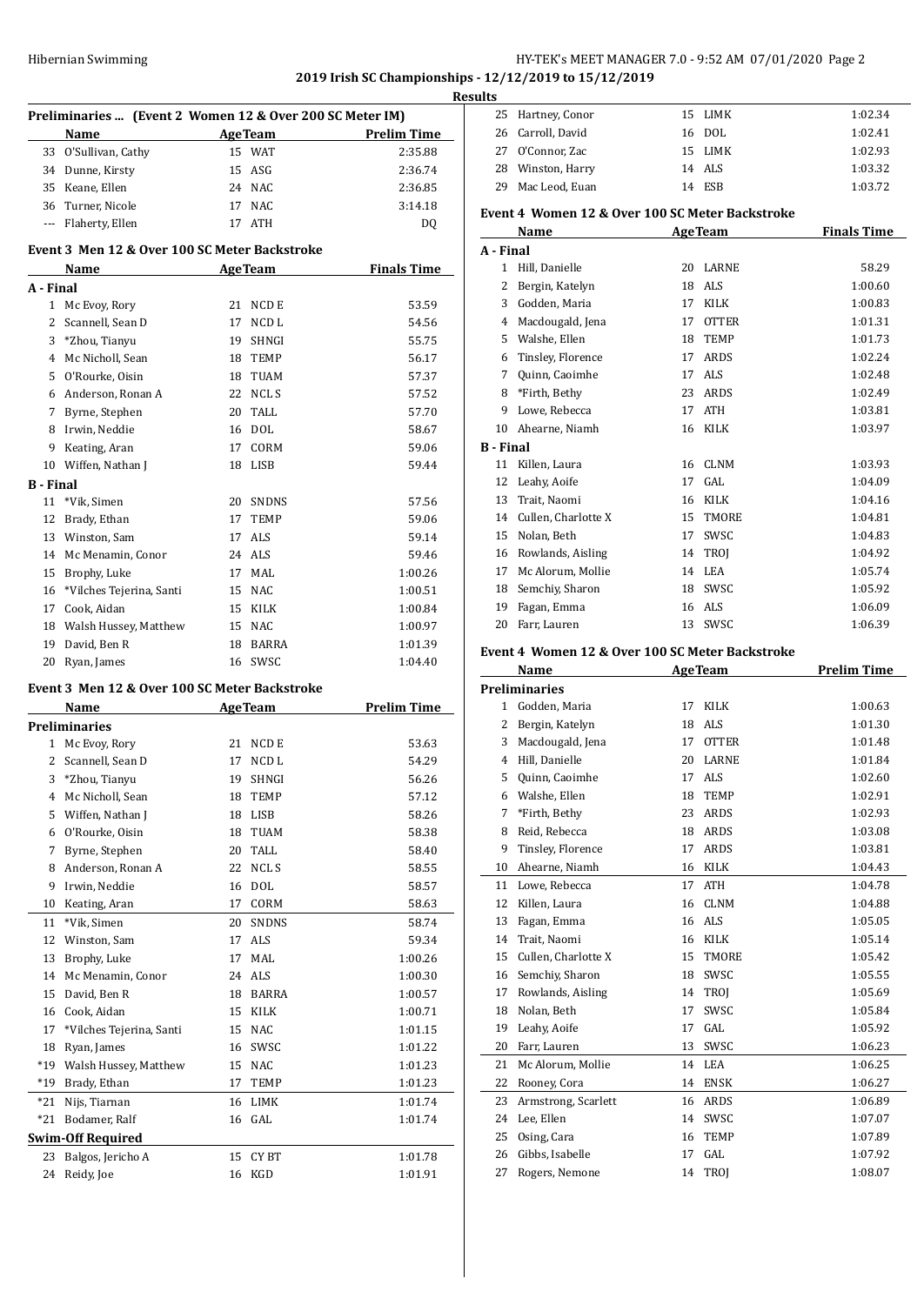# HY-TEK's MEET MANAGER 7.0 - 9:52 AM 07/01/2020 Page 3 **2019 Irish SC Championships - 12/12/2019 to 15/12/2019**

| Name                   |                                                                                                                                                                                                                                                                                                                                                                                                                                                                                                                                                                                                                                                                                                                           |                                                                                             |                                                                                                                                                                                                                                                                                                                                                                                                                                                                                                                                                                                                                                                                           |
|------------------------|---------------------------------------------------------------------------------------------------------------------------------------------------------------------------------------------------------------------------------------------------------------------------------------------------------------------------------------------------------------------------------------------------------------------------------------------------------------------------------------------------------------------------------------------------------------------------------------------------------------------------------------------------------------------------------------------------------------------------|---------------------------------------------------------------------------------------------|---------------------------------------------------------------------------------------------------------------------------------------------------------------------------------------------------------------------------------------------------------------------------------------------------------------------------------------------------------------------------------------------------------------------------------------------------------------------------------------------------------------------------------------------------------------------------------------------------------------------------------------------------------------------------|
| 28 Doran, Aoife        |                                                                                                                                                                                                                                                                                                                                                                                                                                                                                                                                                                                                                                                                                                                           |                                                                                             | 1:08.14                                                                                                                                                                                                                                                                                                                                                                                                                                                                                                                                                                                                                                                                   |
| 29 Bailey, Sadhbh      |                                                                                                                                                                                                                                                                                                                                                                                                                                                                                                                                                                                                                                                                                                                           |                                                                                             | 1:08.78                                                                                                                                                                                                                                                                                                                                                                                                                                                                                                                                                                                                                                                                   |
| 30 Ni Riain, Roisin    |                                                                                                                                                                                                                                                                                                                                                                                                                                                                                                                                                                                                                                                                                                                           |                                                                                             | 1:08.79                                                                                                                                                                                                                                                                                                                                                                                                                                                                                                                                                                                                                                                                   |
| 31 Fane, Heather       |                                                                                                                                                                                                                                                                                                                                                                                                                                                                                                                                                                                                                                                                                                                           |                                                                                             | 1:09.18                                                                                                                                                                                                                                                                                                                                                                                                                                                                                                                                                                                                                                                                   |
| 32 Ryan, Christine     |                                                                                                                                                                                                                                                                                                                                                                                                                                                                                                                                                                                                                                                                                                                           |                                                                                             | 1:09.21                                                                                                                                                                                                                                                                                                                                                                                                                                                                                                                                                                                                                                                                   |
|                        |                                                                                                                                                                                                                                                                                                                                                                                                                                                                                                                                                                                                                                                                                                                           |                                                                                             |                                                                                                                                                                                                                                                                                                                                                                                                                                                                                                                                                                                                                                                                           |
|                        |                                                                                                                                                                                                                                                                                                                                                                                                                                                                                                                                                                                                                                                                                                                           |                                                                                             |                                                                                                                                                                                                                                                                                                                                                                                                                                                                                                                                                                                                                                                                           |
| 1 Thompson, David      |                                                                                                                                                                                                                                                                                                                                                                                                                                                                                                                                                                                                                                                                                                                           |                                                                                             | 22.57                                                                                                                                                                                                                                                                                                                                                                                                                                                                                                                                                                                                                                                                     |
| 2 Coulter, Curtis      |                                                                                                                                                                                                                                                                                                                                                                                                                                                                                                                                                                                                                                                                                                                           |                                                                                             | 22.67                                                                                                                                                                                                                                                                                                                                                                                                                                                                                                                                                                                                                                                                     |
|                        |                                                                                                                                                                                                                                                                                                                                                                                                                                                                                                                                                                                                                                                                                                                           |                                                                                             | 23.19                                                                                                                                                                                                                                                                                                                                                                                                                                                                                                                                                                                                                                                                     |
|                        |                                                                                                                                                                                                                                                                                                                                                                                                                                                                                                                                                                                                                                                                                                                           |                                                                                             | 23.21                                                                                                                                                                                                                                                                                                                                                                                                                                                                                                                                                                                                                                                                     |
|                        |                                                                                                                                                                                                                                                                                                                                                                                                                                                                                                                                                                                                                                                                                                                           |                                                                                             | 23.34                                                                                                                                                                                                                                                                                                                                                                                                                                                                                                                                                                                                                                                                     |
|                        |                                                                                                                                                                                                                                                                                                                                                                                                                                                                                                                                                                                                                                                                                                                           |                                                                                             | 23.53                                                                                                                                                                                                                                                                                                                                                                                                                                                                                                                                                                                                                                                                     |
|                        |                                                                                                                                                                                                                                                                                                                                                                                                                                                                                                                                                                                                                                                                                                                           |                                                                                             | 23.58                                                                                                                                                                                                                                                                                                                                                                                                                                                                                                                                                                                                                                                                     |
|                        |                                                                                                                                                                                                                                                                                                                                                                                                                                                                                                                                                                                                                                                                                                                           |                                                                                             | 23.67                                                                                                                                                                                                                                                                                                                                                                                                                                                                                                                                                                                                                                                                     |
|                        |                                                                                                                                                                                                                                                                                                                                                                                                                                                                                                                                                                                                                                                                                                                           |                                                                                             | 23.78                                                                                                                                                                                                                                                                                                                                                                                                                                                                                                                                                                                                                                                                     |
|                        |                                                                                                                                                                                                                                                                                                                                                                                                                                                                                                                                                                                                                                                                                                                           |                                                                                             | 24.46                                                                                                                                                                                                                                                                                                                                                                                                                                                                                                                                                                                                                                                                     |
|                        |                                                                                                                                                                                                                                                                                                                                                                                                                                                                                                                                                                                                                                                                                                                           |                                                                                             |                                                                                                                                                                                                                                                                                                                                                                                                                                                                                                                                                                                                                                                                           |
|                        |                                                                                                                                                                                                                                                                                                                                                                                                                                                                                                                                                                                                                                                                                                                           |                                                                                             | 23.83                                                                                                                                                                                                                                                                                                                                                                                                                                                                                                                                                                                                                                                                     |
|                        |                                                                                                                                                                                                                                                                                                                                                                                                                                                                                                                                                                                                                                                                                                                           |                                                                                             | 23.97                                                                                                                                                                                                                                                                                                                                                                                                                                                                                                                                                                                                                                                                     |
|                        |                                                                                                                                                                                                                                                                                                                                                                                                                                                                                                                                                                                                                                                                                                                           |                                                                                             | 24.03                                                                                                                                                                                                                                                                                                                                                                                                                                                                                                                                                                                                                                                                     |
|                        |                                                                                                                                                                                                                                                                                                                                                                                                                                                                                                                                                                                                                                                                                                                           |                                                                                             | 24.14                                                                                                                                                                                                                                                                                                                                                                                                                                                                                                                                                                                                                                                                     |
|                        |                                                                                                                                                                                                                                                                                                                                                                                                                                                                                                                                                                                                                                                                                                                           |                                                                                             | 24.16                                                                                                                                                                                                                                                                                                                                                                                                                                                                                                                                                                                                                                                                     |
|                        |                                                                                                                                                                                                                                                                                                                                                                                                                                                                                                                                                                                                                                                                                                                           |                                                                                             | 24.27                                                                                                                                                                                                                                                                                                                                                                                                                                                                                                                                                                                                                                                                     |
|                        |                                                                                                                                                                                                                                                                                                                                                                                                                                                                                                                                                                                                                                                                                                                           |                                                                                             |                                                                                                                                                                                                                                                                                                                                                                                                                                                                                                                                                                                                                                                                           |
|                        |                                                                                                                                                                                                                                                                                                                                                                                                                                                                                                                                                                                                                                                                                                                           |                                                                                             | 24.38                                                                                                                                                                                                                                                                                                                                                                                                                                                                                                                                                                                                                                                                     |
|                        |                                                                                                                                                                                                                                                                                                                                                                                                                                                                                                                                                                                                                                                                                                                           |                                                                                             | 24.40                                                                                                                                                                                                                                                                                                                                                                                                                                                                                                                                                                                                                                                                     |
|                        |                                                                                                                                                                                                                                                                                                                                                                                                                                                                                                                                                                                                                                                                                                                           |                                                                                             | 24.54                                                                                                                                                                                                                                                                                                                                                                                                                                                                                                                                                                                                                                                                     |
|                        |                                                                                                                                                                                                                                                                                                                                                                                                                                                                                                                                                                                                                                                                                                                           |                                                                                             | 24.94                                                                                                                                                                                                                                                                                                                                                                                                                                                                                                                                                                                                                                                                     |
|                        |                                                                                                                                                                                                                                                                                                                                                                                                                                                                                                                                                                                                                                                                                                                           |                                                                                             | <b>Prelim Time</b>                                                                                                                                                                                                                                                                                                                                                                                                                                                                                                                                                                                                                                                        |
|                        |                                                                                                                                                                                                                                                                                                                                                                                                                                                                                                                                                                                                                                                                                                                           |                                                                                             |                                                                                                                                                                                                                                                                                                                                                                                                                                                                                                                                                                                                                                                                           |
|                        |                                                                                                                                                                                                                                                                                                                                                                                                                                                                                                                                                                                                                                                                                                                           |                                                                                             | 22.58                                                                                                                                                                                                                                                                                                                                                                                                                                                                                                                                                                                                                                                                     |
|                        |                                                                                                                                                                                                                                                                                                                                                                                                                                                                                                                                                                                                                                                                                                                           |                                                                                             | 23.10                                                                                                                                                                                                                                                                                                                                                                                                                                                                                                                                                                                                                                                                     |
|                        |                                                                                                                                                                                                                                                                                                                                                                                                                                                                                                                                                                                                                                                                                                                           |                                                                                             | 23.24                                                                                                                                                                                                                                                                                                                                                                                                                                                                                                                                                                                                                                                                     |
|                        |                                                                                                                                                                                                                                                                                                                                                                                                                                                                                                                                                                                                                                                                                                                           |                                                                                             | 23.32                                                                                                                                                                                                                                                                                                                                                                                                                                                                                                                                                                                                                                                                     |
|                        |                                                                                                                                                                                                                                                                                                                                                                                                                                                                                                                                                                                                                                                                                                                           |                                                                                             | 23.39                                                                                                                                                                                                                                                                                                                                                                                                                                                                                                                                                                                                                                                                     |
|                        |                                                                                                                                                                                                                                                                                                                                                                                                                                                                                                                                                                                                                                                                                                                           |                                                                                             | 23.42                                                                                                                                                                                                                                                                                                                                                                                                                                                                                                                                                                                                                                                                     |
|                        |                                                                                                                                                                                                                                                                                                                                                                                                                                                                                                                                                                                                                                                                                                                           |                                                                                             | 23.43                                                                                                                                                                                                                                                                                                                                                                                                                                                                                                                                                                                                                                                                     |
|                        |                                                                                                                                                                                                                                                                                                                                                                                                                                                                                                                                                                                                                                                                                                                           |                                                                                             | 23.54                                                                                                                                                                                                                                                                                                                                                                                                                                                                                                                                                                                                                                                                     |
|                        |                                                                                                                                                                                                                                                                                                                                                                                                                                                                                                                                                                                                                                                                                                                           |                                                                                             |                                                                                                                                                                                                                                                                                                                                                                                                                                                                                                                                                                                                                                                                           |
|                        |                                                                                                                                                                                                                                                                                                                                                                                                                                                                                                                                                                                                                                                                                                                           |                                                                                             | 23.73<br>23.77                                                                                                                                                                                                                                                                                                                                                                                                                                                                                                                                                                                                                                                            |
|                        |                                                                                                                                                                                                                                                                                                                                                                                                                                                                                                                                                                                                                                                                                                                           |                                                                                             |                                                                                                                                                                                                                                                                                                                                                                                                                                                                                                                                                                                                                                                                           |
|                        |                                                                                                                                                                                                                                                                                                                                                                                                                                                                                                                                                                                                                                                                                                                           |                                                                                             | 23.99                                                                                                                                                                                                                                                                                                                                                                                                                                                                                                                                                                                                                                                                     |
|                        |                                                                                                                                                                                                                                                                                                                                                                                                                                                                                                                                                                                                                                                                                                                           |                                                                                             | 24.03                                                                                                                                                                                                                                                                                                                                                                                                                                                                                                                                                                                                                                                                     |
|                        |                                                                                                                                                                                                                                                                                                                                                                                                                                                                                                                                                                                                                                                                                                                           |                                                                                             | 24.09                                                                                                                                                                                                                                                                                                                                                                                                                                                                                                                                                                                                                                                                     |
|                        |                                                                                                                                                                                                                                                                                                                                                                                                                                                                                                                                                                                                                                                                                                                           |                                                                                             | 24.22                                                                                                                                                                                                                                                                                                                                                                                                                                                                                                                                                                                                                                                                     |
|                        | 17                                                                                                                                                                                                                                                                                                                                                                                                                                                                                                                                                                                                                                                                                                                        |                                                                                             | 24.32                                                                                                                                                                                                                                                                                                                                                                                                                                                                                                                                                                                                                                                                     |
| Donnelly, John         | 18                                                                                                                                                                                                                                                                                                                                                                                                                                                                                                                                                                                                                                                                                                                        | SLBGH                                                                                       | 24.34                                                                                                                                                                                                                                                                                                                                                                                                                                                                                                                                                                                                                                                                     |
|                        |                                                                                                                                                                                                                                                                                                                                                                                                                                                                                                                                                                                                                                                                                                                           | ALS                                                                                         | 24.39                                                                                                                                                                                                                                                                                                                                                                                                                                                                                                                                                                                                                                                                     |
| O'Keefe Tighe, Cian    | 19                                                                                                                                                                                                                                                                                                                                                                                                                                                                                                                                                                                                                                                                                                                        |                                                                                             |                                                                                                                                                                                                                                                                                                                                                                                                                                                                                                                                                                                                                                                                           |
| Uprichard, Tom         | 18                                                                                                                                                                                                                                                                                                                                                                                                                                                                                                                                                                                                                                                                                                                        | ARDS                                                                                        | 24.47                                                                                                                                                                                                                                                                                                                                                                                                                                                                                                                                                                                                                                                                     |
| Camacho Lenihan, Fionn | 17                                                                                                                                                                                                                                                                                                                                                                                                                                                                                                                                                                                                                                                                                                                        | NAC                                                                                         | 24.49                                                                                                                                                                                                                                                                                                                                                                                                                                                                                                                                                                                                                                                                     |
| Nolan, Richard G       | 18                                                                                                                                                                                                                                                                                                                                                                                                                                                                                                                                                                                                                                                                                                                        | WAT                                                                                         | 24.55                                                                                                                                                                                                                                                                                                                                                                                                                                                                                                                                                                                                                                                                     |
| Higgins, Paul          | 16                                                                                                                                                                                                                                                                                                                                                                                                                                                                                                                                                                                                                                                                                                                        | SWSC                                                                                        | 24.64                                                                                                                                                                                                                                                                                                                                                                                                                                                                                                                                                                                                                                                                     |
| Powell, Teige          | 16                                                                                                                                                                                                                                                                                                                                                                                                                                                                                                                                                                                                                                                                                                                        | KILK                                                                                        | 24.87                                                                                                                                                                                                                                                                                                                                                                                                                                                                                                                                                                                                                                                                     |
| Uoka, Saulius          | 15                                                                                                                                                                                                                                                                                                                                                                                                                                                                                                                                                                                                                                                                                                                        | TEMP                                                                                        |                                                                                                                                                                                                                                                                                                                                                                                                                                                                                                                                                                                                                                                                           |
| Mulholland, Daniel J   | 16                                                                                                                                                                                                                                                                                                                                                                                                                                                                                                                                                                                                                                                                                                                        | LISB                                                                                        | 24.95<br>24.99                                                                                                                                                                                                                                                                                                                                                                                                                                                                                                                                                                                                                                                            |
|                        | 3 Fitzmaurice, Isaac<br>4 Power, Dean<br>5 *Vernickas, Irmantas<br>6 Colvin, Cillian<br>7 Mc Nicholl, Sean<br>8 Sutton, Diarmuid<br>9 Savage, Odhrán<br>10 O'Sullivan, Brian<br>11 Mc Sharry, Mouric<br>12 Uprichard, Tom<br>13 Winston, Sam<br>14 O'Keefe Tighe, Cian<br>15 Higgins, Peter<br>16 Mc Aviney, Brogan<br>17 Donnelly, John<br>19 Higgins, Paul<br>20 Powell, Teige<br>Name<br><b>Preliminaries</b><br>1 Thompson, David<br>2 Coulter, Curtis<br>Fitzmaurice, Isaac<br>Colvin, Cillian<br>*Vernickas, Irmantas<br>Power, Dean<br>Mc Nicholl, Sean<br>Sutton, Diarmuid<br>O'Sullivan, Brian<br>Wiffen, Daniel M<br>Savage, Odhrán<br>Higgins, Peter<br>Winston, Sam<br>Mc Aviney, Brogan<br>Mc Sharry, Mouric | 18 Camacho Lenihan, Fionn<br>22<br>25<br>22<br>18<br>17<br>25<br>18<br>20<br>18<br>17<br>16 | Preliminaries  (Event 4 Women 12 & Over 100 SC Meter Backstroke)<br><b>Example 2 Age Team</b> Prelim Time<br>13 ALS<br>15 NRS<br>14 LIMK<br>14 DOL<br>17 NEN<br>Event 5 Men 12 & Over 50 SC Meter Freestyle<br>Name AgeTeam Finals Time<br>26 BAN<br>25 BAN<br>19 NAC<br>22 NCD U<br>25 C WV<br>22 NAC<br>18 TEMP<br>17 NCL L<br>20 SPL<br>25 ADSC<br>17 MARL<br>18 ARDS<br>17 ALS<br>19 ALS<br>18 SWSC<br>16 KILK<br>18 SLBGH<br>17 NAC<br>16 SWSC<br>16 KILK<br>Event 5 Men 12 & Over 50 SC Meter Freestyle<br><b>Example 2.1 Age Team</b><br>26 BAN<br>25 BAN<br>19 NAC<br>NAC<br>C WV<br>NCD U<br>TEMP<br>NCL L<br>ADSC<br>LISB<br>SPL<br>SWSC<br>ALS<br>KILK<br>MARL |

| ts    |                       |    |              |       |
|-------|-----------------------|----|--------------|-------|
| 26    | Fitzgerald, Conor     | 13 | SPL          | 25.18 |
| 27    | Winston, Harry        | 14 | ALS          | 25.25 |
| 28    | Coulter, Evan C       | 14 | CY BT        | 25.30 |
| 29    | Tan, Rónán            | 16 | ESB          | 25.31 |
| 30    | Foley, Conor          | 15 | <b>DOL</b>   | 25.35 |
| 31    | Fitzgerld, Daragh     | 16 | ATH          | 25.36 |
| 32    | Marfunin, Alexander K | 16 | <b>LISB</b>  | 25.38 |
| 33    | Cook, Aidan           | 15 | KILK         | 25.40 |
| 34    | Dunnion, Cody         | 15 | SSEAL        | 25.42 |
| 35    | Byrne, Stephen        | 20 | <b>TALL</b>  | 25.46 |
| 36    | Mulhall, John         | 14 | <b>TROI</b>  | 25.47 |
| 37    | O'Neill, Finn         | 14 | TROI         | 25.50 |
| 38    | Carney, Colm          | 15 | <b>CBAR</b>  | 25.61 |
| 39    | O'Connor, Killian     | 16 | <b>BARRA</b> | 25.64 |
| 40    | Walsh Hussey, Matthew | 15 | <b>NAC</b>   | 25.71 |
| 41    | Keogh, Michael        | 15 | TERE         | 25.87 |
| 42    | Mc Kendry, Gerard     | 15 | <b>TITAN</b> | 25.90 |
| 43    | Riddell, Ben          | 14 | <b>BAN</b>   | 25.93 |
| $*44$ | Phelan, Sami          | 14 | GLN          | 26.11 |
| $*44$ | Ryan, James           | 16 | SWSC         | 26.11 |
|       |                       |    |              |       |

# **Event 6 Women 12 & Over 50 SC Meter Freestyle**

|                  | Name                | <b>AgeTeam</b> |              | <b>Finals Time</b> |
|------------------|---------------------|----------------|--------------|--------------------|
| A - Final        |                     |                |              |                    |
| 1                | Hill, Danielle      | 20             | <b>LARNE</b> | 24.78              |
| 2                | Mc Sharry, Mona     | 19             | MARL         | 25.19              |
| 3                | *Tang, Tina         | 15             | <b>SHNGI</b> | 25.31              |
| 4                | Kilgallen, Niamh    | 20             | NCD C        | 25.59              |
| 5                | *Firth, Bethy       | 23             | ARDS         | 25.73              |
| 6                | Trait, Naomi        | 16             | <b>KILK</b>  | 26.27              |
| 7                | Stapleton, Cara     | 18             | <b>OTTER</b> | 26.41              |
| 8                | Donegan, Éle        | 16             | LEA          | 26.53              |
| 9                | Catterson, Victoria | 18             | ARDS         | 26.56              |
| 10               | Haughey, Aisling    | 24             | ALS          | 26.63              |
| <b>B</b> - Final |                     |                |              |                    |
| 11               | Mayne, Molly I      | 14             | <b>TEMP</b>  | 26.57              |
| 12               | Finlay, Caitriona   | 21             | ALS          | 26.67              |
| 13               | Montgomery, Emma    | 17             | ARDS         | 26.84              |
| 14               | Lee, Danielle M     | 14             | ASG          | 26.85              |
| 15               | Macdougald, Jena    | 17             | <b>OTTER</b> | 26.87              |
| 16               | Mc Crea, Alex       | 18             | CY BT        | 26.90              |
| 17               | Williams, Ciara     | 15             | <b>NAC</b>   | 27.11              |
| 18               | Rowlands, Aisling   | 14             | <b>TROI</b>  | 27.13              |
| 19               | Nolan, Aisling      | 18             | <b>TERE</b>  | 27.15              |
| 20               | Farrell, Danielle   | 16             | <b>SLIGO</b> | 27.20              |

### **Event 6 Women 12 & Over 50 SC Meter Freestyle**

|    | Name                 | <b>AgeTeam</b> |              | <b>Prelim Time</b> |
|----|----------------------|----------------|--------------|--------------------|
|    | <b>Preliminaries</b> |                |              |                    |
| 1  | *Tang, Tina          | 15             | <b>SHNGI</b> | 25.59              |
| 2  | Mc Sharry, Mona      | 19             | MARI.        | 25.85              |
| 3  | Hill, Danielle       | 20             | LARNE        | 25.86              |
| 4  | Kilgallen, Niamh     | 20             | NCD C        | 25.99              |
| 5. | *Firth, Bethy        | 23             | ARDS         | 26.15              |
| 6  | Stapleton, Cara      | 18             | <b>OTTER</b> | 26.47              |
| 7  | Catterson, Victoria  | 18             | ARDS         | 26.50              |
| 8  | Haughey, Aisling     |                | 24 ALS       | 26.51              |
| 9  | Trait, Naomi         |                | 16 KILK      | 26.70              |
| 10 | Donegan, Éle         | 16             | LEA          | 26.74              |
| 11 | Macdougald, Jena     | 17             | <b>OTTER</b> | 26.88              |
| 12 | Lee, Danielle M      | 14             | ASG          | 27.06              |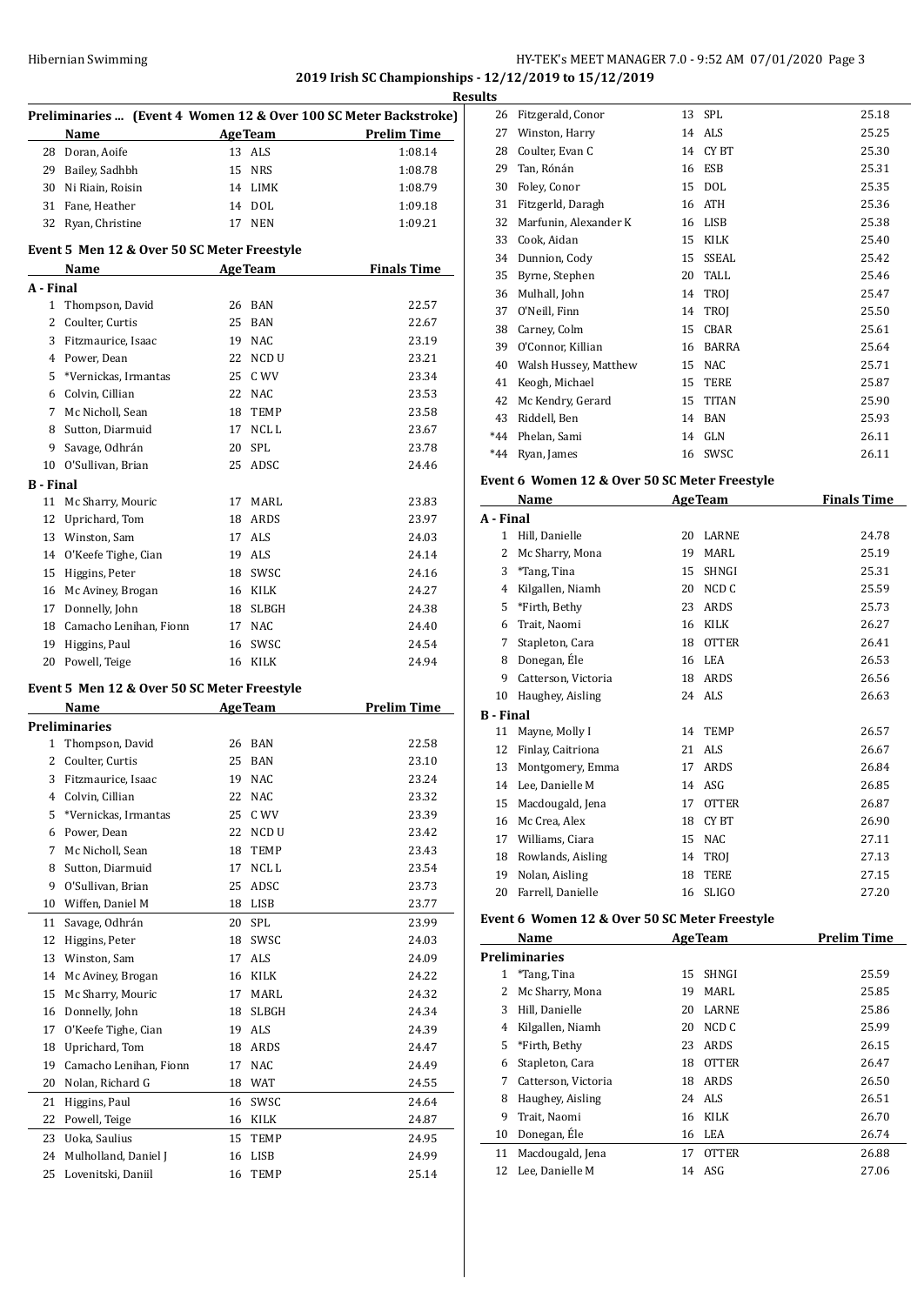# Hibernian Swimming HY-TEK's MEET MANAGER 7.0 - 9:52 AM 07/01/2020 Page 4 **2019 Irish SC Championships - 12/12/2019 to 15/12/2019**

**Results**

**Preliminaries ... (Event 6 Women 12 & Over 50 SC Meter Freestyle) Name Age Team Prelim Time** 13 Williams, Ciara 15 NAC 27.10 Nolan, Aisling 18 TERE 27.12 15 Mc Crea, Alex 18 CY BT 27.18 16 Rowlands, Aisling 14 TROJ 27.19 17 Montgomery, Emma 17 ARDS 27.20 \*18 Finlay, Caitriona 21 ALS 27.21 \*18 Mayne, Molly I 14 TEMP 27.21 Farrell, Danielle 16 SLIGO 27.34 Lowe, Rebecca 17 ATH 27.45 22 Semchiy, Sharon 18 SWSC 27.53 O'Riordan, Charlotte 17 OTTER 27.54 23 O'utiliani, Since 15 TROJ 27.66<br>24 Dowling, Caoimhe 15 TROJ 27.76 25 Flaherty, Ellen 17 ATH 27.70 \*Larsen Stangeland, Eva Sofie 17 SNDNS 27.76 Allen, Naoise 14 VIK 27.80 Solaja, Mia 14 TROJ 27.82 Quinn, Sasha A 15 LISB 27.83 Osing, Cara 16 TEMP 27.90 31 Delaney, Erin 15 TEMP 27.99 Mc Cartney, Ellie 14 ENSK 28.01 Leahy, Aoife 17 GAL 28.20 Urry, Amelia 15 BAN 28.29 Phelan, Rosalie 14 CORM 28.52 Rogers, Nemone 14 TROJ 28.67 Ni Riain, Roisin 14 LIMK 28.74 Bailey, Sadhbh 15 NRS 28.79 O'Sullivan, Cathy 15 WAT 28.85 Mc Grath, Izzy 13 DOL 28.87 41 Mc Mullen, Jodie H 14 BANB 29.06 Keane, Ellen 24 NAC 29.92 Turner, Nicole 17 NAC 36.68

# **Event 7 Men 12 & Over 200 SC Meter Butterfly**

|                  | <b>Name</b>            | <b>AgeTeam</b> |              | <b>Finals Time</b> |
|------------------|------------------------|----------------|--------------|--------------------|
| A - Final        |                        |                |              |                    |
| 1                | Melly, Cillian         | 22             | <b>NCLCB</b> | 1:58.15            |
| 2                | Johnston, Paddy        | 18             | <b>ARDS</b>  | 1:58.96            |
| 3                | Hansen, Ethan          | 17             | <b>NCDTR</b> | 1:59.82            |
| 4                | Mc Geever, Finn        | 19             | <b>NCLL</b>  | 1:59.94            |
| 5                | Mc Carthy, Cadan       | 19             | <b>NCLM</b>  | 2:01.81            |
| 6                | Kelly, Alfie           | 18             | <b>DOL</b>   | 2:03.37            |
| 7                | O'Connor, Jeremy       | 17             | NCL L        | 2:04.30            |
| 8                | Mc Lelland-Maher, Alex | 17             | <b>KILK</b>  | 2:07.03            |
| 9                | Wiffen, Nathan J       | 18             | <b>LISB</b>  | 2:08.87            |
| 10               | *Bartley, James        | 16             | <b>ENSK</b>  | 2:10.41            |
| <b>B</b> - Final |                        |                |              |                    |
| 11               | *Vik, Simen            | 20             | <b>SNDNS</b> | 2:02.21            |
| 12               | Nolan-Whitney, Jack D  | 18             | KILK         | 2:05.96            |
| 13               | Mc Aviney, Brogan      | 16             | <b>KILK</b>  | 2:11.99            |
| 14               | Hand, Matthew          | 14             | <b>ARDS</b>  | 2:14.80            |
| 15               | O'Connor, Zac          | 15             | <b>LIMK</b>  | 2:15.00            |
| 16               | Walsh, Daniel          | 15             | <b>TEMP</b>  | 2:17.76            |
| 17               | Ronan, Dara            | 15             | <b>ENSK</b>  | 2:18.61            |
| 18               | O'Neill, Thomas        | 15             | <b>NAC</b>   | 2:22.83            |
| 19               | Kenny, Conor           | 15             | <b>TEMP</b>  | 2:26.49            |
| $---$            | Todd, Nathan           | 15             | LASER        | DO                 |

| Event 7 Men 12 & Over 200 SC Meter Butterfly |                        |    |                  |                    |  |  |
|----------------------------------------------|------------------------|----|------------------|--------------------|--|--|
|                                              | Name                   |    | <b>AgeTeam</b>   | <b>Prelim Time</b> |  |  |
|                                              | <b>Preliminaries</b>   |    |                  |                    |  |  |
| 1                                            | Hansen. Ethan          | 17 | <b>NCDTR</b>     | 2:01.07            |  |  |
| $\overline{2}$                               | Mc Geever, Finn        | 19 | NCL <sub>L</sub> | 2:01.57            |  |  |
| 3                                            | Melly, Cillian         | 22 | <b>NCLCB</b>     | 2:03.01            |  |  |
| $\overline{4}$                               | Mc Carthy, Cadan       | 19 | <b>NCLM</b>      | 2:03.26            |  |  |
| 5                                            | Johnston, Paddy        | 18 | <b>ARDS</b>      | 2:04.20            |  |  |
| 6                                            | Kelly, Alfie           | 18 | <b>DOL</b>       | 2:04.76            |  |  |
| 7                                            | Mc Lelland-Maher, Alex | 17 | <b>KILK</b>      | 2:06.18            |  |  |
| 8                                            | O'Connor, Jeremy       | 17 | NCL <sub>L</sub> | 2:06.19            |  |  |
| 9                                            | Wiffen, Nathan J       | 18 | <b>LISB</b>      | 2:06.83            |  |  |
| 10                                           | *Bartley, James        | 16 | <b>ENSK</b>      | 2:07.07            |  |  |
| 11                                           | Nolan-Whitney, Jack D  | 18 | KILK             | 2:08.50            |  |  |
| 12                                           | *Klepp Vik, Linus      | 18 | <b>SNDNS</b>     | 2:11.73            |  |  |
| 13                                           | Mc Aviney, Brogan      | 16 | <b>KILK</b>      | 2:11.99            |  |  |
| 14                                           | *Vik, Simen            | 20 | <b>SNDNS</b>     | 2:12.61            |  |  |
| 15                                           | O'Connor. Zac          | 15 | <b>LIMK</b>      | 2:16.78            |  |  |
| 16                                           | Hand. Matthew          | 14 | <b>ARDS</b>      | 2:17.12            |  |  |
| 17                                           | Ronan, Dara            | 15 | <b>ENSK</b>      | 2:19.08            |  |  |
| 18                                           | Walsh, Daniel          | 15 | <b>TEMP</b>      | 2:23.08            |  |  |
| 19                                           | O'Neill, Thomas        | 15 | <b>NAC</b>       | 2:23.27            |  |  |
| 20                                           | Fahey, Ronan           | 14 | TROJ             | 2:24.62            |  |  |
| 21                                           | Kenny, Conor           | 15 | <b>TEMP</b>      | 2:25.77            |  |  |
| 22                                           | Todd, Nathan           | 15 | LASER            | 2:26.49            |  |  |
| 23                                           | Lynch, Adam            | 14 | <b>SLBGH</b>     | 2:26.54            |  |  |
| 24                                           | Dennehy, Conor         | 16 | <b>DOL</b>       | 2:27.23            |  |  |
| 25                                           | Marfunin, Alexander K  | 16 | <b>LISB</b>      | 2:27.48            |  |  |
| 26                                           | Coulter. Evan C        | 14 | <b>CYBT</b>      | 2:35.14            |  |  |
| $\overline{a}$                               | Lynch, Daragh          | 16 | CORM             | DQ                 |  |  |
| ---                                          | Larkin, James          | 14 | <b>KILK</b>      | DQ                 |  |  |
| ---                                          | Johnson, Conor         | 15 | <b>KILK</b>      | DQ                 |  |  |

#### **Event 8 Women 12 & Over 200 SC Meter Butterfly**

|           | Name                |    | <b>AgeTeam</b> | <b>Finals Time</b> |
|-----------|---------------------|----|----------------|--------------------|
| A - Final |                     |    |                |                    |
| 1         | Walshe, Ellen       | 18 | <b>TEMP</b>    | 2:09.94            |
| 2         | *Vik, Eline         | 17 | <b>SNDNS</b>   | 2:14.31            |
| 3         | Kane, Amelia        | 16 | ARDS           | 2:15.79            |
| 4         | Mc Kibbin, Ellie    | 15 | ARDS           | 2:18.84            |
| 5         | Bates, Aoife        | 17 | <b>SHARK</b>   | 2:21.35            |
| 6         | O'Shea, Hannah      | 15 | <b>DOL</b>     | 2:22.14            |
| 7         | O'Flynn, Hannah     | 17 | <b>DOL</b>     | 2:24.61            |
| 8         | Hodgins, Grace S    | 14 | <b>TROI</b>    | 2:27.74            |
| 9         | Gannon, Jessica     | 15 | NCL C          | 2:29.65            |
| 10        | Harte, Lucy         | 16 | KILK           | 2:29.78            |
| B - Final |                     |    |                |                    |
| 11        | Mulhall, Pippa      | 17 | <b>TROI</b>    | 2:27.25            |
| 12        | Vaughan, Rachel     | 17 | <b>KILK</b>    | 2:27.40            |
| 13        | Tuinstra, Dara A    | 16 | ASG            | 2:28.40            |
| 14        | Heyburn, Faith E    | 15 | <b>TMORE</b>   | 2:28.70            |
| 15        | Burns-Atkin, Alana  | 13 | <b>BANB</b>    | 2:29.29            |
| 16        | Kelly, Ruth         | 14 | <b>NRS</b>     | 2:29.95            |
| 17        | Macfarlane, Katie S | 12 | <b>BANB</b>    | 2:30.25            |
| 18        | Daly, Caoimhe       | 16 | <b>KILK</b>    | 2:31.03            |
| 19        | Bracken, Lucy A     | 15 | ASG            | 2:31.16            |
| 20        | Campbell, Lizzie    | 17 | LEA            | 2:31.52            |
|           |                     |    |                |                    |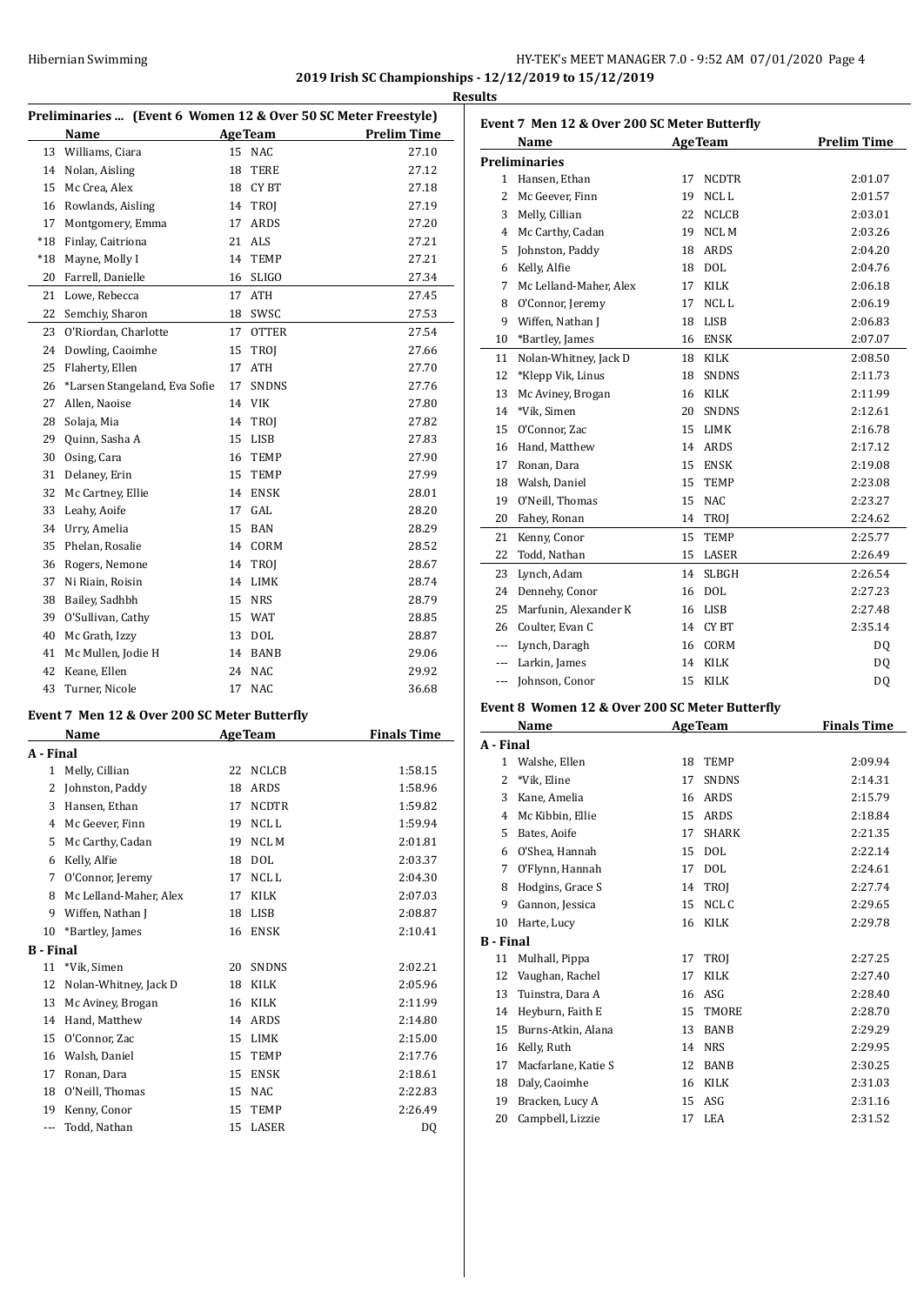## Hibernian Swimming HY-TEK's MEET MANAGER 7.0 - 9:52 AM 07/01/2020 Page 5 **2019 Irish SC Championships - 12/12/2019 to 15/12/2019 Results**

|           | Event 8 Women 12 & Over 200 SC Meter Butterfly<br>Name |    | <b>AgeTeam</b> | <b>Prelim Time</b> |
|-----------|--------------------------------------------------------|----|----------------|--------------------|
|           | Preliminaries                                          |    |                |                    |
| $1 \quad$ | Walshe, Ellen                                          | 18 | <b>TEMP</b>    | 2:13.57            |
| 2         | Kane, Amelia                                           | 16 | ARDS           | 2:18.54            |
| 3         | *Vik, Eline                                            | 17 | <b>SNDNS</b>   | 2:19.19            |
| 4         | Mc Kibbin, Ellie                                       | 15 | ARDS           | 2:20.84            |
| 5         | Bates, Aoife                                           | 17 | SHARK          | 2:22.84            |
| 6         | O'Shea, Hannah                                         | 15 | <b>DOL</b>     | 2:23.88            |
| 7         | O'Flynn, Hannah                                        | 17 | <b>DOL</b>     | 2:24.92            |
| 8         | Hodgins, Grace S                                       | 14 | TROJ           | 2:26.24            |
| 9         | Jamison, Toni M                                        | 14 | <b>LISB</b>    | 2:26.27            |
| 10        | Gannon, Jessica                                        | 15 | NCL C          | 2:28.78            |
| 11        | Harte, Lucy                                            | 16 | KILK           | 2:28.95            |
| 12        | Tuinstra, Dara A                                       |    | 16 ASG         | 2:29.22            |
| 13        | Burns-Atkin, Alana                                     | 13 | <b>BANB</b>    | 2:30.19            |
| 14        | Mulhall, Pippa                                         | 17 | <b>TROJ</b>    | 2:30.49            |
| 15        | Heyburn, Faith E                                       | 15 | <b>TMORE</b>   | 2:30.68            |
| 16        |                                                        | 14 | <b>NRS</b>     | 2:31.40            |
| 17        | Kelly, Ruth<br>Campbell, Lizzie                        | 17 | LEA            | 2:31.52            |
|           |                                                        |    |                |                    |
| 18        | Vaughan, Rachel                                        | 17 | KILK           | 2:31.63            |
| 19        | Bracken, Lucy A                                        | 15 | ASG            | 2:31.99            |
| 20        | Macfarlane, Katie S                                    | 12 | <b>BANB</b>    | 2:32.07            |
| 21        | Mc Alorum, Mollie                                      | 14 | LEA            | 2:32.11            |
| 22        | King, Sophie                                           | 16 | TMORE          | 2:32.14            |
| 23        | Daly, Caoimhe                                          | 16 | KILK           | 2:33.38            |
| 24        | Cousins-Bolger, Teddy                                  | 15 | KILK           | 2:34.16            |
| 25        | Weinert, Wiktoria                                      | 16 | <b>SLIGO</b>   | 2:34.42            |
| 26        | *Meling, Elin                                          | 17 | <b>SNDNS</b>   | 2:35.23            |
| 27        | Delany, Kate                                           | 14 | ALS            | 2:35.61            |
| 28        | Kenny, Nevaeh                                          |    | 14 ALS         | 2:37.81            |
| 29        | Nita, Kseniya                                          | 13 | <b>NEN</b>     | 2:39.65            |
| 30        | Kilcommons, Ciara                                      | 16 | COM            | 2:39.83            |
| 31        | Cullen, Abi M                                          |    | 14 KILK        | 2:40.16            |
| 32        | Becker, Fallon                                         | 14 | <b>GLN</b>     | 2:40.35            |
| 33        | Campbell, Jessica                                      | 13 | LEA            | 2:40.97            |
| 34        | O'Brien, Saoirse                                       | 15 | <b>ESB</b>     | 2:41.32            |
| 35        | Bentley, Hazel C                                       | 15 | ASG            | 2:44.55            |
|           | Quinn, Caoimhe                                         |    | 17 ALS         | DQ                 |
|           | Coyle, Grace                                           | 15 | SSEAL          | DQ                 |
|           | Waters, Katie                                          | 14 | GAL            | DQ                 |
|           | Event 9 Men 200 SC Meter Freestyle Relay               |    |                |                    |
|           | <u>Team</u>                                            |    | <b>Relay</b>   | <b>Finals Time</b> |
| 1         | BAN                                                    |    | A              | 1:27.70            |
| 2         | <b>NAC</b>                                             |    | A              | 1:35.51            |
| 3         | SWSC                                                   |    | A              | 1:37.13            |
| 4         | ARDS                                                   |    | A              | 1:37.34            |
| 5         | ALS                                                    |    | A              | 1:38.10            |
| 6         | LIMK                                                   |    | B              | 1:38.77            |
| 7         | KILK                                                   |    | A              | 1:38.84            |
| 8         | SPL                                                    |    | A              | 1:41.04            |
| 9         | <b>TEMP</b>                                            |    | A              | 1:41.56            |
| 10        | LIMK                                                   |    | A              | 1:41.66            |
| 11        | <b>NRS</b>                                             |    | A              | 1:42.27            |
|           | Event 10 Women 200 SC Meter Freestyle Relay            |    |                |                    |
|           | <b>Team</b>                                            |    | <b>Relay</b>   | <b>Finals Time</b> |
| 1         | ALS                                                    |    | A              | 1:45.82            |
| 2         | ARDS                                                   |    | A              | 1:46.05            |

| ILS |            |   |         |
|-----|------------|---|---------|
| 3   | BAN        | A | 1:49.52 |
| 4   | KILK       | A | 1:49.76 |
| 5.  | TEMP       | A | 1:50.26 |
| 6   | SWSC       | A | 1:50.42 |
| 7   | TROJ       | A | 1:51.21 |
| 8   | <b>NAC</b> | A | 1:53.25 |
| 9   | ASG        | A | 1:53.86 |
| 10  | GAL        | A | 1:54.20 |
|     | 11 NRS     | A | 1:55.90 |
| 12  | <b>DOL</b> | A | 1:57.82 |
|     |            |   |         |

### **Event 11 Men 12 & Over 800 SC Meter Freestyle**

|              | Name              |    | <b>AgeTeam</b> | <b>Finals Time</b> |
|--------------|-------------------|----|----------------|--------------------|
| $\mathbf{1}$ | Wiffen, Daniel M  | 18 | LISB           | 7:54.15            |
| 2            | Custer, Liam      | 15 | SWSC           | 8:06.74            |
| 3            | Wiffen, Nathan J  | 18 | <b>LISB</b>    | 8:20.51            |
| 4            | Kilbride, Denis   | 18 | <b>NRS</b>     | 8:25.22            |
| 5            | *Bartley, James   | 16 | <b>ENSK</b>    | 8:33.02            |
| 6            | Fleming, Jack H   | 18 | LISB           | 8:34.64            |
| 7            | *Klepp Vik, Linus | 18 | <b>SNDNS</b>   | 8:38.89            |
| 8            | Pfeiffer, Robin   | 16 | <b>BLFN</b>    | 8:44.10            |
| 9            | O'Neill, Finn     | 14 | <b>TROI</b>    | 8:48.71            |
| 10           | David, Ben R      | 18 | <b>BARRA</b>   | 8:51.34            |
| 11           | Bailey, Evan      | 14 | <b>NRS</b>     | 8:51.71            |
| 12           | Duda, Philip      | 14 | LONG           | 8:54.14            |
| 13           | Murphy, Stephen   | 15 | TEMP           | 8:59.33            |
| 14           | Maguire, Euan     | 15 | <b>NAC</b>     | 9:02.05            |
| 15           | Cahill, Luke      | 15 | <b>LIMK</b>    | 9:03.25            |
| 16           | Fahey, Ronan      | 14 | TROJ           | 9:03.41            |
| 17           | Dzaei, Alan       | 15 | LONG           | 9:03.86            |
| 18           | Grady, Rory       | 16 | <b>CBAR</b>    | 9:10.23            |
| 19           | Bodamer, Ralf     |    | 16 GAL         | 9:22.79            |

#### **Event 12 Men 12 & Over 400 SC Meter IM**

|                  | Name                                   |    | <b>AgeTeam</b> | <b>Finals Time</b> |
|------------------|----------------------------------------|----|----------------|--------------------|
| A - Final        |                                        |    |                |                    |
| 1.               | Mc Carthy, Cadan                       | 19 | NCL M          | 4:18.25            |
| 2                | Custer, Liam                           | 15 | SWSC           | 4:21.89            |
| 3                | Nolan, Richard G                       | 18 | <b>WAT</b>     | 4:22.81            |
| 4                | Kelly, Alfie                           | 18 | <b>DOL</b>     | 4:24.66            |
| 5                | Anderson, Ronan A                      | 22 | <b>NCL S</b>   | 4:25.63            |
| 6                | *Vik, Simen                            | 20 | <b>SNDNS</b>   | 4:25.99            |
| 7                | Wiffen, Nathan J                       | 18 | <b>LISB</b>    | 4:35.23            |
| 8                | Wilson, Adam W                         | 16 | <b>BANB</b>    | 4:41.89            |
| 9                | Hand, Matthew                          | 14 | <b>ARDS</b>    | 4:44.11            |
| ---              | Pfeiffer, Robin                        | 16 | <b>BLFN</b>    | DQ                 |
| <b>B</b> - Final |                                        |    |                |                    |
| 11               | Kilbride, Denis                        | 18 | <b>NRS</b>     | 4:44.67            |
| 12               | Irwin, Neddie                          | 16 | <b>DOL</b>     | 4:45.05            |
| 13               | Mc Geown, Niall P                      | 15 | <b>BANB</b>    | 4:46.11            |
| 14               | Mc Shea, Kealan                        | 17 | <b>ENSK</b>    | 4:46.73            |
| 15               | Bailey, Evan                           | 14 | <b>NRS</b>     | 4:49.92            |
| 16               | *Vilches Tejerina, Santi               | 15 | <b>NAC</b>     | 4:50.12            |
| 17               | Keogh, Michael                         | 15 | <b>TERE</b>    | 4:55.44            |
| 18               | Hartney, Conor                         | 15 | <b>LIMK</b>    | 4:55.51            |
| 19               | Fahey, Ronan                           | 14 | <b>TROI</b>    | 4:55.75            |
|                  | Event 12 Men 12 & Over 400 SC Meter IM |    |                |                    |
|                  | Name                                   |    | <b>AgeTeam</b> | <b>Prelim Time</b> |
|                  | <b>Preliminaries</b>                   |    |                |                    |
| 1                | Mc Carthy, Cadan                       | 19 | NCL M          | 4:24.64            |

Kelly, Alfie 18 DOL 4:25.72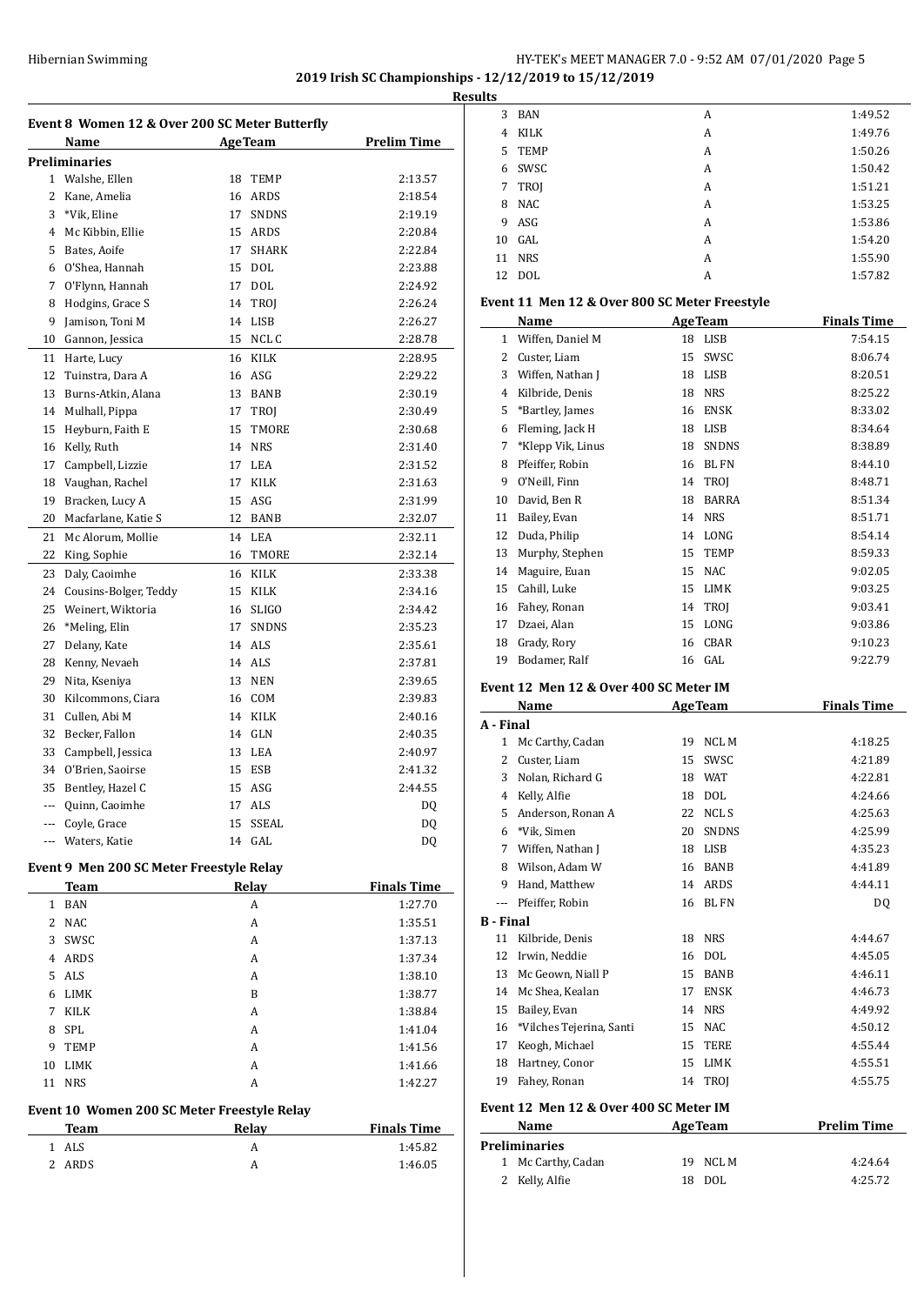# HY-TEK's MEET MANAGER 7.0 - 9:52 AM 07/01/2020 Page 6 **2019 Irish SC Championships - 12/12/2019 to 15/12/2019 Results**

|    | Preliminaries  (Event 12 Men 12 & Over 400 SC Meter IM) |    |                |                    |  |  |
|----|---------------------------------------------------------|----|----------------|--------------------|--|--|
|    | Name                                                    |    | <b>AgeTeam</b> | <b>Prelim Time</b> |  |  |
| 3  | Nolan, Richard G                                        | 18 | <b>WAT</b>     | 4:26.20            |  |  |
| 4  | *Vik, Simen                                             | 20 | <b>SNDNS</b>   | 4:26.40            |  |  |
| 5  | Custer, Liam                                            | 15 | SWSC           | 4:29.73            |  |  |
| 6  | Anderson, Ronan A                                       | 22 | NCL S          | 4:31.76            |  |  |
| 7  | *Bartley, James                                         | 16 | <b>ENSK</b>    | 4:34.55            |  |  |
| 8  | Wiffen, Nathan J                                        | 18 | <b>LISB</b>    | 4:37.23            |  |  |
| 9  | Fleming, Jack H                                         | 18 | <b>LISB</b>    | 4:42.51            |  |  |
| 10 | Hand, Matthew                                           | 14 | ARDS           | 4:44.79            |  |  |
| 11 | Pfeiffer, Robin                                         | 16 | <b>BL FN</b>   | 4:44.80            |  |  |
| 12 | Wilson, Adam W                                          | 16 | <b>BANB</b>    | 4:46.51            |  |  |
| 13 | Bailey, Evan                                            | 14 | <b>NRS</b>     | 4:47.02            |  |  |
| 14 | Kilbride, Denis                                         | 18 | <b>NRS</b>     | 4:48.36            |  |  |
| 15 | Irwin, Neddie                                           | 16 | <b>DOL</b>     | 4:48.91            |  |  |
| 16 | Dunnion, Cody                                           | 15 | <b>SSEAL</b>   | 4:51.17            |  |  |
| 17 | Hartney, Conor                                          | 15 | LIMK           | 4:55.00            |  |  |
| 18 | Mc Geown, Niall P                                       | 15 | <b>BANB</b>    | 4:55.11            |  |  |
| 19 | Mc Shea, Kealan                                         | 17 | <b>ENSK</b>    | 4:56.01            |  |  |
| 20 | *Vilches Tejerina, Santi                                | 15 | <b>NAC</b>     | 4:57.73            |  |  |
| 21 | Keogh, Michael                                          | 15 | TERE           | 4:58.42            |  |  |
| 22 | Fahey, Ronan                                            | 14 | TROJ           | 4:58.70            |  |  |
| 23 | Church, Sean                                            | 17 | PORT           | 4:59.02            |  |  |
| 24 | O'Connor, Killian                                       | 16 | <b>BARRA</b>   | 5:02.94            |  |  |
| 25 | Dzaei, Alan                                             | 15 | LONG           | 5:03.28            |  |  |
| 26 | Ronan, Dara                                             | 15 | <b>ENSK</b>    | 5:05.38            |  |  |
| 27 | Mulhall, John                                           | 14 | TROJ           | 5:05.55            |  |  |
| 28 | Mac Leod, Euan                                          | 14 | <b>ESB</b>     | 5:05.92            |  |  |
| 29 | Kenny, Conor                                            | 15 | <b>TEMP</b>    | 5:07.13            |  |  |
|    |                                                         |    |                |                    |  |  |

# **Event 13 Women 12 & Over 400 SC Meter IM**

|                  | Name                                      | <b>AgeTeam</b> |                | <b>Finals Time</b> |
|------------------|-------------------------------------------|----------------|----------------|--------------------|
| A - Final        |                                           |                |                |                    |
| $\mathbf{1}$     | Walshe, Ellen                             | 18             | <b>TEMP</b>    | 4:38.38            |
| 2                | *Vik, Eline                               | 17             | <b>SNDNS</b>   | 4:52.08            |
| 3                | Mc Evoy, Lara                             | 18             | PORT           | 5:01.53            |
| 4                | O'Shea, Hannah                            | 15             | <b>DOL</b>     | 5:03.38            |
| 5                | Tuinstra, Dara A                          | 16             | <b>ASG</b>     | 5:06.06            |
| 6                | Cox, Andrea S                             | 16             | <b>LISB</b>    | 5:07.58            |
| 7                | Henderson, Emma                           | 21             | <b>BAN</b>     | 5:07.69            |
| 8                | Bracken, Lucy A                           | 15             | ASG            | 5:10.07            |
| 9                | Fane, Heather                             | 14             | DOL            | 5:12.50            |
| 10               | Kelly, Aimee                              | 16             | <b>SHARK</b>   | 5:12.87            |
| <b>B</b> - Final |                                           |                |                |                    |
| 11               | Mc Cartney, Ellie                         | 14             | <b>ENSK</b>    | 5:04.76            |
| 12               | Davison, Grace                            | 12             | <b>ARDS</b>    | 5:08.65            |
| 13               | Vaughan, Rachel                           | 17             | <b>KILK</b>    | 5:08.71            |
| 14               | Naughton, Imogen                          | 20             | <b>SHARK</b>   | 5:10.88            |
| 15               | Bates, Aoife                              | 17             | <b>SHARK</b>   | 5:12.92            |
| 16               | Mc Cormack, Cara                          | 13             | <b>DOL</b>     | 5:13.28            |
| 17               | Waters, Katie                             | 14             | GAL.           | 5:17.26            |
| 18               | Daly, Caoimhe                             | 16             | <b>KILK</b>    | 5:18.50            |
| 19               | Ward, Ellen                               | 16             | <b>TEMP</b>    | 5:21.93            |
| ---              | *Tiemsland, Live                          | 17             | <b>SNDNS</b>   | DQ                 |
|                  | Event 13  Women 12 & Over 400 SC Meter IM |                |                |                    |
|                  | Name                                      |                | <b>AgeTeam</b> | <b>Prelim Time</b> |
|                  | <b>Preliminaries</b>                      |                |                |                    |

 Walshe, Ellen 18 TEMP 4:46.14 \*Vik, Eline 17 SNDNS 5:01.73 Mc Evoy, Lara 18 PORT 5:04.11

| 4                | O'Shea, Hannah                                | 15       | <b>DOL</b>     | 5:04.37            |
|------------------|-----------------------------------------------|----------|----------------|--------------------|
| 5                | Tuinstra, Dara A                              | 16       | ASG            | 5:05.02            |
| 6                | Henderson, Emma                               | 21       | BAN            | 5:10.87            |
| 7                | Gibbs, Alison                                 |          | 15 GAL         | 5:12.02            |
| 8                | Bracken, Lucy A                               |          | 15 ASG         | 5:12.31            |
| 9                | Cox, Andrea S                                 |          | 16 LISB        | 5:12.96            |
| 10               | Kelly, Aimee                                  |          | 16 SHARK       | 5:13.96            |
| 11               | Fane, Heather                                 |          | 14 DOL         | 5:14.15            |
| 12               | Vaughan, Rachel                               | 17       | KILK           | 5:14.30            |
| 13               | Naughton, Imogen                              |          | 20 SHARK       | 5:14.35            |
| 14               | Davison, Grace                                |          | 12 ARDS        | 5:14.62            |
| 15               | Mc Cartney, Ellie                             |          | 14 ENSK        | 5:14.71            |
| 16               | Waters, Katie                                 |          | 14 GAL         | 5:15.94            |
| 17               | *Tjemsland, Live                              | 17       | <b>SNDNS</b>   | 5:16.56            |
| 18               | Cullen, Charlotte X                           | 15       | TMORE          | 5:17.02            |
| 19               | Mc Cormack, Cara                              | 13       | DOL            | 5:18.09            |
| 20               | Daly, Caoimhe                                 | 16       | KILK           | 5:18.54            |
|                  |                                               |          |                |                    |
| 21               | Bates, Aoife                                  | 17       | SHARK          | 5:19.39            |
| 22               | Murphy, Emma                                  |          | 15 GAL         | 5:19.64            |
| 23               | Bentley, Hazel C                              |          | 15 ASG         | 5:21.33            |
| 24               | Ward, Ellen                                   | 16       | TEMP           | 5:21.41            |
| 25               | Urry, Amelia                                  | 15       | BAN            | 5:21.84            |
| 26               | Dunne, Kirsty                                 | 15       | ASG            | 5:22.87            |
| 27               | Allen, Min                                    |          | 16 NRS         | 5:24.04            |
| 28               | Kelly, Ruth                                   |          | 14 NRS         | 5:24.65            |
| 29               | O'Shea, Aoife                                 |          | 16 SWSC        | 5:26.52            |
| 30               | Macfarlane, Katie S                           |          | 12 BANB        | 5:26.94            |
| 31               | Delany, Kate                                  |          | 14 ALS         | 5:28.39            |
| 32               | Moore, Julia                                  |          | 16 CURRA       | 5:28.56            |
| 33               | Blemmings, Rachel                             |          | 15 BANB        | 5:28.72            |
| 34               | Bingham, Ellie M                              |          | 14 BANB        | 5:29.55            |
| 35               | O'Connor, Hannah                              |          | 15 LIMK        | 5:31.01            |
|                  | 36 Dawson, Aimee                              |          | 13 LURG        | 5:32.88            |
| ---              | Sheehy, Lily J                                |          | 14 ASG         | DQ                 |
| ---              | Doyle, Eimear                                 | 18       | WAT            | DNF                |
|                  |                                               |          |                |                    |
|                  | Event 14 Men 12 & Over 100 SC Meter Freestyle |          |                |                    |
|                  | Name                                          |          | <b>AgeTeam</b> | <b>Finals Time</b> |
| A - Final        |                                               |          |                |                    |
|                  | 1 Grace, Jack                                 | 21       | NCL K          | 49.28              |
| 2                | Mc Geever, Finn                               | 19       | NCL L          | 49.58              |
| 3                | Coulter, Curtis                               | 25       | BAN            | 49.61              |
| 4                | Thompson, David                               | 26       | BAN            | 49.68              |
| 5                | Mc Evoy, Rory                                 | 21       | NCD E          | 50.11              |
| 6                | Power, Dean                                   | 22       | NCD U          | 50.67              |
| 7                | *Zhou, Tianyu                                 | 19       | SHNGI          | 51.02              |
| 8                | Colvin, Cillian                               | 22       | <b>NAC</b>     | 51.21              |
| 9                | Savage, Odhrán                                | 20       | SPL            | 51.43              |
| 10               | O'Sullivan, Brian                             | 25       | ADSC           | 51.79              |
| <b>B</b> - Final |                                               |          |                |                    |
| 11               | Fitzmaurice, Isaac                            | 19       | NAC            | 51.21              |
|                  |                                               |          | ALS            | 51.80              |
| 12               |                                               |          |                |                    |
|                  | Winston, Sam                                  | 17       |                |                    |
| *13              | O'Keefe Tighe, Cian                           | 19       | ALS            | 51.84              |
| *13              | Camacho Lenihan, Fionn                        | 17       | NAC            | 51.84              |
| 15               | Murtagh, Ethan                                | 17       | NCDTR          | 52.14              |
| 16               | Cook, Aidan                                   | 15       | KILK           | 52.37              |
| 17<br>18         | O'Sullivan, Luke<br>Uprichard, Tom            | 18<br>18 | SWSC<br>ARDS   | 52.39<br>52.59     |

 Uoka, Saulius 15 TEMP 53.02 20 Mc Aviney, Brogan 16 KILK 53.07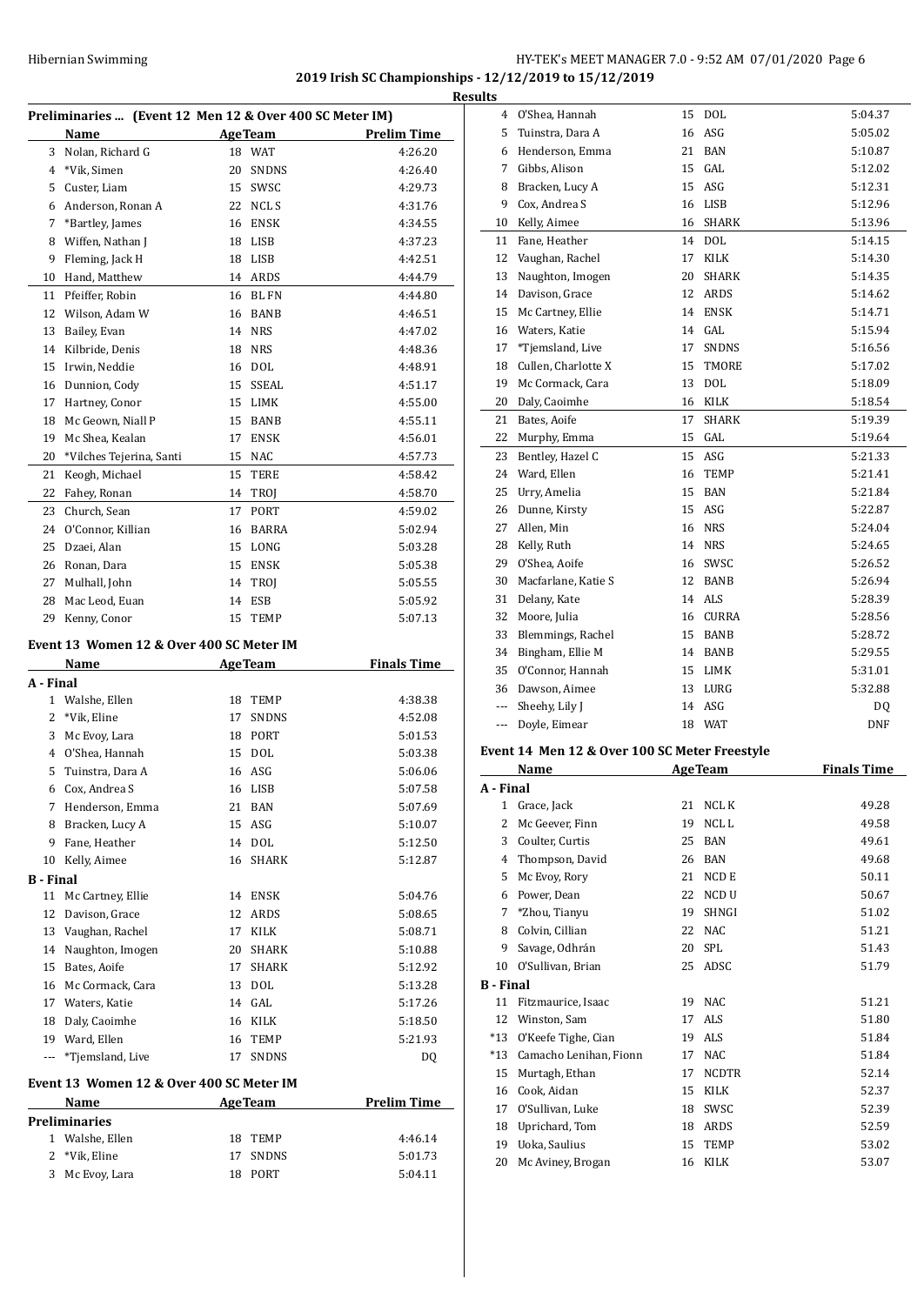#### Hibernian Swimming HY-TEK's MEET MANAGER 7.0 - 9:52 AM 07/01/2020 Page 7 **2019 Irish SC Championships - 12/12/2019 to 15/12/2019 Results**

**Event 14 Men 12 & Over 100 SC Meter Freestyle Name Age Team Prelim Time Preliminaries** 1 Sloan, Jordan 26 BAN 47.28 2 Grace, Jack 21 NCL K 49.70 3 Powell, Robert 19 NCD A 49.76 4 Thompson, David 26 BAN 49.78 5 Mc Geever, Finn 19 NCL L 50.27 6 Mc Evoy, Rory 21 NCD E 50.51 7 Coulter, Curtis 25 BAN 50.77 8 Power, Dean 22 NCD U 50.94 9 Wiffen, Daniel M 18 LISB 51.19 10 Colvin, Cillian 22 NAC 51.42 11 Mc Nicholl, Sean 18 TEMP 51.44 12 \*Zhou, Tianyu 19 SHNGI 51.73 13 O'Sullivan, Brian 25 ADSC 51.87 14 Savage, Odhrán 20 SPL 51.90 15 O'Keefe Tighe, Cian 19 ALS 51.95 16 Fitzmaurice, Isaac 19 NAC 52.32 17 Murtagh, Ethan 17 NCDTR 52.39 18 Camacho Lenihan, Fionn 17 NAC 52.48 19 O'Sullivan, Luke 18 SWSC 52.55 20 Winston, Sam 17 ALS 52.56 \*21 Uoka, Saulius 15 TEMP 53.07 \*21 Cook, Aidan 15 KILK 53.07 **Swim-Off Required** 23 Mc Aviney, Brogan 16 KILK 53.44 24 Uprichard, Tom 18 ARDS 53.45 25 Higgins, Paul 16 SWSC 53.71 26 Pfeiffer, Robin 16 BL FN 54.05 27 Lynch, Daragh 16 CORM 54.31 28 Johnson, Conor 15 KILK 54.89 29 Powell, Teige 16 KILK 55.00 30 Winston, Harry 14 ALS 55.20 31 Carroll, David 16 DOL 55.38 32 Cahill, Luke 15 LIMK 55.40 33 O'Neill, Thomas 15 NAC 55.47 34 Dunnion, Cody 15 SSEAL 55.53 \*35 Millar, Michael B 16 ASC 55.62 \*35 Marfunin, Alexander K 16 LISB 55.62 37 Fitzgerld, Daragh 16 ATH 55.64 38 Fitzgerald, Conor 13 SPL 55.73 39 Walsh, Daniel 15 TEMP 55.90 40 Lovenitski, Daniil 16 TEMP 56.20 \*41 O'Neill, Finn 14 TROJ 56.42 \*41 \*Vilches Tejerina, Santi 15 NAC 56.42 43 Walsh Hussey, Matthew 15 NAC 56.78 44 Riddell, Ben 14 BAN 56.81 45 Coulter, Evan C 14 CY BT 58.51 46 O'Riordan, Cian 17 SWSC 1:02.16 47 Mc Grath, Jonathan 26 NCL L 1:08.69

#### **Event 15 Women 12 & Over 100 SC Meter Freestyle Name Age Team Finals Time**

| маше                           | лее геаш   | гшагэ гипе |
|--------------------------------|------------|------------|
| A - Final                      |            |            |
| Hill, Danielle<br>$\mathbf{1}$ | 20 LARNE   | 53.81      |
| 2 Kilgallen, Niamh             | 20 NCD C   | 55.13      |
| 3 Trait, Naomi                 | 16 KILK    | 55.73      |
| 4 *Firth, Bethy                | 23 ARDS    | 55.85      |
| 5 Catterson, Victoria          | ARDS<br>18 | 56.13      |
|                                |            |            |

| 6                | Reid, Rebecca     | 18 | ARDS         | 56.78   |
|------------------|-------------------|----|--------------|---------|
| 7                | Bethel, Rachel    | 19 | <b>BAN</b>   | 57.51   |
| 8                | Mc Kibbin, Ellie  |    | 15 ARDS      | 57.71   |
| 9                | Donegan, Éle      | 16 | LEA          | 57.99   |
| 10               | Macdougald, Jena  | 17 | <b>OTTER</b> | 58.13   |
| <b>B</b> - Final |                   |    |              |         |
| 11               | Stapleton, Cara   | 18 | <b>OTTER</b> | 57.47   |
| 12               | Bergin, Katelyn   | 18 | ALS.         | 57.56   |
| 13               | Montgomery, Emma  | 17 | ARDS         | 58.00   |
| 14               | Rowlands, Aisling |    | 14 TROI      | 58.11   |
| 15               | Farrell, Danielle | 16 | <b>SLIGO</b> | 58.44   |
| 16               | Tinsley, Florence | 17 | ARDS         | 58.49   |
| 17               | Nolan, Aisling    | 18 | <b>TERE</b>  | 58.50   |
| 18               | Mc Crea, Alex     | 18 | CY BT        | 58.69   |
| 19               | Osing, Cara       | 16 | <b>TEMP</b>  | 59.27   |
| 20               | Williams, Ciara   | 15 | NAC          | 1:00.35 |
|                  |                   |    |              |         |

### **Event 15 Women 12 & Over 100 SC Meter Freestyle**

|                                                  | Name                     |    | <b>AgeTeam</b> | <b>Prelim Time</b> |  |
|--------------------------------------------------|--------------------------|----|----------------|--------------------|--|
|                                                  | <b>Preliminaries</b>     |    |                |                    |  |
| 1                                                | Kilgallen, Niamh         | 20 | NCD C          | 56.26              |  |
| $\overline{2}$                                   | *Firth, Bethy            | 23 | ARDS           | 56.31              |  |
| 3                                                | Riordan, Erin            | 20 | <b>UCD</b>     | 56.56              |  |
| 4                                                | Trait, Naomi             | 16 | KILK           | 56.85              |  |
| 5                                                | Reid, Rebecca            | 18 | <b>ARDS</b>    | 57.12              |  |
| 6                                                | Bethel, Rachel           | 19 | <b>BAN</b>     | 57.23              |  |
| 7                                                | Catterson, Victoria      | 18 | ARDS           | 57.30              |  |
| 8                                                | Donegan, Éle             | 16 | <b>LEA</b>     | 57.70              |  |
| 9                                                | Hill, Danielle           | 20 | LARNE          | 57.82              |  |
| 10                                               | Mc Kibbin, Ellie         | 15 | ARDS           | 57.98              |  |
| 11                                               | Macdougald, Jena         | 17 | <b>OTTER</b>   | 58.19              |  |
| 12                                               | Rowlands, Aisling        | 14 | <b>TROI</b>    | 58.34              |  |
| 13                                               | Bergin, Katelyn          | 18 | ALS            | 58.36              |  |
| 14                                               | Nolan, Aisling           | 18 | TERE           | 58.43              |  |
| 15                                               | Montgomery, Emma         | 17 | ARDS           | 58.46              |  |
| 16                                               | Tinsley, Florence        | 17 | ARDS           | 58.58              |  |
| 17                                               | Stapleton, Cara          | 18 | <b>OTTER</b>   | 58.71              |  |
| 18                                               | Williams, Ciara          | 15 | <b>NAC</b>     | 58.76              |  |
| 19                                               | Mc Crea, Alex            | 18 | CY BT          | 58.88              |  |
| $*20$                                            | Farrell, Danielle        | 16 | <b>SLIGO</b>   | 58.90              |  |
| *20                                              | Mc Alorum, Mollie        |    | 14 LEA         | 58.90              |  |
|                                                  | <b>Swim-Off Required</b> |    |                |                    |  |
| 21                                               | Osing, Cara              | 16 | <b>TEMP</b>    | J58.95             |  |
| $*22$                                            | O'Riordan, Charlotte     | 17 | <b>OTTER</b>   | 58.95              |  |
| $*22$                                            | Lowe, Rebecca            | 17 | <b>ATH</b>     | 58.95              |  |
| 25                                               | Rogers, Nemone           | 14 | TROJ           | 59.09              |  |
| 26                                               | Lee, Danielle M          | 14 | ASG            | 59.13              |  |
| 27                                               | Leahy, Aoife             | 17 | GAL            | 59.72              |  |
| 28                                               | Killen, Laura            | 16 | <b>CLNM</b>    | 59.77              |  |
| 29                                               | Lee, Ellen               | 14 | SWSC           | 59.93              |  |
| 30                                               | Dowling, Caoimhe         | 15 | TROJ           | 1:00.15            |  |
| 31                                               | Armstrong, Scarlett      |    | 16 ARDS        | 1:00.35            |  |
| 32                                               | Gannon, Jessica          | 15 | NCL C          | 1:00.77            |  |
| 33                                               | Allen, Naoise            |    | 14 VIK         | 1:00.92            |  |
| 34                                               | Bailey, Sadhbh           | 15 | <b>NRS</b>     | 1:02.41            |  |
| 35                                               | MC Guire, Lily           | 14 | LEA            | 1:02.92            |  |
| Event 16 Men 12 & Over 100 SC Meter Breaststroke |                          |    |                |                    |  |

| Name              | <b>AgeTeam</b> | <b>Finals Time</b> |
|-------------------|----------------|--------------------|
| A - Final         |                |                    |
| 1 Greene, Darragh | 24 NCDLF       | 58.13              |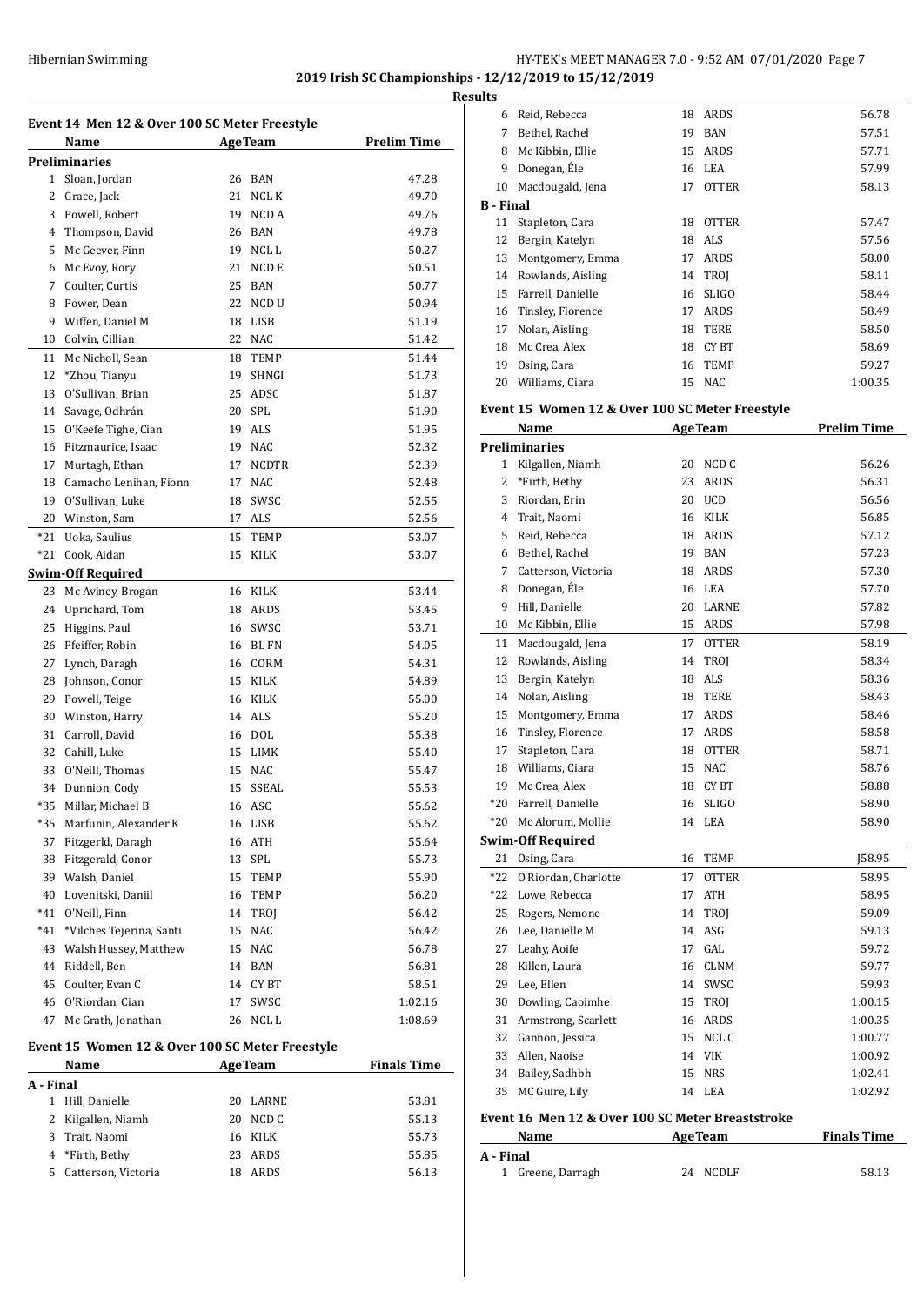# HY-TEK's MEET MANAGER 7.0 - 9:52 AM 07/01/2020 Page 8 **2019 Irish SC Championships - 12/12/2019 to 15/12/2019**

**Results**

|           | A - Final  (Event 16 Men 12 & Over 100 SC Meter Breaststroke)<br>Name |    |                      |                                                          |
|-----------|-----------------------------------------------------------------------|----|----------------------|----------------------------------------------------------|
|           |                                                                       |    |                      | <b>Example 2018</b> Age Team <b>Property</b> Finals Time |
| 2         | Corby, Eoin                                                           |    | 17 NCLL              | 58.38                                                    |
| 3         | Doyle, Liam                                                           | 22 | NCL D                | 1:00.03                                                  |
|           | 4 Cooke, Uiseann                                                      | 18 | NCL L                | 1:00.76                                                  |
| 5         | Mc Millan, Jack                                                       | 19 | BAN                  | 1:01.04                                                  |
| 6         | Feenan, Andrew                                                        | 18 | SWSC                 | 1:02.73                                                  |
| 7         | Mrakovcic, Matko                                                      | 20 | UCD                  | 1:03.78                                                  |
| 8         | Sutton, Diarmuid                                                      | 17 | NCL L                | 1:04.08                                                  |
| 9         | Vedernikov, Nikita                                                    | 19 | NAC                  | 1:04.78                                                  |
| 10        | Stoops, Mark                                                          | 19 | BAN                  | 1:04.85                                                  |
| B - Final |                                                                       |    |                      |                                                          |
| 11        | Angus, Jack                                                           | 18 | ARDS                 | 1:04.14                                                  |
| 12        | Mc Sharry, Mouric                                                     | 17 | MARL                 | 1:04.54                                                  |
| 13        | Mc Lelland-Maher, Alex                                                | 17 | KILK                 | 1:04.98                                                  |
| 14        | Donnelly, John                                                        | 18 | SLBGH                | 1:05.07                                                  |
| 15        | O'Hara, Eanna                                                         |    | 19 BAN               | 1:06.81                                                  |
| 16        | Mc Namara, Michael                                                    | 18 | CLM                  | 1:07.12                                                  |
| 17        | O'Sullivan, Cillian                                                   | 17 | PORT                 | 1:07.45                                                  |
| 18        | Kenny, Sean                                                           | 16 | TEMP                 | 1:07.68                                                  |
| 19        | Hand, Matthew                                                         | 14 | ARDS                 | 1:08.22                                                  |
| 20        | O'Connor, Liam                                                        | 14 | <b>TERE</b>          | 1:08.67                                                  |
|           |                                                                       |    |                      |                                                          |
|           | Event 16 Men 12 & Over 100 SC Meter Breaststroke                      |    |                      |                                                          |
|           | <b>Name</b>                                                           |    | <b>AgeTeam</b>       | <b>Prelim Time</b>                                       |
|           | Preliminaries                                                         |    |                      |                                                          |
| 1         | Greene, Darragh                                                       | 24 | NCDLF                | 58.65                                                    |
| 2         | Corby, Eoin                                                           | 17 | NCL L                | 59.88                                                    |
| 3         | Cooke, Uiseann                                                        | 18 | NCL L                | 1:00.23                                                  |
| 4         | Doyle, Liam                                                           | 22 | NCL D                | 1:00.77                                                  |
| 5         | Mc Millan, Jack                                                       |    | 19 BAN               | 1:03.53                                                  |
| 6         | Feenan, Andrew                                                        | 18 | SWSC                 | 1:04.13                                                  |
| $*7$      |                                                                       | 20 | <b>UCD</b>           |                                                          |
| $*7$      | Mrakovcic, Matko                                                      |    |                      | 1:04.42                                                  |
|           | Stoops, Mark                                                          | 19 | BAN                  | 1:04.42                                                  |
| 9         | Vedernikov, Nikita                                                    | 19 | <b>NAC</b>           | 1:04.97                                                  |
| 10        | Sutton, Diarmuid                                                      | 17 | NCL L                | 1:05.42                                                  |
| 11        | Donnelly, John                                                        | 18 | SLBGH                | 1:05.53                                                  |
| 12        | Mc Lelland-Maher, Alex                                                | 17 | KILK                 | 1:05.72                                                  |
| 13        | Mc Sharry, Mouric                                                     | 17 | MARL                 | 1:06.33                                                  |
| 14        | Angus, Jack                                                           | 18 | ARDS                 | 1:06.41                                                  |
| 15        | Mc Namara, Michael                                                    | 18 | CLM                  | 1:07.31                                                  |
| 16        | O'Hara, Eanna                                                         | 19 | BAN                  | 1:07.32                                                  |
| 17        | Kenny, Sean                                                           | 16 | TEMP                 | 1:07.44                                                  |
| 18        | O'Sullivan, Cillian                                                   | 17 | PORT                 | 1:08.15                                                  |
| 19        | Hand, Matthew                                                         | 14 | ARDS                 | 1:08.72                                                  |
| 20        | O'Connor, Liam                                                        | 14 | TERE                 | 1:09.15                                                  |
| 21        | Fitzgerld, Daragh                                                     | 16 | $\operatorname{ATH}$ | 1:10.25                                                  |
| 22        | Hughes, Darragh                                                       | 15 | MULL                 | 1:10.39                                                  |
| 23        | Uoka, Saulius                                                         | 15 | TEMP                 | 1:11.30                                                  |
| 24        | Crean Mc Kenna, Kyle                                                  | 16 | SLBGH                | 1:11.32                                                  |
| 25        | Murphy, Stephen                                                       | 15 | TEMP                 | 1:11.63                                                  |
|           |                                                                       | 17 |                      |                                                          |
| 26        | Church, Sean                                                          |    | PORT                 | 1:12.03                                                  |
| 27        | Foley, Conor                                                          | 15 | DOL                  | 1:12.46                                                  |
| 28        | Grady, Rory                                                           | 16 | CBAR                 | 1:12.64                                                  |
| 29        | Carrig, Jack                                                          | 14 | LIMK                 | 1:13.44                                                  |
| 30        | O'Riordan, Sean                                                       | 20 | SWSC                 | 1:18.22                                                  |
| ---       | Kelly, Shane                                                          | 20 | NAC                  | DQ                                                       |

| Event 17 Women 12 & Over 100 SC Meter Breaststroke |    |              |                    |  |  |
|----------------------------------------------------|----|--------------|--------------------|--|--|
| Name                                               |    |              | <b>Finals Time</b> |  |  |
| A - Final                                          |    |              |                    |  |  |
| Mc Sharry, Mona                                    | 19 | MARI.        | 1:05.72            |  |  |
| Coyne, Niamh                                       | 18 | NCD T        | 1:05.94            |  |  |
| *Tang, Tina                                        | 15 | <b>SHNGI</b> | 1:07.04            |  |  |
| Haughey, Aisling                                   | 24 | ALS          | 1:07.77            |  |  |
| Doyle, Eimear                                      | 18 | <b>WAT</b>   | 1:10.34            |  |  |
| Mayne, Molly I                                     | 14 | <b>TEMP</b>  | 1:10.48            |  |  |
| Cooke, Olwyn                                       | 16 | NCL L        | 1:12.57            |  |  |
| Gardiner, Beth                                     | 16 | NAC.         | 1:12.65            |  |  |
| Finlay, Caitriona                                  | 21 | ALS.         | 1:12.78            |  |  |
| Murphy, Jade                                       | 22 | <b>SLIGO</b> | 1:13.59            |  |  |
| <b>B</b> - Final                                   |    |              |                    |  |  |
| Mc Cartney, Ellie                                  | 14 | <b>ENSK</b>  | 1:11.36            |  |  |
| Nolan, Beth                                        | 17 | SWSC         | 1:11.96            |  |  |
| Riordan, Dayna                                     | 22 | <b>OTTER</b> | 1:13.65            |  |  |
| Mc Cracken, Sarah E                                | 20 | LISB         | 1:13.66            |  |  |
| *Tjemsland, Live                                   | 17 | <b>SNDNS</b> | 1:13.96            |  |  |
| Gibbs, Alison                                      | 15 | GAL          | 1:14.49            |  |  |
| Mc Namara, Ava R                                   | 14 | <b>LISB</b>  | 1:14.81            |  |  |
| Crisan, Paula                                      | 16 | <b>BLFN</b>  | 1:14.85            |  |  |
| O'Riordan, Charlotte                               | 17 | <b>OTTER</b> | 1:15.31            |  |  |
| *Skar Talberg, Camilla                             | 17 | <b>SNDNS</b> | 1:15.80            |  |  |
|                                                    |    |              | <b>AgeTeam</b>     |  |  |

## **Event 17 Women 12 & Over 100 SC Meter Breaststroke**

|       | Name                   |    | <b>AgeTeam</b>   | <b>Prelim Time</b> |
|-------|------------------------|----|------------------|--------------------|
|       | <b>Preliminaries</b>   |    |                  |                    |
|       | 1 Mc Sharry, Mona      | 19 | <b>MARL</b>      | 1:06.37            |
| 2     | Coyne, Niamh           | 18 | NCD T            | 1:06.88            |
| 3     | *Tang, Tina            | 15 | <b>SHNGI</b>     | 1:07.47            |
| 4     | Haughey, Aisling       | 24 | <b>ALS</b>       | 1:08.01            |
| 5     | Mayne, Molly I         | 14 | <b>TEMP</b>      | 1:09.71            |
| 6     | Doyle, Eimear          | 18 | <b>WAT</b>       | 1:10.72            |
| 7     | Cooke, Olwyn           | 16 | NCL <sub>L</sub> | 1:13.40            |
| 8     | Murphy, Jade           | 22 | <b>SLIGO</b>     | 1:13.41            |
| 9     | Finlay, Caitriona      | 21 | <b>ALS</b>       | 1:13.64            |
| 10    | Gardiner, Beth         | 16 | <b>NAC</b>       | 1:13.74            |
|       | 11 Nolan, Beth         | 17 | SWSC             | 1:13.79            |
| 12    | Mc Cracken, Sarah E    | 20 | <b>LISB</b>      | 1:14.08            |
| 13    | Riordan, Dayna         | 22 | <b>OTTER</b>     | 1:14.14            |
| 14    | Mc Cartney, Ellie      | 14 | <b>ENSK</b>      | 1:14.80            |
| 15    | Mc Namara, Ava R       | 14 | <b>LISB</b>      | 1:14.91            |
| 16    | *Tjemsland, Live       | 17 | <b>SNDNS</b>     | 1:15.13            |
| 17    | Gibbs, Alison          | 15 | GAL              | 1:15.40            |
| 18    | O'Riordan, Charlotte   | 17 | <b>OTTER</b>     | 1:16.11            |
| 19    | Crisan, Paula          | 16 | <b>BLFN</b>      | 1:16.24            |
| 20    | *Skar Talberg, Camilla | 17 | <b>SNDNS</b>     | 1:16.38            |
| 21    | Reid, Charlotte        | 40 | ALS <sub>M</sub> | 1:16.45            |
| 22    | Bracken, Lucy A        | 15 | ASG              | 1:16.51            |
| 23    | Doran, Aoife           | 13 | <b>ALS</b>       | 1:18.38            |
| 24    | Mc Cormack, Cara       | 13 | <b>DOL</b>       | 1:18.64            |
| 25    | Urry, Amelia           | 15 | <b>BAN</b>       | 1:18.66            |
| 26    | Davison, Grace         | 12 | ARDS             | 1:18.87            |
| 27    | Jones, Megan           | 13 | <b>PORT</b>      | 1:19.04            |
| $*28$ | Kidney, Isobel         | 13 | SWSC             | 1:19.44            |
|       | *28 Barrett, Ruth      | 14 | <b>ALS</b>       | 1:19.44            |
| 30    | Mc Kenna, Thomasin     | 16 | <b>ESB</b>       | 1:19.59            |
| 31    | Allen, Min             | 16 | <b>NRS</b>       | 1:19.88            |
| 32    | Purcell, Isabella      | 14 | ALS              | 1:20.00            |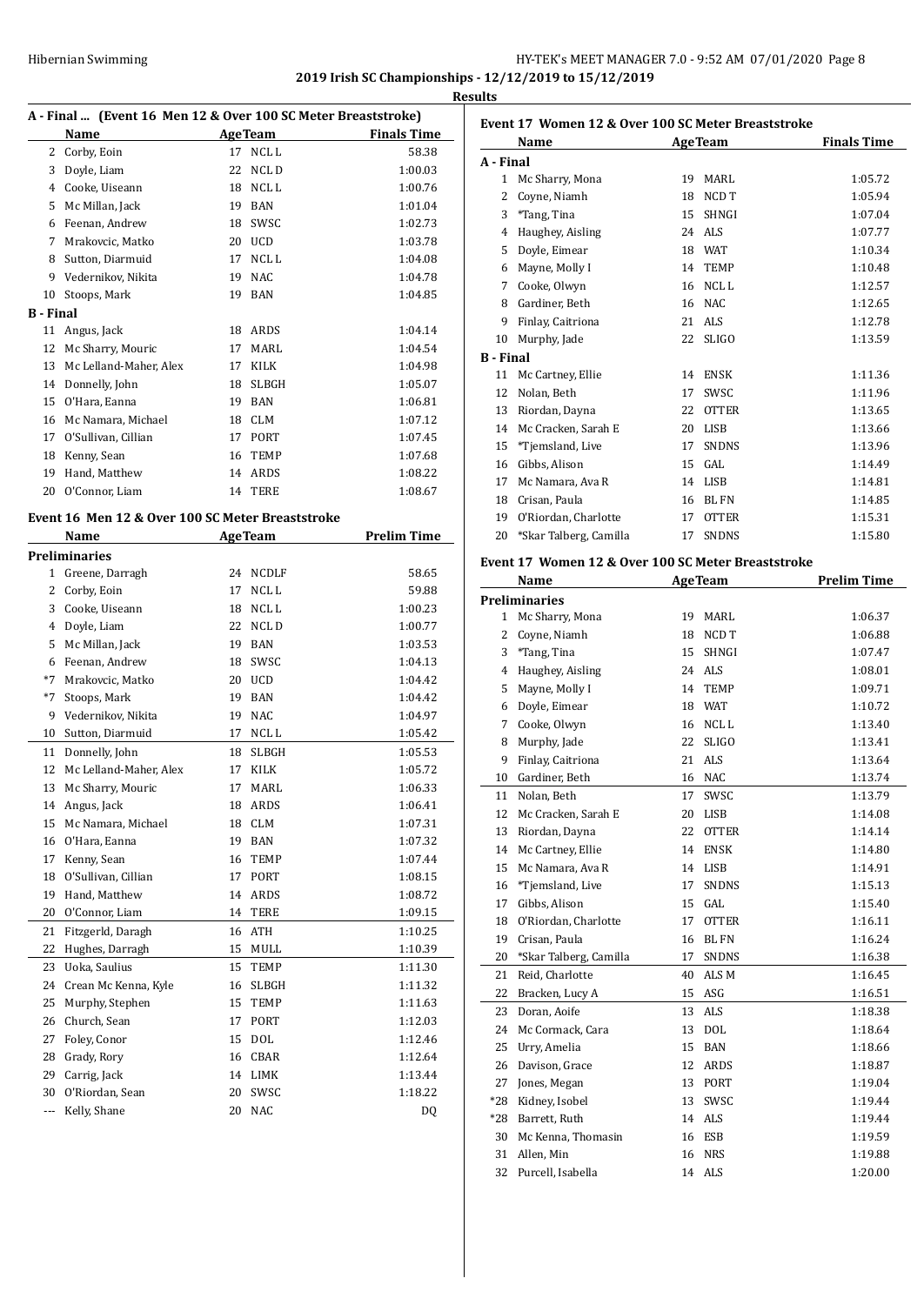# Hibernian Swimming HY-TEK's MEET MANAGER 7.0 - 9:52 AM 07/01/2020 Page 9 **2019 Irish SC Championships - 12/12/2019 to 15/12/2019**

|                  | Preliminaries  (Event 17 Women 12 & Over 100 SC Meter Breaststro) |    |                  |                    |
|------------------|-------------------------------------------------------------------|----|------------------|--------------------|
|                  | Name                                                              |    | AgeTeam          | <b>Prelim Time</b> |
| 33               | Comiskey, Lavinia                                                 |    | 14 GLN           | 1:20.30            |
|                  | 34 Murphy, Emma                                                   |    | 15 GAL           | 1:20.36            |
|                  | 35 Keane, Ellen                                                   |    | 24 NAC           | 1:21.99            |
|                  | 36 Waters, Katie                                                  |    | 14 GAL           | 1:23.60            |
|                  | Event 18 Women 12 & Over 800 SC Meter Freestyle                   |    |                  |                    |
|                  | Name                                                              |    | <b>AgeTeam</b>   | <b>Finals Time</b> |
|                  | 1 Kane, Amelia                                                    |    | 16 ARDS          | 8:51.46            |
| 2                | Hodgins, Grace S                                                  |    | 14 TROI          | 8:59.00            |
| 3                | *Hallberg, Martine                                                |    | 17 SNDNS         | 9:00.11            |
|                  | 4 Gannon, Jessica                                                 |    | 15 NCL C         | 9:06.59            |
| 5                | Donegan, Éle                                                      |    | 16 LEA           | 9:07.59            |
|                  | 6 O'Shea, Hannah                                                  |    | 15 DOL           | 9:10.35            |
| 7                | Mc Alorum, Mollie                                                 |    | 14 LEA           | 9:13.42            |
| 8                | Carroll, Ella                                                     |    | 14 NCL L         | 9:14.57            |
|                  | 9 Farrell, Danielle                                               |    | 16 SLIGO         | 9:18.71            |
|                  | 10 Bentley, Hazel C                                               |    | 15 ASG           | 9:23.85            |
| 11               | Doran, Aoife                                                      |    | 13 ALS           | 9:31.29            |
| 12               | Kelly, Ruth                                                       |    | 14 NRS           | 9:31.45            |
| 13               | O'Hara, Brogán                                                    |    | 21 LEA           | 9:33.57            |
|                  | 14 Fane, Heather                                                  |    | 14 DOL           | 9:34.18            |
|                  | 15 Mc Namara, Ava R                                               |    | 14 LISB          | 9:35.36            |
|                  | 16 Solaja, Mia                                                    |    | 14 TROJ          | 9:44.86            |
| 17               | Dawson, Aimee                                                     |    | 13 LURG          | 9:44.99            |
| 18               | MC Guire, Lily                                                    |    | 14 LEA           | 9:50.54            |
| 19               | Sweeney, Aoife                                                    |    | 15 GAL           | 9:54.42            |
| 20               | Sweeney, Kate                                                     |    | 14 TEMP          | 9:54.85            |
|                  | 21 Cochrane, Grace E                                              |    | 12 LURG          | 9:56.49            |
|                  | 22 Mc Cabrey, Hannah A                                            |    | 14 LURG          | 9:56.72            |
|                  |                                                                   |    |                  |                    |
|                  | Event 19 Men 12 & Over 50 SC Meter Butterfly                      |    |                  |                    |
|                  | Name                                                              |    | <b>AgeTeam</b>   | <b>Finals Time</b> |
| A - Final        | 1 Ryan, Shane                                                     | 25 | NCD <sub>N</sub> | 22.96              |
| 2                |                                                                   |    | 18 ARDS          |                    |
|                  | Johnston, Paddy<br>Colvin, Cillian                                |    | 22 NAC           | 24.02              |
| 3                |                                                                   |    |                  | 24.65              |
|                  | 4 O'Connor, Jeremy                                                | 17 | NCL L            | 24.87              |
| 5.               | Mc Nicholl, Sean                                                  | 18 | TEMP             | 24.99              |
| 6                | Mc Glynn, Sam                                                     | 26 | ESB              | 25.50              |
| 7                | *Vernickas, Irmantas                                              |    | 25 C WV          | 25.54              |
| 8                | Murtagh, Ethan                                                    | 17 | NCDTR            | 25.74              |
| 9                | Mc Menamin, Fionnan                                               |    | 19 ALS           | 25.77              |
| 10               | Ashton, Callum                                                    | 20 | SHARK            | 26.02              |
| <b>B</b> - Final |                                                                   |    |                  |                    |
| 11               | Higgins, Paul                                                     | 16 | SWSC             | 25.57              |
| 12               | Mc Lelland-Maher, Alex                                            |    | 17 KILK          | 25.61              |
| 13               | Higgins, Peter                                                    |    | 18 SWSC          | 25.99              |
|                  | 14 Nolan-Whitney, Jack D                                          |    | 18 KILK          | 26.08              |
| 15               | Byrne, Stephen                                                    |    | 20 TALL          | 26.10              |
|                  | 16 O'Sullivan, Luke                                               |    | 18 SWSC          | 26.26              |
| 17               | Symons, James                                                     |    | 22 GAL           | 26.29              |
| 18               | Mc Sharry, Mouric                                                 |    | 17 MARL          | 26.33              |
|                  | 19 Winston, Sam                                                   |    | 17 ALS           | 26.48              |
|                  | 20 O'Connor, Zac                                                  | 15 | LIMK             | 26.96              |
|                  | Event 19 Men 12 & Over 50 SC Meter Butterfly                      |    |                  |                    |
|                  | Name                                                              |    | <b>AgeTeam</b>   | <b>Prelim Time</b> |
|                  | <b>Preliminaries</b>                                              |    |                  |                    |
|                  | 1 Ryan, Shane                                                     | 25 | NCD N            | 24.06              |
| 2                | Johnston, Paddy                                                   | 18 | ARDS             | 24.55              |
|                  |                                                                   |    |                  |                    |

| ults      |                                                |          |                      |                |  |  |  |  |  |
|-----------|------------------------------------------------|----------|----------------------|----------------|--|--|--|--|--|
|           | 3 Colvin, Cillian                              | 22       | <b>NAC</b>           | 24.84          |  |  |  |  |  |
| 4         | O'Connor, Jeremy                               | 17       | NCL L                | 24.90          |  |  |  |  |  |
| 5         | *Vernickas, Irmantas                           | 25       | C WV                 | 25.17          |  |  |  |  |  |
| 6         | Mc Nicholl, Sean                               | 18       | <b>TEMP</b>          | 25.25          |  |  |  |  |  |
| 7         | Mc Menamin, Fionnan                            | 19       | ALS                  | 25.31          |  |  |  |  |  |
| 8         | Mc Glynn, Sam                                  | 26       | ESB                  | 25.73          |  |  |  |  |  |
| 9         | Murtagh, Ethan                                 | 17       | <b>NCDTR</b>         | 25.86          |  |  |  |  |  |
| 10        | Ashton, Callum                                 | 20       | SHARK                | 25.95          |  |  |  |  |  |
| 11        | Mc Lelland-Maher, Alex                         | 17       | KILK                 | 26.01          |  |  |  |  |  |
| 12        | Higgins, Paul                                  | 16       | SWSC                 | 26.03          |  |  |  |  |  |
| 13        | Nolan-Whitney, Jack D                          |          | 18 KILK              | 26.08          |  |  |  |  |  |
| 14        | Higgins, Peter                                 | 18       | SWSC                 | 26.22          |  |  |  |  |  |
| 15        | Symons, James                                  |          | 22 GAL               | 26.28          |  |  |  |  |  |
| 16        | Mc Sharry, Mouric                              | 17       | MARL                 | 26.32          |  |  |  |  |  |
| 17        | Byrne, Stephen                                 | 20       | TALL                 | 26.35          |  |  |  |  |  |
| 18        | Winston, Sam                                   | 17       | <b>ALS</b>           | 26.50          |  |  |  |  |  |
| 19        | O'Sullivan, Luke                               | 18       | SWSC                 | 26.54          |  |  |  |  |  |
|           | 20 O'Connor, Zac                               |          | 15 LIMK              | 26.63          |  |  |  |  |  |
| 21        | Kolcow, Maks                                   | 18       | <b>SHARK</b>         | 26.65          |  |  |  |  |  |
| 22        | Lewis, Ryan                                    |          | 20 BAN               | 26.66          |  |  |  |  |  |
| 23        | Mc Aviney, Brogan                              |          | 16 KILK              | 26.67          |  |  |  |  |  |
| 24        | Lynch, Daragh                                  |          | 16 CORM              | 26.72          |  |  |  |  |  |
| 25        | Mc Namara, Michael                             |          | 18 CLM               | 26.81          |  |  |  |  |  |
| 26        | Donnelly, John                                 |          | 18 SLBGH             | 26.83          |  |  |  |  |  |
| 27        | Hayes/ Breheny, Iarlaith                       |          | 18 KGD               | 26.92          |  |  |  |  |  |
| 28        | Johnson, Conor                                 | 15       | KILK                 | 26.98          |  |  |  |  |  |
| 29        | Leahy, Niklas                                  | 18       | DOL                  | 26.99          |  |  |  |  |  |
| 30        | Powell, Teige                                  | 16       | KILK                 | 27.01          |  |  |  |  |  |
| *31       | Lovenitski, Daniil                             | 16       | TEMP                 | 27.02          |  |  |  |  |  |
| *31       | Mc Partlan, Patrick                            | 17       | <b>SLIGO</b>         | 27.02          |  |  |  |  |  |
| 33        | Coulter, Evan C                                |          | 14 CYBT              | 27.06          |  |  |  |  |  |
| *34       | Millar, Michael B                              |          | 16 ASC               | 27.16          |  |  |  |  |  |
| $*34$     | Kilbride, Denis                                | 18       | NRS                  | 27.16          |  |  |  |  |  |
| $*34$     | *Bartley, James                                |          | 16 ENSK              | 27.16          |  |  |  |  |  |
| 37        | Uoka, Saulius                                  |          | 15 TEMP              | 27.17          |  |  |  |  |  |
| 38        | Eatwell, Charlie                               |          | 14 BAN               | 27.34          |  |  |  |  |  |
| 39        | O'Neill, Thomas                                | 15       | NAC                  | 27.48          |  |  |  |  |  |
| 40        | Balgos, Jericho A                              | 15       | <b>CYBT</b>          | 27.54          |  |  |  |  |  |
| 41        | Mulhall, John                                  | 14       | TROJ<br>DOL          | 27.60          |  |  |  |  |  |
| 42        | Carroll, David                                 | 16       |                      | 27.83<br>27.90 |  |  |  |  |  |
| 43        | Ronan, Dara<br>44 Burke, Niall                 | 15<br>15 | ENSK<br><b>CURRA</b> | 28.07          |  |  |  |  |  |
|           | 45 Willmott, Ben                               |          | 16 SPL               | 28.15          |  |  |  |  |  |
|           | 46 O'Loughlin, Ross                            |          | 16 ASG               | 28.24          |  |  |  |  |  |
| 47        | Mc Kendry, Gerard                              |          | 15 TITAN             | 28.38          |  |  |  |  |  |
| *48       | Mc Mullan, Alexander J                         |          | 15 BAN               | 28.47          |  |  |  |  |  |
| *48       | Keogh, Michael                                 |          | 15 TERE              | 28.47          |  |  |  |  |  |
|           | 50 O'Connor, Killian                           |          | 16 BARRA             | 28.72          |  |  |  |  |  |
| 51        | Fitzgerald, Conor                              |          | 13 SPL               | 29.06          |  |  |  |  |  |
| 52        | Fiala, Martin                                  |          | 15 COLE              | 29.21          |  |  |  |  |  |
| 53        | Moffett, Conor                                 | 27       | BAN                  | 32.00          |  |  |  |  |  |
|           |                                                |          |                      |                |  |  |  |  |  |
|           | Event 20 Women 12 & Over 50 SC Meter Butterfly |          |                      |                |  |  |  |  |  |
|           | <b>Finals Time</b><br>Name<br><b>AgeTeam</b>   |          |                      |                |  |  |  |  |  |
| A - Final |                                                |          |                      |                |  |  |  |  |  |
| 1         | Walshe, Ellen                                  | 18       | TEMP                 | 26.10          |  |  |  |  |  |
| 2         | Hill, Danielle                                 | 20       | LARNE                | 26.74          |  |  |  |  |  |
| 3         | Reid, Emma                                     | 20       | <b>BAN</b>           | 27.34          |  |  |  |  |  |
|           | 4 Bergin, Katelyn                              |          | 18 ALS               | 27.73          |  |  |  |  |  |

 Macdougald, Jena 17 OTTER 28.02 \*Firth, Bethy 23 ARDS 28.25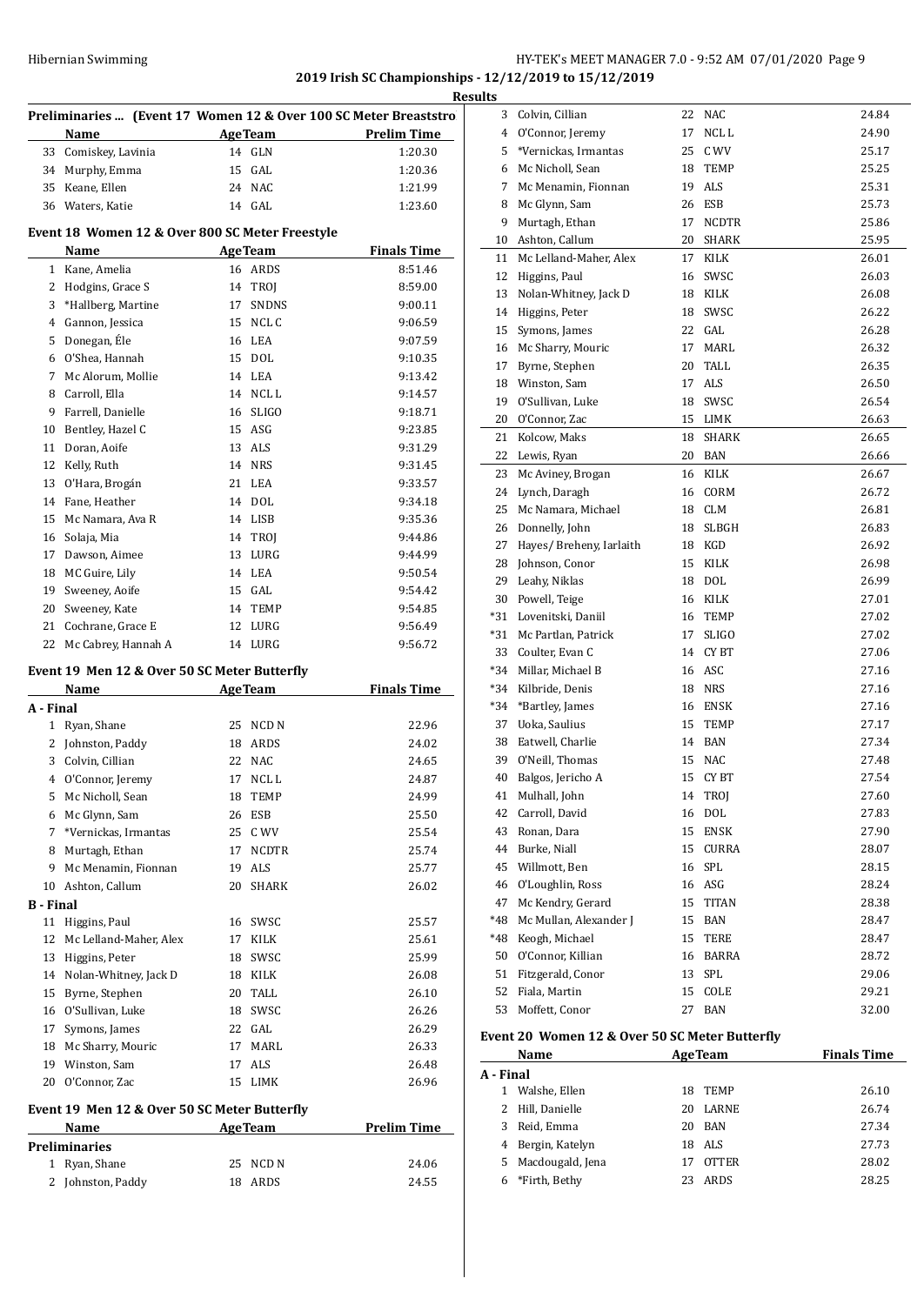# HY-TEK's MEET MANAGER 7.0 - 9:52 AM 07/01/2020 Page 10 **2019 Irish SC Championships - 12/12/2019 to 15/12/2019**

| A - Final  (Event 20 Women 12 & Over 50 SC Meter Butterfly) |                                                |    |                |                    |
|-------------------------------------------------------------|------------------------------------------------|----|----------------|--------------------|
|                                                             | Name                                           |    | <b>AgeTeam</b> | <b>Finals Time</b> |
| 7                                                           | *Larsen Stangeland, Eva Sofie                  | 17 | <b>SNDNS</b>   | 28.29              |
| 8                                                           | Mayne, Molly I                                 | 14 | TEMP           | 28.41              |
| 9                                                           | Haughey, Aisling                               | 24 | <b>ALS</b>     | 28.60              |
| 10                                                          | Quinn, Caoimhe                                 | 17 | ALS            | 28.64              |
| B - Final                                                   |                                                |    |                |                    |
| $*11$                                                       | Cox, Andrea S                                  | 16 | LISB           | 28.98              |
| *11                                                         | Mc Daid, Carrie                                | 17 | <b>SLIGO</b>   | 28.98              |
| 13                                                          | Leahy, Aoife                                   | 17 | GAL            | 29.01              |
| 14                                                          | Mc Crea, Alex                                  |    | 18 CYBT        | 29.33              |
| 15                                                          | *Vik, Eline                                    | 17 | <b>SNDNS</b>   | 29.47              |
| 16                                                          | Ni Riain, Roisin                               | 14 | LIMK           | 29.51              |
| 17                                                          | Mulhall, Pippa                                 | 17 | TROJ           | 29.67              |
| 18                                                          | Gibbs, Isabelle                                | 17 | GAL            | 29.70              |
| 19                                                          | O'Flynn, Hannah                                | 17 | <b>DOL</b>     | 29.75              |
| 20                                                          | Montgomery, Emma                               | 17 | ARDS           | 30.05              |
|                                                             | Event 20 Women 12 & Over 50 SC Meter Butterfly |    |                |                    |
|                                                             | Name                                           |    | <b>AgeTeam</b> | <b>Prelim Time</b> |
|                                                             | Preliminaries                                  |    |                |                    |
| 1                                                           | Walshe, Ellen                                  | 18 | TEMP           | 27.00              |
| 2                                                           | Mc Sharry, Mona                                | 19 | MARL           | 27.29              |
| 3                                                           | Reid, Emma                                     |    | 20 BAN         | 27.71              |
| 4                                                           | Hill, Danielle                                 |    | 20 LARNE       | 27.95              |
| 5                                                           | Bergin, Katelyn                                |    | 18 ALS         | 28.01              |
| 6                                                           | *Firth, Bethy                                  |    | 23 ARDS        | 28.10              |
| 7                                                           | Macdougald, Jena                               | 17 | <b>OTTER</b>   | 28.17              |
| 8                                                           | *Larsen Stangeland, Eva Sofie                  | 17 | <b>SNDNS</b>   | 28.26              |
| 9                                                           | Mayne, Molly I                                 | 14 | <b>TEMP</b>    | 28.31              |
| 10                                                          | Haughey, Aisling                               | 24 | ALS            | 28.79              |
| 11                                                          | Quinn, Caoimhe                                 | 17 | ALS            | 28.87              |
| 12                                                          | Cox, Andrea S                                  | 16 | LISB           | 29.03              |
| 13                                                          | Mc Daid, Carrie                                | 17 | <b>SLIGO</b>   | 29.04              |
| 14                                                          | Mc Crea, Alex                                  | 18 | CY BT          | 29.20              |
| 15                                                          | Mc Kibbin, Ellie                               |    | 15 ARDS        | 29.21              |
| 16                                                          | *Vik, Eline                                    | 17 | SNDNS          | 29.36              |
| 17                                                          | Gibbs, Isabelle                                | 17 | GAL            | 29.64              |
| 18                                                          | Mulhall, Pippa                                 | 17 | TROJ           | 29.85              |
| 19                                                          | Montgomery, Emma                               | 17 | ARDS           | 29.93              |
| 20                                                          | Leahy, Aoife                                   | 17 | GAL            | 30.05              |
| 21                                                          | Ni Riain, Roisin                               | 14 | LIMK           | 30.08              |
| 22                                                          | O'Flynn, Hannah                                | 17 | DOL            | 30.13              |
| *23                                                         | Feenan, Anna                                   | 16 | SWSC           | 30.16              |
| *23                                                         | Lee, Ellen                                     | 14 | SWSC           | 30.16              |
| $*25$                                                       | Rooney, Cora                                   | 14 | <b>ENSK</b>    | 30.18              |
| *25                                                         | Fagan, Emma                                    | 16 | ALS            | 30.18              |
| $*27$                                                       | Moore, Aoife                                   | 17 | <b>ECAV</b>    | 30.27              |
| $*27$                                                       | Bates, Aoife                                   | 17 | SHARK          | 30.27              |
| 29                                                          | Wolseley, Rachel                               | 16 | TMORE          | 30.30              |
| 30                                                          | O'Donnell, Naoise                              | 16 | SHARK          | 30.38              |
| *31                                                         | Mc Glinchey, Anna                              | 15 | ST DO          | 30.44              |
| *31                                                         | Naughton, Imogen                               | 20 | SHARK          | 30.44              |
| *31                                                         | Harte, Lucy                                    | 16 | KILK           | 30.44              |
| 34                                                          | *Meling, Elin                                  | 17 | <b>SNDNS</b>   | 30.50              |
| 35                                                          | Bracken, Lucy A                                | 15 | ASG            | 30.52              |
| 36                                                          | O'Hara, Brogán                                 | 21 | LEA            | 30.71              |
| 37                                                          | Logan, Eliza                                   | 13 | ADSC           | 30.80              |
| 38                                                          | Heyburn, Faith E                               | 15 | TMORE          | 30.87              |
| 39                                                          | Solaja, Mia                                    | 14 | TROJ           | 31.12              |

| <b>Results</b> |                    |    |         |       |
|----------------|--------------------|----|---------|-------|
|                | 40 Daly, Caoimhe   |    | 16 KILK | 31.18 |
| 41             | Delany, Kate       |    | 14 ALS  | 31.23 |
|                | 42 Williams, Ciara |    | 15 NAC  | 31.30 |
|                | 43 Maloney, Kate   |    | 16 ESB  | 31.69 |
|                | 44 Keane, Ellen    |    | 24 NAC  | 32.01 |
|                | 45 Turner, Nicole  | 17 | NAC     | 37.94 |
|                |                    |    |         |       |

### **Event 21 Mixed 200 SC Meter Freestyle Relay**

|       | <b>Team</b>  | Relay | <b>Finals Time</b> |
|-------|--------------|-------|--------------------|
| 1     | <b>BAN</b>   | A     | 1:38.68            |
| 2     | ARDS         | Α     | 1:39.12            |
| 3     | <b>ALS</b>   | A     | 1:40.48            |
| 4     | <b>NAC</b>   | A     | 1:40.58            |
| 5     | <b>ATH</b>   | A     | 1:41.23            |
| 6     | <b>TEMP</b>  | A     | 1:43.43            |
| 7     | LISB         | Α     | 1:44.04            |
| 8     | SWSC         | A     | 1:44.25            |
| 9     | <b>TROI</b>  | Α     | 1:44.95            |
| 10    | <b>SHARK</b> | A     | 1:46.26            |
| 11    | <b>NRS</b>   | A     | 1:47.69            |
|       | 12 DOL       | A     | 1:47.84            |
| $---$ | SPL          | Α     | DQ                 |
| $---$ | LISB         | B     | DQ                 |

# **Event 22 Men 12 & Over 100 SC Meter IM**

|                  | Name                 | <b>AgeTeam</b> |                  | <b>Finals Time</b> |
|------------------|----------------------|----------------|------------------|--------------------|
| A - Final        |                      |                |                  |                    |
| 1                | Corby, Alan          | 22             | NCL L            | 54.57              |
| 2                | Corby, Eoin          | 17             | NCL <sub>L</sub> | 55.10              |
| 3                | *Zhou, Tianyu        | 19             | <b>SHNGI</b>     | 56.98              |
| 4                | Cooke, Uiseann       | 18             | NCL <sub>L</sub> | 57.75              |
| 5                | Angus, Jack          | 18             | ARDS             | 57.78              |
| 6                | *Vik, Simen          | 20             | <b>SNDNS</b>     | 57.85              |
| 7                | Uprichard, Tom       | 18             | ARDS             | 58.80              |
| 8                | Sutton, Diarmuid     | 17             | NCL <sub>L</sub> | 59.70              |
| 9                | Feenan, Andrew       | 18             | SWSC             | 1:00.02            |
| 10               | Ashton, Callum       | 20             | <b>SHARK</b>     | 1:00.18            |
| <b>B</b> - Final |                      |                |                  |                    |
| 11               | Mc Sharry, Mouric    | 17             | MARI.            | 58.83              |
| 12               | Cox, Paul Y          | 17             | <b>LISB</b>      | 59.51              |
| 13               | O'Keefe Tighe, Cian  | 19             | <b>ALS</b>       | 59.68              |
| 14               | O'Sullivan, Luke     | 18             | SWSC             | 1:00.13            |
| 15               | Donnelly, John       | 18             | <b>SLBGH</b>     | 1:01.19            |
| 16               | Kenny, Sean          | 16             | <b>TEMP</b>      | 1:02.34            |
| 17               | Johnson, Conor       | 15             | <b>KILK</b>      | 1:02.63            |
| 18               | Mulholland, Daniel J | 16             | LISB             | 1:02.72            |
| 19               | Mulhall, John        | 14             | <b>TROI</b>      | 1:03.16            |
| 20               | Hughes, Darragh      | 15             | MULL             | 1:03.90            |
|                  |                      |                |                  |                    |

# **Event 22 Men 12 & Over 100 SC Meter IM**

|       | Name                 |    | <b>AgeTeam</b> | <b>Prelim Time</b> |  |  |  |  |
|-------|----------------------|----|----------------|--------------------|--|--|--|--|
|       | <b>Preliminaries</b> |    |                |                    |  |  |  |  |
| $^*1$ | Corby, Alan          | 22 | NCL L          | 56.91              |  |  |  |  |
| $^*1$ | Corby, Eoin          | 17 | NCL L          | 56.91              |  |  |  |  |
| 3     | Cooke, Uiseann       | 18 | NCL L          | 57.43              |  |  |  |  |
| 4     | *Vik, Simen          | 20 | <b>SNDNS</b>   | 57.86              |  |  |  |  |
| 5.    | *Zhou, Tianyu        | 19 | <b>SHNGI</b>   | 57.95              |  |  |  |  |
| 6     | Uprichard, Tom       | 18 | ARDS           | 58.49              |  |  |  |  |
|       | Angus, Jack          | 18 | <b>ARDS</b>    | 59.93              |  |  |  |  |
| 8     | Feenan, Andrew       | 18 | SWSC.          | 59.94              |  |  |  |  |
| 9     | Ashton, Callum       | 20 | <b>SHARK</b>   | 1:00.06            |  |  |  |  |
| 10    | Sutton, Diarmuid     |    | NCL L          | 1:00.09            |  |  |  |  |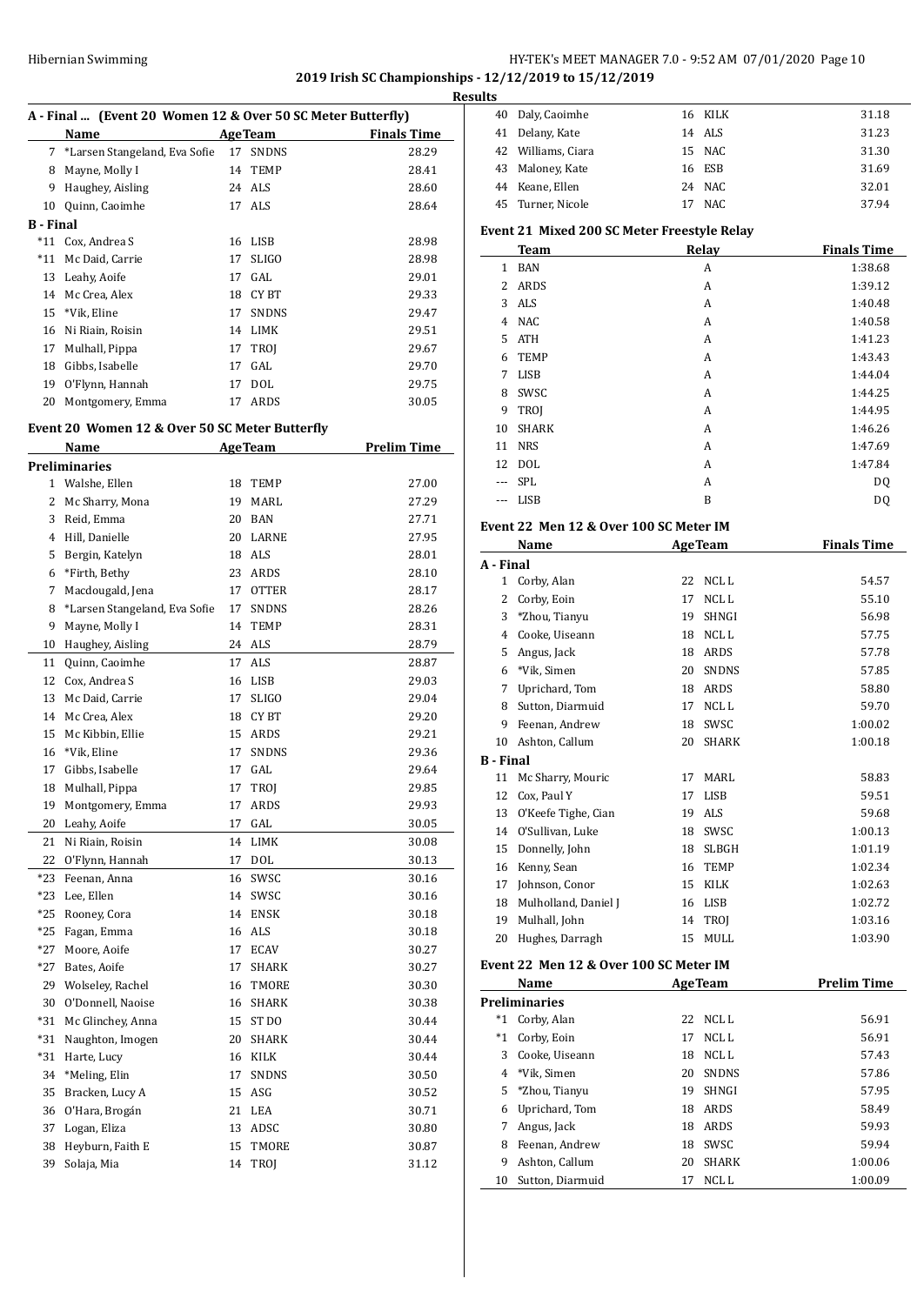# HY-TEK's MEET MANAGER 7.0 - 9:52 AM 07/01/2020 Page 11 **2019 Irish SC Championships - 12/12/2019 to 15/12/2019 Results**

|              |                                                         |        |                    | Resu               |
|--------------|---------------------------------------------------------|--------|--------------------|--------------------|
|              | Preliminaries  (Event 22 Men 12 & Over 100 SC Meter IM) |        |                    |                    |
|              | Name                                                    |        | <b>AgeTeam</b>     | <b>Prelim Time</b> |
| 11           | O'Keefe Tighe, Cian                                     |        | 19 ALS             | 1:00.42            |
| 12           | Mc Sharry, Mouric                                       | 17     | MARL               | 1:00.44            |
|              | 13 Cox. Paul Y                                          | 17     | <b>LISB</b>        | 1:00.60            |
|              | 14 O'Hara, Eanna                                        |        | 19 BAN             | 1:01.22            |
|              | 15 O'Sullivan, Luke                                     | 18     | SWSC               | 1:01.46            |
|              | 16 Wiffen, Daniel M                                     |        | 18 LISB            | 1:01.64            |
| 17           | Donnelly, John                                          | 18     | <b>SLBGH</b>       | 1:01.87            |
|              | 18 *Bartley, James                                      |        | 16 ENSK            | 1:02.34            |
| 19           | Kenny, Sean                                             | 16     | TEMP               | 1:02.78            |
| 20           | Mulholland, Daniel J                                    |        | 16 LISB            | 1:03.06            |
| 21           | Hughes, Darragh                                         | 15     | MULL               | 1:03.48            |
| 22           | Mulhall, John                                           | 14     | TROJ               | 1:03.80            |
|              | 23 Powell, Teige                                        |        | 16 KILK            | 1:03.94            |
|              | 24 Johnson, Conor                                       |        | 15 KILK            | 1:04.10            |
| 25           | Balgos, Jericho A                                       | 15     | CY BT              | 1:04.24            |
| 26           | Marfunin, Alexander K                                   |        | 16 LISB            | 1:04.66            |
| 27           | O'Connor, Liam                                          | 14     | <b>TERE</b>        | 1:04.95            |
|              | 28 Mc Carthy, Paddy                                     |        | 16 DOL             | 1:05.28            |
| 29           | O'Connor, Killian                                       |        | 16 BARRA           | 1:05.37            |
| 30           | Capilitan, Kyle J                                       |        | 16 GLN             | 1:05.39            |
| 31           | Mc Sweeney, Richard                                     | 15     | <b>DOL</b>         | 1:05.44            |
|              | 32 Tan, Rónán                                           |        | 16 ESB             | 1:05.46            |
|              | 33 Eatwell, Charlie                                     |        | 14 BAN             | 1:05.57            |
|              | 34 Cahill, Luke                                         |        | 15 LIMK            | 1:05.64            |
|              | 35 Lovenitski, Daniil                                   |        | 16 TEMP            | 1:05.81            |
|              | 36 Mac Leod, Euan                                       |        | 14 ESB             | 1:05.93            |
|              | 37 Longmore, Finn                                       |        | 16 ECAV            | 1:06.10            |
|              | 38 Martin, Jacob W                                      | 15     | CY BT              | 1:06.22            |
|              | 39 Winston, Harry                                       |        | 14 ALS             | 1:06.35            |
|              | 40 Keogh, Michael                                       | 15     | <b>TERE</b>        | 1:07.38            |
|              | Event 23 Women 12 & Over 100 SC Meter IM                |        |                    |                    |
|              | Name                                                    |        | <b>AgeTeam</b>     | <b>Finals Time</b> |
| A - Final    |                                                         |        |                    |                    |
| $\mathbf{1}$ | *Tang, Tina                                             | $15 -$ | SHNGI              | 1:01.60            |
|              | 2 Reid, Rebecca                                         |        | 18 ARDS            | 1:02.28            |
|              | 3 *Firth, Bethy                                         | 23     | ARDS               | 1:03.43            |
|              | 4. Haughou Aicling                                      |        | $24$ $\Lambda$ I C | 1.02 $E$ 0         |

| 2                | Reid, Rebecca                 | 18 | <b>ARDS</b>  | 1:02.28 |
|------------------|-------------------------------|----|--------------|---------|
| 3                | *Firth, Bethy                 | 23 | ARDS         | 1:03.43 |
| 4                | Haughey, Aisling              | 24 | ALS          | 1:03.59 |
| 5                | Mayne, Molly I                | 14 | TEMP         | 1:03.65 |
| 6                | Macdougald, Jena              | 17 | <b>OTTER</b> | 1:04.36 |
| 7                | Knox, Julia K                 | 16 | <b>BANB</b>  | 1:04.38 |
| 8                | Tinsley, Florence             | 17 | ARDS         | 1:06.05 |
| 9                | Nolan, Beth                   | 17 | <b>SWSC</b>  | 1:06.16 |
| 10               | Mc Cartney, Ellie             | 14 | <b>ENSK</b>  | 1:06.24 |
| <b>B</b> - Final |                               |    |              |         |
| 11               | Finlay, Caitriona             |    | 21 ALS       | 1:04.96 |
| 12               | Ahearne, Niamh                | 16 | <b>KILK</b>  | 1:05.40 |
| 13               | *Larsen Stangeland, Eva Sofie | 17 | <b>SNDNS</b> | 1:06.75 |
| 14               | Gardiner, Beth                | 16 | <b>NAC</b>   | 1:07.31 |
| 15               | Mc Cracken, Sarah E           | 20 | LISB         | 1:07.40 |
| 16               | Mc Daid, Carrie               | 17 | <b>SLIGO</b> | 1:07.76 |
| 17               | Henderson, Emma               | 21 | <b>BAN</b>   | 1:08.45 |
| 18               | Fane, Heather                 | 14 | <b>DOL</b>   | 1:08.51 |
| 19               | Urry, Amelia                  | 15 | <b>BAN</b>   | 1:08.88 |
| 20               | Bracken, Lucy A               |    | 15 ASG       | 1:09.25 |

|                      | Event 23 Women 12 & Over 100 SC Meter IM      |    |                |                    |  |  |
|----------------------|-----------------------------------------------|----|----------------|--------------------|--|--|
|                      | Name                                          |    | <b>AgeTeam</b> | <b>Prelim Time</b> |  |  |
|                      | <b>Preliminaries</b>                          |    |                |                    |  |  |
| 1                    | Reid, Rebecca                                 |    | 18 ARDS        | 1:02.94            |  |  |
| 2                    | *Firth, Bethy                                 |    | 23 ARDS        | 1:03.24            |  |  |
| 3                    | *Tang, Tina                                   |    | 15 SHNGI       | 1:03.36            |  |  |
| 4                    | Haughey, Aisling                              |    | 24 ALS         | 1:04.39            |  |  |
| 5                    | Macdougald, Jena                              |    | 17 OTTER       | 1:04.77            |  |  |
| 6                    | Knox, Julia K                                 |    | 16 BANB        | 1:04.78            |  |  |
| 7                    | Mayne, Molly I                                |    | 14 TEMP        | 1:04.98            |  |  |
| 8                    | Tinsley, Florence                             |    | 17 ARDS        | 1:05.88            |  |  |
| 9                    | Nolan, Beth                                   | 17 | SWSC           | 1:06.68            |  |  |
| 10                   | Mc Cartney, Ellie                             |    | 14 ENSK        | 1:06.76            |  |  |
| 11                   | Ahearne, Niamh                                |    | 16 KILK        | 1:07.12            |  |  |
| 12                   | *Larsen Stangeland, Eva Sofie                 | 17 | SNDNS          | 1:07.26            |  |  |
| 13                   | Finlay, Caitriona                             |    | 21 ALS         | 1:07.28            |  |  |
| 14                   | Mc Daid, Carrie                               | 17 | <b>SLIGO</b>   | 1:07.79            |  |  |
| 15                   | Gardiner, Beth                                |    | 16 NAC         | 1:08.40            |  |  |
| 16                   | Mc Cracken, Sarah E                           |    | 20 LISB        | 1:08.51            |  |  |
| 17                   | Fane, Heather                                 |    | 14 DOL         | 1:08.97            |  |  |
| 18                   | Urry, Amelia                                  |    | 15 BAN         | 1:09.17            |  |  |
| 19                   | Bracken, Lucy A                               |    | 15 ASG         | 1:09.19            |  |  |
| 20                   | Henderson, Emma                               |    | 21 BAN         | 1:09.46            |  |  |
| 21                   | Davison, Grace                                |    | 12 ARDS        | 1:09.58            |  |  |
| 22                   | Cox, Andrea S                                 |    | 16 LISB        | 1:09.89            |  |  |
| 23                   | Rogers, Nemone                                |    | 14 TROJ        | 1:10.29            |  |  |
| 24                   | O'Sullivan, Cathy                             |    | 15 WAT         | 1:11.28            |  |  |
| 25                   | Mc Cormack, Cara                              | 13 | DOL            | 1:11.70            |  |  |
| 26                   | Murphy, Emma                                  |    | 15 GAL         | 1:11.88            |  |  |
| 27                   | Kelly, Clara                                  |    | 14 ALS         | 1:12.02            |  |  |
| 28                   | Kenny, Nevaeh                                 |    | 14 ALS         | 1:12.24            |  |  |
| 29                   | Sheehy, Lily J                                |    | 14 ASG         | 1:12.29            |  |  |
| 30                   | Keane, Ellen                                  |    | 24 NAC         | 1:12.61            |  |  |
| 31                   | Jones, Megan                                  |    | 13 PORT        | 1:13.11            |  |  |
| 32                   | Becker, Fallon                                |    | 14 GLN         | 1:13.92            |  |  |
| 33                   | Turner, Nicole                                | 17 | <b>NAC</b>     | 1:30.63            |  |  |
| $\sim$ $\sim$ $\sim$ | Ni Riain, Roisin                              |    | 14 LIMK        | DQ                 |  |  |
|                      | Event 24 Men 12 & Over 400 SC Meter Freestyle |    |                |                    |  |  |
|                      | <b>Name</b>                                   |    | <b>AgeTeam</b> | <b>Finals Time</b> |  |  |
|                      | A - Final                                     |    |                |                    |  |  |

| A - Final        |                        |    |              |         |
|------------------|------------------------|----|--------------|---------|
| $\mathbf{1}$     | Powell, Robert         | 19 | NCD A        | 3:50.06 |
| 2                | Mc Geever, Finn        | 19 | NCL L        | 3:50.57 |
| 3                | Wiffen, Daniel M       | 18 | <b>LISB</b>  | 3:53.00 |
| 4                | Mc Carthy, Cadan       | 19 | NCL M        | 3:55.27 |
| 5                | Custer, Liam           | 15 | SWSC         | 3:56.75 |
| 6                | Camacho Lenihan, Fionn | 17 | <b>NAC</b>   | 4:01.16 |
| 7                | Kelly, Alfie           | 18 | <b>DOL</b>   | 4:01.61 |
| 8                | Kilbride, Denis        | 18 | <b>NRS</b>   | 4:04.31 |
| 9                | Morgan, Danny          | 15 | COOL         | 4:08.75 |
| 10               | Maguire, Caleb M       | 17 | <b>LISB</b>  | 4:10.24 |
| <b>B</b> - Final |                        |    |              |         |
| 11               | Fleming, Jack H        | 18 | <b>LISB</b>  | 4:05.13 |
| 12               | Pfeiffer, Robin        | 16 | <b>BLFN</b>  | 4:09.78 |
| 13               | Cook, Aidan            | 15 | <b>KILK</b>  | 4:11.82 |
| 14               | Uoka, Saulius          | 15 | <b>TEMP</b>  | 4:11.92 |
| 15               | David, Ben R           | 18 | <b>BARRA</b> | 4:12.68 |
| 16               | *Klepp Vik, Linus      | 18 | <b>SNDNS</b> | 4:13.20 |
| 17               | O'Neill, Finn          | 14 | <b>TROI</b>  | 4:13.64 |
| 18               | Duda, Philip           | 14 | LONG         | 4:16.23 |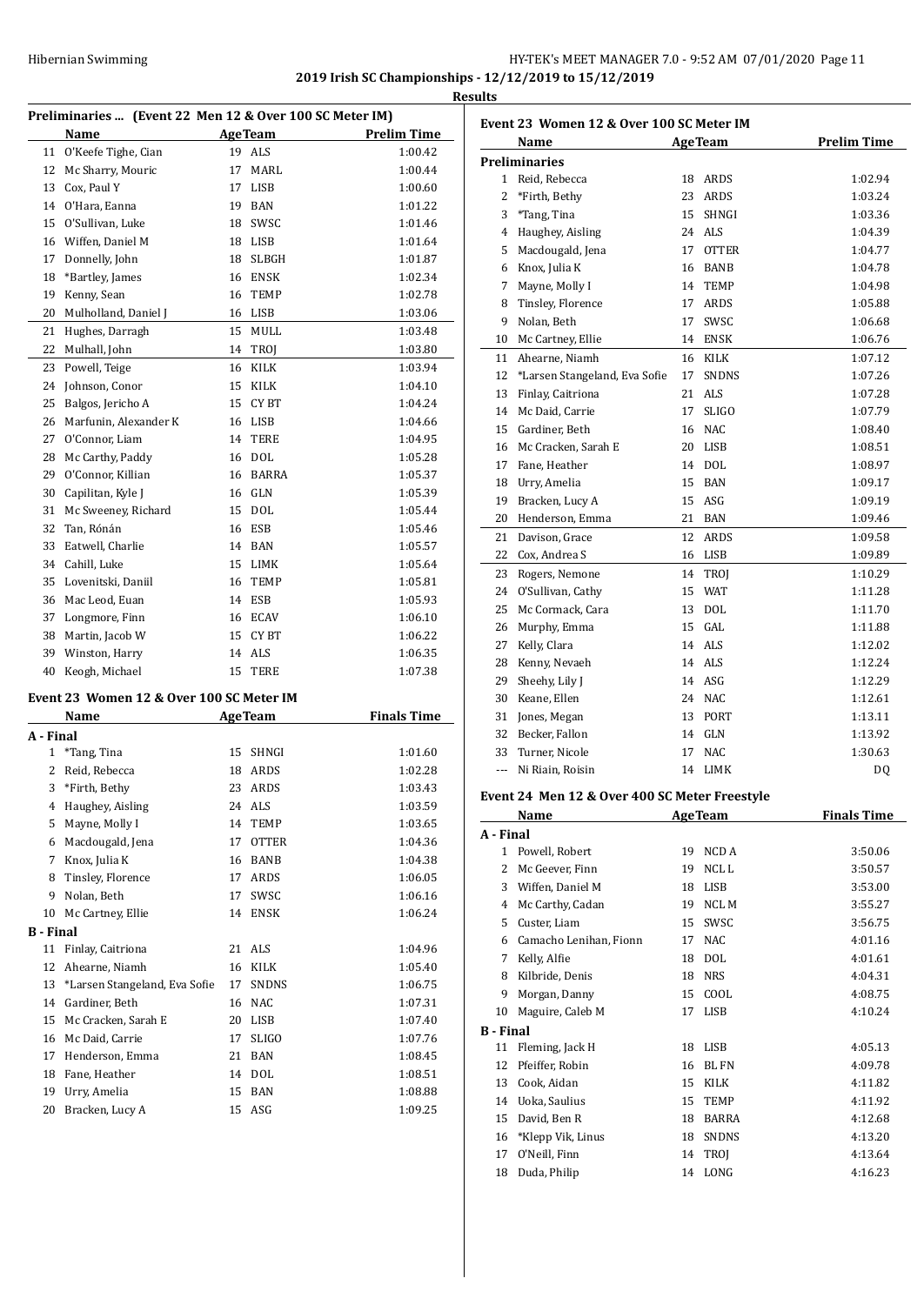# Hibernian Swimming **HY-TEK's MEET MANAGER 7.0** - 9:52 AM 07/01/2020 Page 12 **2019 Irish SC Championships - 12/12/2019 to 15/12/2019**

| B - Final  (Event 24 Men 12 & Over 400 SC Meter Freestyle)<br><b>AgeTeam</b> |                                                 |          |                |                               |
|------------------------------------------------------------------------------|-------------------------------------------------|----------|----------------|-------------------------------|
| 19                                                                           | Name<br>Church, Sean                            | 17       | PORT           | <b>Finals Time</b><br>4:19.66 |
| 20                                                                           | Cahill, Luke                                    | 15       | LIMK           | 4:20.17                       |
|                                                                              |                                                 |          |                |                               |
|                                                                              | Event 24 Men 12 & Over 400 SC Meter Freestyle   |          |                |                               |
|                                                                              | Name                                            |          | <b>AgeTeam</b> | <b>Prelim Time</b>            |
|                                                                              | Preliminaries                                   |          |                |                               |
| $\mathbf{1}$                                                                 | Wiffen, Daniel M                                |          | 18 LISB        | 3:54.69                       |
| 2                                                                            | Powell, Robert                                  |          | 19 NCD A       | 3:59.10                       |
| 3                                                                            | Mc Geever, Finn                                 |          | 19 NCL L       | 3:59.48                       |
| 4                                                                            | Mc Carthy, Cadan                                | 19       | NCL M          | 3:59.87                       |
| 5                                                                            | Kelly, Alfie                                    | 18       | <b>DOL</b>     | 4:02.35                       |
| 6                                                                            | Custer, Liam                                    | 15       | SWSC           | 4:02.95                       |
| 7                                                                            | Camacho Lenihan, Fionn                          | 17       | NAC            | 4:03.39                       |
| 8                                                                            | Wiffen, Nathan J                                | 18       | LISB           | 4:05.40                       |
| 9                                                                            | Kilbride, Denis                                 | 18       | <b>NRS</b>     | 4:05.73                       |
| 10                                                                           | Maguire, Caleb M                                | 17       | LISB           | 4:06.86                       |
| 11                                                                           | Morgan, Danny                                   | 15       | COOL           | 4:06.89                       |
| 12                                                                           | Fleming, Jack H                                 | 18       | LISB           | 4:08.77                       |
| 13                                                                           | *Bartley, James                                 | 16       | ENSK           | 4:11.94                       |
| 14                                                                           | Fitzmaurice, Isaac                              |          | 19 NAC         | 4:12.19                       |
| 15                                                                           | Pfeiffer, Robin                                 |          | 16 BL FN       | 4:12.69                       |
| 16                                                                           | O'Neill, Finn                                   | 14       | TROJ           | 4:14.02                       |
| 17                                                                           | Cook, Aidan                                     | 15       | KILK           | 4:15.22                       |
| 18                                                                           | David, Ben R                                    | 18       | BARRA          | 4:15.35                       |
| 19<br>20                                                                     | *Klepp Vik, Linus<br>Uoka, Saulius              | 18<br>15 | SNDNS<br>TEMP  | 4:15.59<br>4:16.31            |
| 21                                                                           |                                                 | 14       | LONG           | 4:17.44                       |
| 22                                                                           | Duda, Philip<br>Cahill, Luke                    | 15       | LIMK           | 4:17.75                       |
| 23                                                                           | Church, Sean                                    | 17       | <b>PORT</b>    | 4:18.18                       |
| 24                                                                           | Bailey, Evan                                    | 14       | <b>NRS</b>     | 4:19.28                       |
| 25                                                                           | Bodamer, Ralf                                   | 16       | GAL            | 4:20.34                       |
| 26                                                                           | Scully, Michael J                               | 16       | <b>KFSHR</b>   | 4:20.99                       |
| 27                                                                           | Lynch, Ben                                      |          | 16 ENSK        | 4:21.04                       |
| 28                                                                           | Irwin, Neddie                                   |          | 16 DOL         | 4:22.14                       |
| 29                                                                           | Mc Kinlay, Alastair                             |          | 19 TEMP        | 4:23.12                       |
| 30                                                                           | Marfunin, Alexander K                           | 16       | LISB           | 4:23.33                       |
| 31                                                                           | Fahey, Ronan                                    |          | 14 TROJ        | 4:23.49                       |
| 32                                                                           | Grady, Rory                                     |          | 16 CBAR        | 4:23.78                       |
| 33                                                                           | Wright, Finlay J                                | 15       | BANB           | 4:25.70                       |
| 34                                                                           | Keogh, Michael                                  | 15       | TERE           | 4:27.76                       |
| 35                                                                           | Maguire, Euan                                   |          | 15 NAC         | 4:29.27                       |
| 36                                                                           | Grace, Jack                                     | 21       | NCL K          | 4:30.51                       |
| 37                                                                           | O'Riordan, Sean                                 | 20       | SWSC           | 4:40.14                       |
| 38                                                                           | Mc Grath, Jonathan                              | 26       | NCL L          | 4:56.90                       |
| 39                                                                           | O'Riordan, Cian                                 | 17       | SWSC           | 5:00.96                       |
| 40                                                                           | Moffett, Conor                                  | 27       | BAN            | 5:05.18                       |
|                                                                              | Event 25 Women 12 & Over 400 SC Meter Freestyle |          |                |                               |
|                                                                              | Name                                            |          | <b>AgeTeam</b> | <b>Finals Time</b>            |
| A - Final                                                                    |                                                 |          |                |                               |
| $\mathbf{1}$<br>2                                                            | Kane, Amelia<br>Godden, Maria                   | 16       | ARDS<br>KILK   | 4:14.11                       |
| 3                                                                            | Trait, Naomi                                    | 17<br>16 | KILK           | 4:14.88                       |
| 4                                                                            | Catterson, Victoria                             | 18       | ARDS           | 4:16.84<br>4:16.95            |
| 5                                                                            | *Vik, Eline                                     | 17       | <b>SNDNS</b>   | 4:23.22                       |
| 6                                                                            | Hodgins, Grace S                                | 14       | TROJ           | 4:23.75                       |

7 Donegan, Éle 16 LEA 4:24.05 O'Shea, Hannah 15 DOL 4:24.99 Farrell, Danielle 16 SLIGO 4:28.35

| Results          |                      |          |         |
|------------------|----------------------|----------|---------|
|                  | 10 Mc Alorum, Mollie | 14 LEA   | 4:29.62 |
| <b>B</b> - Final |                      |          |         |
|                  | 11 Carroll, Ella     | 14 NCLL  | 4:26.92 |
|                  | 12 Lee, Danielle M   | 14 ASG   | 4:31.31 |
|                  | 13 O'Hara, Brogán    | 21 LEA   | 4:34.66 |
|                  | 14 Mc Namara, Ava R  | 14 LISB  | 4:34.75 |
|                  | 15 Doran, Aoife      | 13 ALS   | 4:34.89 |
|                  | 16 Kelly, Ruth       | 14 NRS   | 4:36.94 |
| 17               | Gibbs, Alison        | $15$ GAL | 4:37.24 |
| 18               | Farr, Lauren         | 13 SWSC  | 4:37.72 |
| 19               | Mulhall, Pippa       | 17 TROI  | 4:39.40 |
|                  | 20 Carroll, Anna     | 15 DOL   | 4:41.95 |

#### **Event 25 Women 12 & Over 400 SC Meter Freestyle**

|                | Name                 |    | <b>AgeTeam</b> | <b>Prelim Time</b> |
|----------------|----------------------|----|----------------|--------------------|
|                | <b>Preliminaries</b> |    |                |                    |
| $\mathbf{1}$   | Godden, Maria        | 17 | <b>KILK</b>    | 4:15.80            |
| 2              | Kane, Amelia         | 16 | ARDS           | 4:20.40            |
| 3              | *Vik, Eline          | 17 | <b>SNDNS</b>   | 4:22.63            |
| $\overline{4}$ | Trait, Naomi         | 16 | <b>KILK</b>    | 4:23.27            |
| 5              | Bethel, Rachel       | 19 | <b>BAN</b>     | 4:24.99            |
| 6              | Donegan, Éle         | 16 | LEA            | 4:26.14            |
| 7              | Catterson, Victoria  | 18 | ARDS           | 4:27.73            |
| 8              | Hodgins, Grace S     | 14 | TROJ           | 4:28.26            |
| 9              | O'Shea, Hannah       | 15 | <b>DOL</b>     | 4:29.27            |
| 10             | Farrell, Danielle    | 16 | <b>SLIGO</b>   | 4:30.07            |
| 11             | *Hallberg, Martine   | 17 | <b>SNDNS</b>   | 4:30.12            |
| 12             | Mc Alorum, Mollie    | 14 | LEA            | 4:32.02            |
| 13             | Lee, Danielle M      | 14 | <b>ASG</b>     | 4:33.75            |
| 14             | Mc Namara, Ava R     | 14 | <b>LISB</b>    | 4:35.97            |
| 15             | Mulhall, Pippa       | 17 | TROI           | 4:36.52            |
| 16             | O'Hara, Brogán       | 21 | <b>LEA</b>     | 4:36.60            |
| 17             | Doran, Aoife         | 13 | <b>ALS</b>     | 4:37.27            |
| 18             | Carroll, Ella        | 14 | NCL L          | 4:37.41            |
| 19             | Gibbs, Alison        | 15 | GAL            | 4:37.80            |
| 20             | Kelly, Ruth          | 14 | <b>NRS</b>     | 4:39.01            |
| 21             | Bentley, Hazel C     | 15 | ASG            | 4:40.54            |
| 22             | Farr, Lauren         | 13 | SWSC           | 4:41.21            |
| 23             | Carroll, Anna        | 15 | <b>DOL</b>     | 4:41.59            |
| 24             | Robson, Jessika K    | 13 | <b>LISB</b>    | 4:42.73            |
| 25             | Sweeney, Kate        | 14 | <b>TEMP</b>    | 4:45.94            |
| 26             | Whitten, Rosie       | 12 | <b>TMORE</b>   | 4:46.80            |
| 27             | Kennedy, Niamh       | 14 | GAL            | 4:47.56            |
| 28             | Kenny, Nevaeh        | 14 | <b>ALS</b>     | 4:51.36            |
| 29             | Bailey, Sadhbh       | 15 | <b>NRS</b>     | 4:53.70            |
|                |                      |    |                |                    |

# **Event 26 Men 12 & Over 100 SC Meter Butterfly**

|           | Name             |    | <b>AgeTeam</b> | <b>Finals Time</b> |
|-----------|------------------|----|----------------|--------------------|
| A - Final |                  |    |                |                    |
| 1         | Hyland, Brendan  | 25 | NCD T          | 51.33              |
| 2         | Sloan, Jordan    | 26 | BAN            | 52.08              |
| 3         | Mc Millan, Jack  | 19 | <b>BAN</b>     | 52.19              |
| 4         | Hewitt, Michael  | 19 | <b>ARDS</b>    | 53.36              |
| 5.        | Johnston, Paddy  | 18 | <b>ARDS</b>    | 53.55              |
| 6         | Mc Nicholl, Sean | 18 | <b>TEMP</b>    | 54.51              |
| 7         | Corby, Alan      | 22 | NCL L          | 54.76              |
| 8         | O'Connor, Jeremy | 17 | NCL L          | 55.27              |
| 9         | Mc Glynn, Sam    | 26 | <b>ESB</b>     | 57.13              |
| 10        | *Vik. Simen      | 20 | <b>SNDNS</b>   | 57.61              |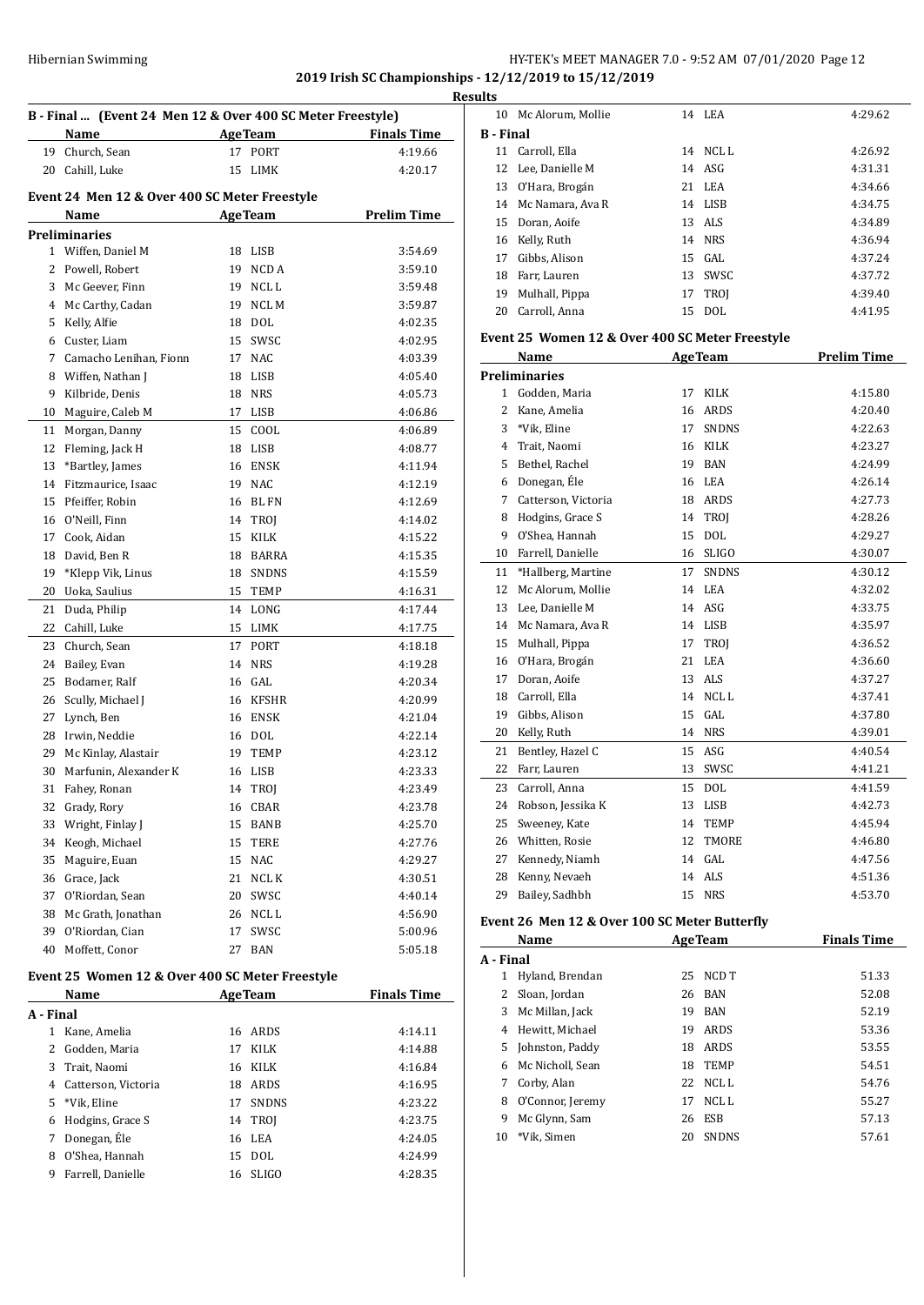# HY-TEK's MEET MANAGER 7.0 - 9:52 AM 07/01/2020 Page 13 **2019 Irish SC Championships - 12/12/2019 to 15/12/2019 Results**

|                  | B - Final  (Event 26 Men 12 & Over 100 SC Meter Butterfly) |    |                |                    |
|------------------|------------------------------------------------------------|----|----------------|--------------------|
|                  | Name                                                       |    | <b>AgeTeam</b> | <b>Finals Time</b> |
| <b>B</b> - Final |                                                            |    |                |                    |
| 11               | Mc Lelland-Maher, Alex                                     | 17 | KILK           | 56.64              |
| 12               | Mc Menamin, Fionnan                                        | 19 | ALS            | 56.78              |
| 13               | Nolan-Whitney, Jack D                                      | 18 | KILK           | 56.92              |
| 14               | Higgins, Paul                                              | 16 | SWSC           | 56.93              |
| 15               | Ashton, Callum                                             | 20 | <b>SHARK</b>   | 57.30              |
| 16               | Murtagh, Ethan                                             | 17 | <b>NCDTR</b>   | 57.52              |
| 17               | Lewis, Ryan                                                | 20 | <b>BAN</b>     | 58.29              |
| 18               | Higgins, Peter                                             |    | 18 SWSC        |                    |
|                  |                                                            |    |                | 58.51              |
| 19               | Cooke, Uiseann                                             | 18 | NCL L          | 58.95              |
| 20               | Mc Aviney, Brogan                                          |    | 16 KILK        | 59.01              |
|                  | Event 26 Men 12 & Over 100 SC Meter Butterfly              |    |                |                    |
|                  | Name                                                       |    | <b>AgeTeam</b> | <b>Prelim Time</b> |
|                  | <b>Preliminaries</b>                                       |    |                |                    |
| $\mathbf{1}$     | Hyland, Brendan                                            | 25 | NCD T          | 52.63              |
| $\overline{2}$   | Sloan, Jordan                                              |    | 26 BAN         | 53.56              |
| 3                | Hewitt, Michael                                            | 19 | ARDS           | 54.31              |
|                  |                                                            |    | NCL L          |                    |
| 4                | Corby, Alan                                                | 22 |                | 54.85              |
| 5                | Johnston, Paddy                                            | 18 | ARDS           | 54.90              |
| 6                | Mc Millan, Jack                                            |    | 19 BAN         | 54.97              |
| 7                | Mc Nicholl, Sean                                           | 18 | TEMP           | 55.58              |
| 8                | O'Connor, Jeremy                                           | 17 | NCL L          | 56.09              |
| 9                | Mc Glynn, Sam                                              | 26 | ESB            | 56.29              |
| 10               | *Vik, Simen                                                |    | 20 SNDNS       | 56.62              |
| 11               | Mc Menamin, Fionnan                                        |    | 19 ALS         | 56.96              |
| 12               | Mc Lelland-Maher, Alex                                     | 17 | KILK           | 57.15              |
| 13               | Murtagh, Ethan                                             | 17 | <b>NCDTR</b>   | 57.17              |
| 14               | Nolan-Whitney, Jack D                                      | 18 | KILK           | 57.20              |
| 15               | Higgins, Paul                                              | 16 | SWSC           | 57.38              |
| 16               | Ashton, Callum                                             | 20 | <b>SHARK</b>   | 57.81              |
| 17               | Cooke, Uiseann                                             | 18 | NCL L          | 58.12              |
| 18               | Higgins, Peter                                             | 18 | SWSC           | 58.34              |
| 19               | Lewis, Ryan                                                | 20 | BAN            | 58.88              |
| 20               | Mc Aviney, Brogan                                          | 16 | KILK           | 59.01              |
| 21               | O'Sullivan, Luke                                           | 18 | SWSC           | 59.19              |
| 22               | O'Connor, Zac                                              | 15 | LIMK           | 59.25              |
|                  |                                                            |    |                |                    |
| 23               | Johnson, Conor                                             | 15 | KILK           | 59.68              |
| 24               | Symons, James                                              | 22 | GAL            | 59.92              |
| 25               | Tebite, Oisin                                              | 14 | <b>NAC</b>     | 1:00.07            |
| 26               | Wiffen, Nathan J                                           | 18 | LISB           | 1:00.09            |
| 27               | Lynch, Daragh                                              | 16 | CORM           | 1:00.23            |
| 28               | Coulter, Evan C                                            |    | 14 CYBT        | 1:00.52            |
| 29               | Millar, Michael B                                          |    | 16 ASC         | 1:00.76            |
| 30               | Mc Kee, Matthew C                                          | 15 | BANB           | 1:01.19            |
| 31               | Ronan, Dara                                                | 15 | ENSK           | 1:01.25            |
| 32               | Walsh, Daniel                                              | 15 | <b>TEMP</b>    | 1:01.40            |
|                  | 33 O'Neill, Thomas                                         | 15 | <b>NAC</b>     | 1:01.43            |
| 34               | Barnes, Adam                                               | 14 | ARDS           | 1:01.47            |
| 35               | O'Loughlin, Ross                                           | 16 | ASG            | 1:02.55            |
| 36               | Brady, Ethan                                               | 17 | TEMP           | 1:02.70            |
|                  |                                                            |    |                |                    |
|                  | Event 27 Women 12 & Over 100 SC Meter Butterfly            |    |                |                    |
|                  | Name                                                       |    | <b>AgeTeam</b> | <b>Finals Time</b> |
| A - Final        |                                                            |    |                |                    |
| $\mathbf{1}$     | Walshe, Ellen                                              | 18 | TEMP           | 58.81              |
| 2                | Cox, Andrea S                                              | 16 | LISB           | 1:01.95            |
| 3                | Mc Kibbin, Ellie                                           | 15 | ARDS           | 1:02.48            |

Quinn, Caoimhe 17 ALS 1:03.52

| 5                | Macdougald, Jena                                | 17 | <b>OTTER</b>         | 1:03.75            |
|------------------|-------------------------------------------------|----|----------------------|--------------------|
|                  | 6 Mc Crea, Alex                                 |    | 18 CYBT              | 1:03.95            |
|                  | 7 Semchiy, Sharon                               |    | 18 SWSC              | 1:04.28            |
|                  | 8 *Larsen Stangeland, Eva Sofie                 | 17 | <b>SNDNS</b>         | 1:04.34            |
|                  | 9 Lee, Ellen                                    |    | 14 SWSC              | 1:06.32            |
| ---              | Harte, Lucy                                     |    | 16 KILK              | DQ                 |
| <b>B</b> - Final |                                                 |    |                      |                    |
|                  | 11 Bates, Aoife                                 | 17 | SHARK                | 1:04.90            |
|                  | 12 Mulhall, Pippa                               | 17 | <b>TROJ</b>          | 1:05.91            |
|                  | 13 Feenan. Anna                                 | 16 | SWSC                 | 1:05.96            |
|                  | 14 O'Flynn, Hannah                              | 17 | DOL                  | 1:05.98            |
|                  | 15 Macfarlane, Katie S                          |    | 12 BANB              | 1:07.25            |
|                  | 16 Heyburn, Faith E                             | 15 | TMORE                | 1:07.37            |
|                  |                                                 |    |                      |                    |
|                  | Event 27 Women 12 & Over 100 SC Meter Butterfly |    |                      |                    |
|                  | Name                                            |    | <b>AgeTeam</b>       | <b>Prelim Time</b> |
|                  | <b>Preliminaries</b>                            |    |                      |                    |
|                  | 1 Walshe, Ellen                                 |    | 18 TEMP              | 1:00.46            |
|                  | 2 Mc Kibbin, Ellie                              |    | 15 ARDS              | 1:03.38            |
| 3                | Quinn, Caoimhe                                  |    | 17 ALS               | 1:03.77            |
|                  | 4 Cox, Andrea S                                 |    | 16 LISB              | 1:03.91            |
| 5                | *Larsen Stangeland, Eva Sofie                   | 17 | <b>SNDNS</b>         | 1:04.06            |
| 6                | Reid, Emma                                      |    | 20 BAN               | 1:04.49            |
| 7                | Mc Crea, Alex                                   | 18 | CY BT                | 1:04.51            |
| 8                | Macdougald, Jena                                | 17 | <b>OTTER</b>         | 1:04.67            |
| 9                | Semchiy, Sharon                                 | 18 | SWSC                 | 1:05.07            |
| 10               | Lee, Ellen                                      | 14 | SWSC                 | 1:05.32            |
|                  | 11 Harte, Lucy                                  |    | 16 KILK              | 1:06.08            |
|                  | 12 Heyburn, Faith E                             | 15 | TMORE                | 1:06.29            |
|                  | 13 Mulhall, Pippa                               |    | 17 TROJ              | 1:06.34            |
|                  | 14 Macfarlane, Katie S                          | 12 | BANB                 | 1:06.46            |
| 15               | Nolan, Aisling                                  | 18 | TERE                 | 1:06.48            |
|                  | 16 Feenan, Anna                                 | 16 | SWSC                 | 1:06.55            |
| 17               | O'Flynn, Hannah                                 |    | 17 DOL               | 1:06.82            |
| 18               | Bates, Aoife                                    | 17 | <b>SHARK</b>         | 1:06.86            |
| 19               | Mc Evoy, Lara                                   |    | 18 PORT              | 1:07.07            |
| 20               | Montgomery, Emma                                | 17 | ARDS                 | 1:07.23            |
| 21               | Flaherty, Ellen                                 | 17 | ATH                  | 1:07.27            |
| 22               | Bracken, Lucy A                                 | 15 | ASG                  |                    |
|                  |                                                 |    |                      | 1:07.39            |
| 23<br>24         | Wolseley, Rachel                                | 16 | TMORE                | 1:07.60            |
| 25               | Naughton, Imogen                                | 20 | SHARK                | 1:07.63            |
|                  | O'Hara, Brogán<br>Tuinstra, Dara A              | 21 | LEA                  | 1:07.65            |
| 26               |                                                 | 16 | ASG                  | 1:07.70            |
| 27               | Gannon, Jessica                                 | 15 | NCL C<br><b>CLNM</b> | 1:07.90            |
| 28               | Buckley, Marguerite                             | 13 |                      | 1:07.91            |
| *29              | King, Sophie                                    | 16 | TMORE                | 1:07.93            |
| *29              | Falls, Ellie                                    | 16 | LARNE                | 1:07.93            |
| 31               | *Meling, Elin                                   | 17 | SNDNS                | 1:08.02            |
| 32               | Walshe, Hannah                                  | 17 | TEMP                 | 1:08.03            |
| 33               | Davison, Grace                                  | 12 | ARDS                 | 1:08.48            |
|                  | 34 Pliszka, Anastazya                           | 17 | COM                  | 1:08.68            |
| 35               | Rooney, Cora                                    | 14 | ENSK                 | 1:08.90            |
| $*36$            | Burns-Atkin, Alana                              | 13 | BANB                 | 1:09.01            |
| *36              | Sallai, Sara                                    | 14 | ST FC                | 1:09.01            |
|                  | 38 Fane, Heather                                |    | 14 DOL               | 1:09.12            |
|                  | 39 Williams, Ciara                              | 15 | NAC                  | 1:10.26            |
| 40               | Becker, Fallon                                  | 14 | GLN                  | 1:11.16            |
| 41               | Kelly, Ruth                                     | 14 | <b>NRS</b>           | 1:11.23            |
| 42               | Keane, Ellen                                    | 24 | NAC                  | 1:12.56            |
| ---              | Coyle, Grace                                    | 15 | SSEAL                | DQ                 |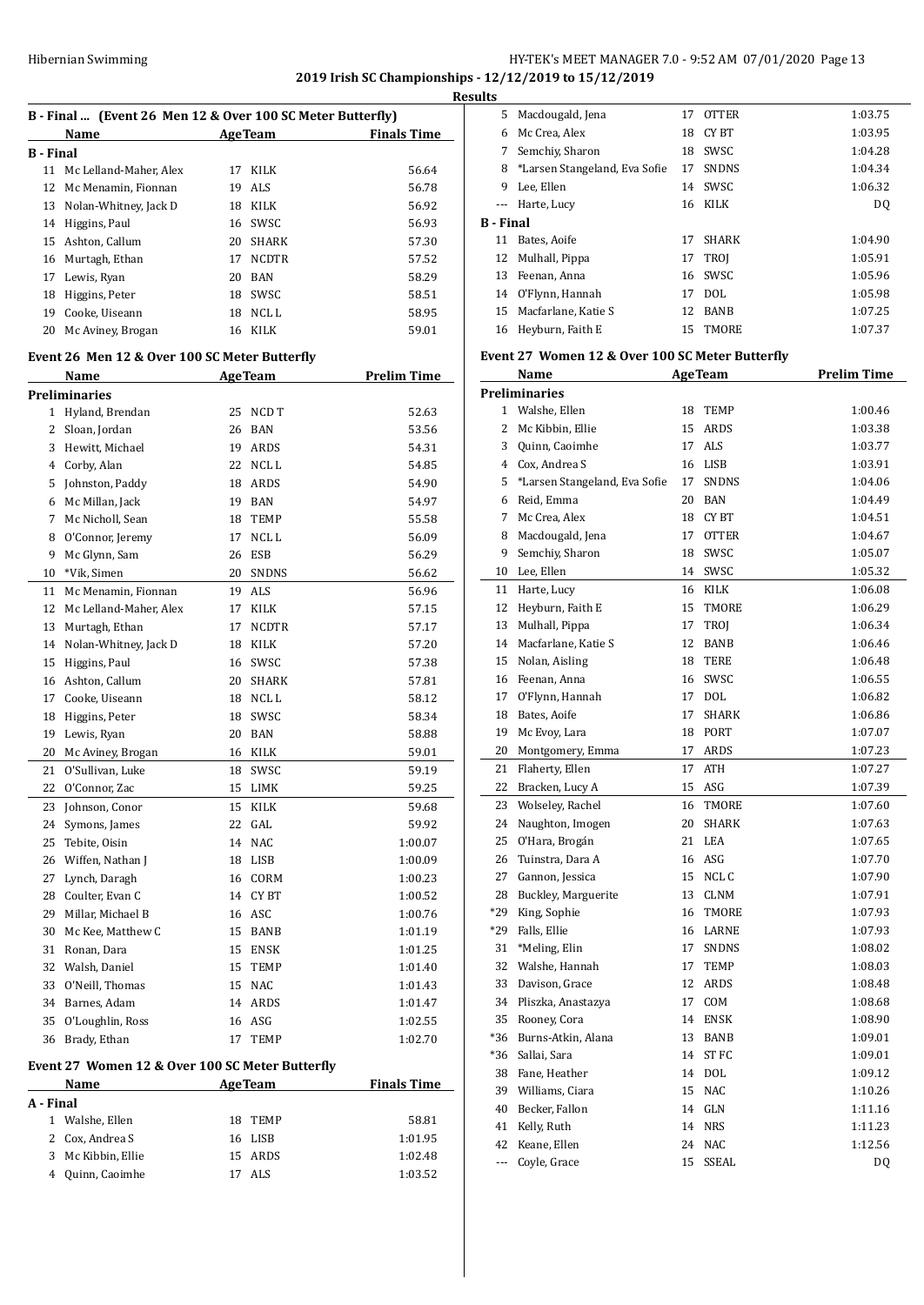#### Hibernian Swimming **HY-TEK's MEET MANAGER 7.0 - 9:52 AM 07/01/2020** Page 14 **2019 Irish SC Championships - 12/12/2019 to 15/12/2019 Results**

 $\overline{a}$ 

**Event 28 Men 12 & Over 50 SC Meter Breaststroke Name Age Team Finals Time A - Final** Greene, Darragh 24 NCDLF 26.83 2 Corby, Eoin 17 NCL L 27.29 Cooke, Uiseann 18 NCL L 27.90 Doyle, Liam 22 NCL D 28.17 Mrakovcic, Matko 20 UCD 28.68 Uprichard, Tom 18 ARDS 29.34 Colvin, Cillian 22 NAC 29.35 Feenan, Andrew 18 SWSC 29.41 Donnelly, John 18 SLBGH 29.77 Mc Lelland-Maher, Alex 17 KILK 29.79 **B - Final** 11 Sutton, Diarmuid 17 NCL L 29.53 Vedernikov, Nikita 19 NAC 29.58 Stoops, Mark 19 BAN 29.70 Angus, Jack 18 ARDS 29.71 Woodside, Ben 16 LARNE 29.80 Mc Sharry, Mouric 17 MARL 29.84 17 Cox, Paul Y 17 LISB 29.89 18 Creaney, Oliver 18 ARDS 29.94 19 Mc Ilroy-Sanchez, Conor 17 COLE 30.40 Dickinson, Adam 28 BAN 30.81 **Event 28 Men 12 & Over 50 SC Meter Breaststroke Name Age Team Prelim Time Preliminaries** Greene, Darragh 24 NCDLF 26.99 2 Corby, Eoin 17 NCL L 27.67 Doyle, Liam 22 NCL D 28.01 Cooke, Uiseann 18 NCL L 28.59 Mrakovcic, Matko 20 UCD 28.99 Uprichard, Tom 18 ARDS 29.37 Colvin, Cillian 22 NAC 29.65 Feenan, Andrew 18 SWSC 29.68 Donnelly, John 18 SLBGH 29.70 O'Hara, Eanna 19 BAN 29.75 11 Mc Lelland-Maher, Alex 17 KILK 29.79 Woodside, Ben 16 LARNE 29.82 13 Sutton, Diarmuid 17 NCL L 29.98 Stoops, Mark 19 BAN 30.02 Vedernikov, Nikita 19 NAC 30.05 16 Creaney, Oliver 18 ARDS 30.08 Angus, Jack 18 ARDS 30.32 18 Cox, Paul Y 17 LISB 30.42 19 Mc Sharry, Mouric 17 MARL 30.46 20 Mc Ilroy-Sanchez, Conor 17 COLE 30.62 Dickinson, Adam 28 BAN 30.86 Kenny, Sean 16 TEMP 30.93 23 Mc Namara, Michael 18 CLM 31.08 Uoka, Saulius 15 TEMP 31.18 25 Crean Mc Kenna, Kyle 16 SLBGH 31.45 26 O'Sullivan, Cillian 17 PORT 31.53 Kelly, Shane 20 NAC 31.67 Rayan, Ali 14 COOL 31.70 29 Fitzgerld, Daragh 16 ATH 31.72 Church, Sean 17 PORT 31.88 Kennedy, Eidhne 17 GAL 32.01 Hughes, Darragh 15 MULL 32.06

| Its |                                                    |    |             |       |
|-----|----------------------------------------------------|----|-------------|-------|
| 33  | O'Connor, Liam                                     | 14 | TERE        | 32.16 |
| 34  | Mulhall, John                                      |    | 14 TROJ     | 32.34 |
| 35  | Marfunin, Alexander K                              | 16 | LISB        | 32.39 |
| 36  | Maguire, Euan                                      |    | 15 NAC      | 32.41 |
| 37  | Capilitan, Kyle J                                  |    | 16 GLN      | 32.69 |
| 38  | Longmore, Finn                                     |    | 16 ECAV     | 32.82 |
| 39  | Mc Sweeney, Richard                                | 15 | DOL.        | 33.12 |
| 40  | Powell, Teige                                      | 16 | KILK        | 33.16 |
| 41  | Masterson, Darragh                                 | 15 | CBAR        | 33.22 |
| 42  | Behme, Johann                                      | 14 | <b>ECAV</b> | 33.25 |
| 43  | Foley, Conor                                       | 15 | <b>DOL</b>  | 33.28 |
| 44  | Murphy, Stephen                                    | 15 | <b>TEMP</b> | 33.31 |
| 45  | O'Riordan, Sean                                    | 20 | SWSC        | 35.15 |
|     | Event 29  Women 12 & Over 50 SC Meter Breaststroke |    |             |       |

|           | <b>Name</b>            |    | <b>AgeTeam</b> | <b>Finals Time</b> |
|-----------|------------------------|----|----------------|--------------------|
| A - Final |                        |    |                |                    |
| 1         | *Tang, Tina            | 15 | <b>SHNGI</b>   | 30.75              |
| 2         | Coyne, Niamh           | 18 | NCD T          | 30.81              |
| 3         | Haughey, Aisling       | 24 | <b>ALS</b>     | 31.50              |
| 4         | Reid, Rebecca          | 18 | <b>ARDS</b>    | 32.39              |
| 5         | Finlay, Caitriona      | 21 | <b>ALS</b>     | 32.78              |
| 6         | Doyle, Eimear          | 18 | <b>WAT</b>     | 32.90              |
| 7         | Mc Cartney, Ellie      | 14 | <b>ENSK</b>    | 32.95              |
| 8         | Thompson, Zoe          | 18 | <b>ARDS</b>    | 33.43              |
| 9         | Mc Cracken, Sarah E    | 20 | <b>LISB</b>    | 33.76              |
| 10        | Crisan, Paula          | 16 | <b>BL FN</b>   | 34.11              |
| B - Final |                        |    |                |                    |
| 11        | Riordan, Dayna         | 22 | <b>OTTER</b>   | 33.85              |
| 12        | Gardiner, Beth         | 16 | <b>NAC</b>     | 34.06              |
| 13        | O'Riordan, Charlotte   | 17 | <b>OTTER</b>   | 34.11              |
| 14        | Stapleton, Cara        | 18 | <b>OTTER</b>   | 34.15              |
| 15        | Murphy, Jade           | 22 | <b>SLIGO</b>   | 34.39              |
| $*16$     | Reid, Charlotte        | 40 | ALS M          | 34.44              |
| $*16$     | *Tjemsland, Live       | 17 | <b>SNDNS</b>   | 34.44              |
| 18        | *Skar Talberg, Camilla | 17 | <b>SNDNS</b>   | 34.54              |
| 19        | Gibbs, Alison          | 15 | GAL            | 34.79              |
| 20        | O'Shea, Aoife          | 16 | SWSC           | 34.99              |

#### **Event 29 Women 12 & Over 50 SC Meter Breaststroke**

|                | Name                   |    | <b>AgeTeam</b>   | <b>Prelim Time</b> |
|----------------|------------------------|----|------------------|--------------------|
|                | <b>Preliminaries</b>   |    |                  |                    |
| 1              | *Tang, Tina            | 15 | <b>SHNGI</b>     | 31.04              |
| $\overline{2}$ | Coyne, Niamh           | 18 | NCD T            | 31.50              |
| 3              | Haughey, Aisling       | 24 | ALS              | 31.65              |
| 4              | Doyle, Eimear          | 18 | <b>WAT</b>       | 33.08              |
| 5              | Reid, Rebecca          | 18 | ARDS             | 33.15              |
| 6              | Mc Cartney, Ellie      | 14 | <b>ENSK</b>      | 33.31              |
| 7              | Finlay, Caitriona      | 21 | ALS              | 33.49              |
| 8              | Thompson, Zoe          | 18 | ARDS             | 33.58              |
| 9              | Mc Cracken, Sarah E    | 20 | <b>LISB</b>      | 33.82              |
| 10             | Crisan, Paula          | 16 | <b>BL FN</b>     | 33.94              |
| 11             | Riordan, Dayna         | 22 | <b>OTTER</b>     | 34.09              |
| 12             | Stapleton, Cara        | 18 | <b>OTTER</b>     | 34.14              |
| 13             | Gardiner, Beth         | 16 | NAC.             | 34.34              |
| 14             | Murphy, Jade           | 22 | <b>SLIGO</b>     | 34.43              |
| 15             | *Tjemsland, Live       | 17 | <b>SNDNS</b>     | 34.54              |
| 16             | *Skar Talberg, Camilla | 17 | <b>SNDNS</b>     | 34.65              |
| 17             | O'Riordan, Charlotte   | 17 | <b>OTTER</b>     | 34.78              |
| 18             | Reid, Charlotte        | 40 | ALS <sub>M</sub> | 34.92              |
| $*19$          | O'Shea, Aoife          | 16 | SWSC             | 34.95              |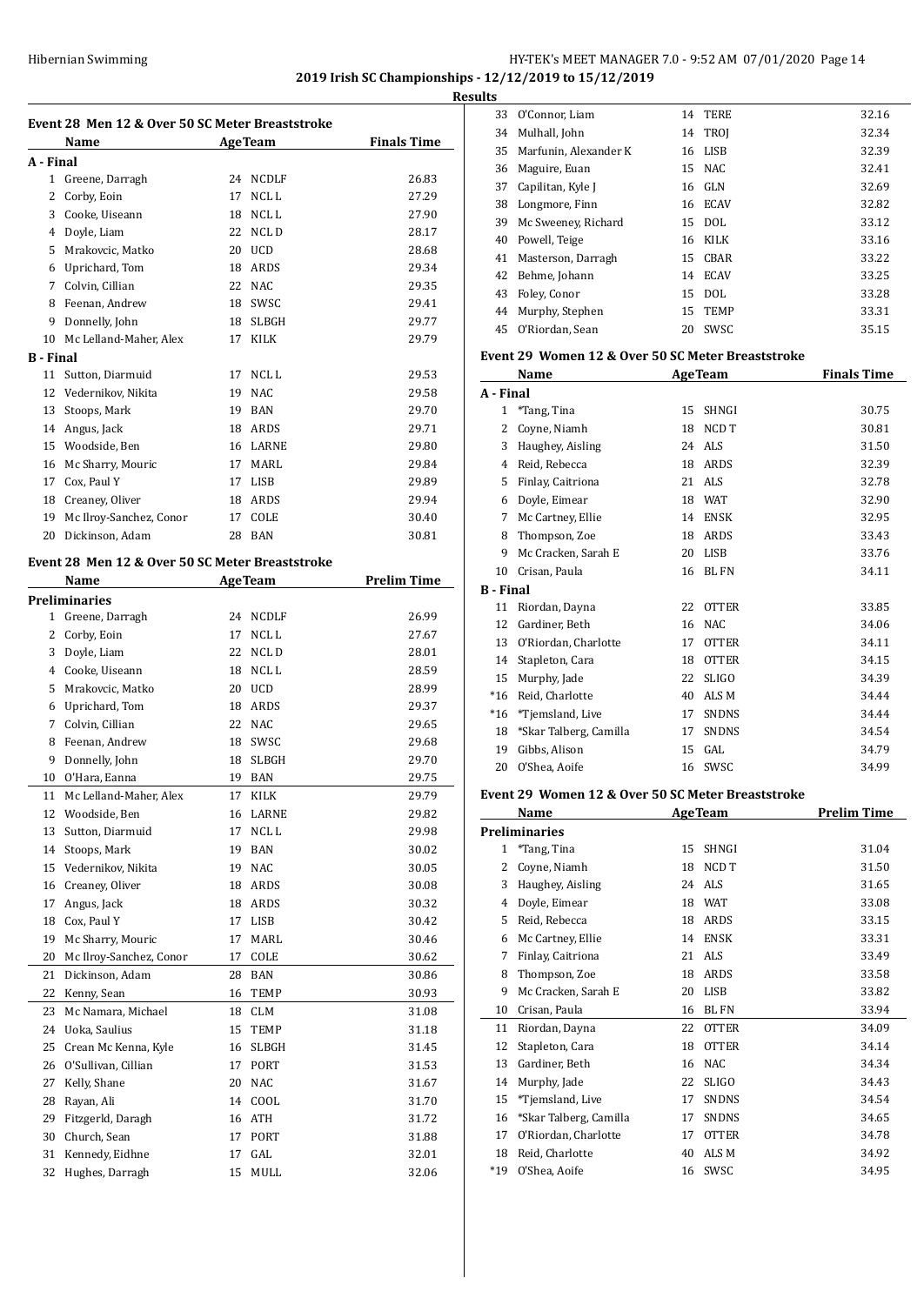# Hibernian Swimming HY-TEK's MEET MANAGER 7.0 - 9:52 AM 07/01/2020 Page 15 **2019 Irish SC Championships - 12/12/2019 to 15/12/2019**

|                  | Preliminaries  (Event 29 Women 12 & Over 50 SC Meter Breaststrok |    |                |                                                |
|------------------|------------------------------------------------------------------|----|----------------|------------------------------------------------|
|                  | Name                                                             |    |                | <b>Example 2018</b> AgeTeam <b>Prelim Time</b> |
| $*19$            | Gibbs, Alison                                                    |    | 15 GAL         | 34.95                                          |
| 21               | Mc Namara, Ava R                                                 |    | 14 LISB        | 35.16                                          |
| 22               | Cooke, Olwyn                                                     |    | 16 NCL L       | 35.32                                          |
| 23               | Marginet, Alejandra                                              |    | 15 NAC         | 35.74                                          |
| 24               | Vaughan, Rachel                                                  |    | 17 KILK        | 35.80                                          |
| 25               | Urry, Amelia                                                     |    | 15 BAN         | 35.95                                          |
| 26               | Donnelly, Evelyn                                                 |    | 16 ADSC        | 35.96                                          |
| 27               | Lucid, Sara                                                      |    | 16 KGD         | 36.02                                          |
| 28               | Allen, Min                                                       |    | 16 NRS         | 36.07                                          |
| 29               | Jones, Megan                                                     |    | 13 PORT        | 36.11                                          |
| 30               | Moore, Aoife                                                     |    | 17 ECAV        | 36.25                                          |
|                  | 31 Lund, Eline                                                   |    | 13 NAC         | 36.28                                          |
|                  | 32 Mc Kenna, Thomasin                                            |    | 16 ESB         | 36.42                                          |
| 33               | Mc Cormack, Cara                                                 |    | 13 DOL         | 36.44                                          |
|                  | 34 Murphy, Emma                                                  |    | $15$ GAL       | 36.57                                          |
|                  | 35 Bates, Aoife                                                  | 17 | SHARK          | 36.60                                          |
|                  | 36 Mc Polin, Rose                                                |    | 15 NEWRY       | 36.79                                          |
| 37               | Barrett, Ruth                                                    |    | 14 ALS         | 36.87                                          |
| 38               | Lee, Danielle M                                                  |    | 14 ASG         | 36.98                                          |
|                  | 39 Kidney, Isobel                                                |    | 13 SWSC        | 37.00                                          |
| 40               | Shivnen, Amy                                                     |    | 16 ALS         | 37.32                                          |
| 41               | Turner, Nicole                                                   |    | 17 NAC         | 49.17                                          |
| ---              | Joyce, Grace                                                     | 17 | <b>SHARK</b>   | DQ                                             |
|                  |                                                                  |    |                |                                                |
|                  | Event 30 Men 12 & Over 200 SC Meter Backstroke                   |    |                |                                                |
|                  | Name                                                             |    | <b>AgeTeam</b> | <b>Finals Time</b>                             |
| A - Final        |                                                                  |    |                |                                                |
|                  | 1 Scannell, Sean D                                               | 17 | NCD L          | 1:57.13                                        |
|                  | 2 Mc Evoy, Rory                                                  | 21 | NCD E          | 1:58.11                                        |
|                  | 3 Custer, Liam                                                   |    | 15 SWSC        | 1:59.61                                        |
|                  | 4 *Zhou, Tianyu                                                  |    | 19 SHNGI       | 2:00.83                                        |
|                  | 5 Hansen, Ethan                                                  | 17 | <b>NCDTR</b>   | 2:01.49                                        |
|                  | 6 Irwin, Neddie                                                  |    | 16 DOL         | 2:04.38                                        |
|                  | 7 Wiffen, Nathan J                                               |    | 18 LISB        | 2:04.77                                        |
| 8                | O'Rourke, Oisin                                                  |    | 18 TUAM        | 2:05.50                                        |
| 9                | Kelly, Alfie                                                     |    | 18 DOL         | 2:06.00                                        |
|                  | 10 Nolan, Richard G                                              |    | 18 WAT         | 2:07.99                                        |
| <b>B</b> - Final |                                                                  |    |                |                                                |
|                  | 11 Keating, Aran                                                 |    | 17 CORM        | 2:07.80                                        |
| 12               | Mc Menamin, Conor                                                |    | 24 ALS         | 2:08.49                                        |
| 13               | *Vilches Tejerina, Santi                                         |    | 15 NAC         | 2:10.24                                        |
|                  | 14 Hartney, Conor                                                |    | 15 LIMK        | 2:11.71                                        |
|                  | 15 Lee, Rory                                                     |    | 18 SWSC        | 2:12.37                                        |
|                  | 16 Shiels, Evan                                                  | 17 | SPL            | 2:12.51                                        |
|                  | 17 Barnes, Adam                                                  |    | 14 ARDS        | 2:12.60                                        |
|                  | 18 Duda, Philip                                                  |    | 14 LONG        | 2:15.45                                        |
|                  | 19 Coleman, Noah                                                 | 17 | DOL            | 2:16.59                                        |
|                  | 20 Mc Geown, Niall P                                             |    | 15 BANB        | 2:17.31                                        |
|                  |                                                                  |    |                |                                                |
|                  | Event 30 Men 12 & Over 200 SC Meter Backstroke                   |    |                |                                                |
|                  | Name                                                             |    | AgeTeam        | <b>Prelim Time</b>                             |
|                  | <b>Preliminaries</b>                                             |    |                |                                                |
|                  | 1 Scannell, Sean D                                               | 17 | NCD L          | 1:58.30                                        |
|                  | 2 Custer, Liam                                                   | 15 | SWSC           | 2:00.50                                        |

 Mc Evoy, Rory 21 NCD E 2:01.08 Ferguson, Conor 20 LARNE 2:02.03 \*Zhou, Tianyu 19 SHNGI 2:03.21 Hansen, Ethan 17 NCDTR 2:03.75 O'Rourke, Oisin 18 TUAM 2:04.58

| 8                | Nolan, Richard G                                 |    | 18 WAT         | 2:04.93            |
|------------------|--------------------------------------------------|----|----------------|--------------------|
|                  | 9 Wiffen, Nathan J                               |    | 18 LISB        | 2:05.60            |
|                  | 10 Irwin, Neddie                                 |    | 16 DOL         | 2:05.76            |
|                  | 11 Kelly, Alfie                                  |    | 18 DOL         | 2:06.56            |
|                  | 12 Mc Menamin, Conor                             |    | 24 ALS         | 2:08.10            |
|                  | 13 Keating, Aran                                 | 17 | CORM           | 2:09.15            |
| 14               | *Bartley, James                                  | 16 | <b>ENSK</b>    | 2:09.24            |
| 15               | *Vilches Tejerina, Santi                         |    | 15 NAC         | 2:10.26            |
|                  | 16 Lee, Rory                                     | 18 | SWSC           | 2:12.30            |
|                  | 17 Hartney, Conor                                |    | 15 LIMK        | 2:12.71            |
|                  | 18 Winston, Sam                                  | 17 | ALS            | 2:13.02            |
|                  | 19 Shiels, Evan                                  | 17 | SPL            | 2:13.72            |
|                  | 20 Barnes, Adam                                  |    | 14 ARDS        | 2:13.79            |
|                  | 21 Mc Geown, Niall P                             | 15 | <b>BANB</b>    | 2:14.77            |
|                  | 22 Duda, Philip                                  |    | 14 LONG        | 2:15.37            |
|                  | 23 Coleman, Noah                                 |    | 17 DOL         | 2:15.73            |
|                  | 24 Kelly, Niall                                  |    | 18 CLM         | 2:15.76            |
| 25               | Balgos, Jericho A                                | 15 | <b>CYBT</b>    | 2:15.90            |
|                  | 26 Nolan, Adam                                   | 18 | TALL           | 2:16.68            |
| 27               | Mc Cartney, Lewis                                | 17 | <b>ENSK</b>    | 2:16.88            |
|                  | 28 Brady, Ethan                                  | 17 | TEMP           | 2:17.22            |
|                  | 29 Nijs, Tiarnan                                 |    | 16 LIMK        | 2:17.55            |
| 30               | Mulholland, Daniel J                             |    | 16 LISB        | 2:18.73            |
|                  | 31 Joyce, Niall                                  | 16 | SHARK          | 2:18.95            |
|                  | 32 Fahey, Ronan                                  | 14 | TROJ           | 2:19.09            |
|                  | 33 Yau, David                                    | 18 | ESB            | 2:19.17            |
|                  | 34 Martin, Jacob W                               | 15 | CY BT          | 2:19.38            |
|                  | 35 Keogh, Michael                                | 15 | TERE           | 2:20.24            |
|                  | 36 Mac Leod, Euan                                |    | 14 ESB         | 2:20.40            |
|                  | 37 Walsh Hussey, Matthew                         |    | 15 NAC         | 2:21.28            |
|                  | 38 Cousins, Dillon                               |    | 15 WEX         | 2:22.05            |
|                  | 39 Coulter, Evan C                               |    | 14 CYBT        | 2:22.54            |
| 40               | O'Connor, Killian                                |    | 16 BARRA       | 2:22.93            |
|                  | 41 Corcoran, David                               | 15 | TEMP           | 2:23.36            |
|                  | 42 O'Connor, Zac                                 |    | 15 LIMK        | 2:23.58            |
|                  | Event 31 Women 12 & Over 200 SC Meter Backstroke |    |                |                    |
|                  | Name                                             |    | <b>AgeTeam</b> | <b>Finals Time</b> |
| A - Final        |                                                  |    |                |                    |
| 1                | Hill, Danielle                                   | 20 | LARNE          | 2:10.99            |
| 2                | Kane, Amelia                                     | 16 | ARDS           | 2:13.27            |
| 3                | Quinn, Caoimhe                                   | 17 | ALS            | 2:13.32            |
|                  | 4 Walshe, Ellen                                  | 18 | TEMP           | 2:13.57            |
|                  | 5 Godden, Maria                                  | 17 | KILK           | 2:14.82            |
|                  | 6 Lowe, Rebecca                                  | 17 | ATH            | 2:16.47            |
| 7                | Leahy, Aoife                                     | 17 | GAL            | 2:19.50            |
| 8                | Tinsley, Florence                                | 17 | ARDS           | 2:20.35            |
| 9                | Nolan, Beth                                      | 17 | SWSC           | 2:20.99            |
|                  | 10 Henderson, Emma                               | 21 | BAN            | 2:22.45            |
| <b>B</b> - Final |                                                  |    |                |                    |
| 11               | Rooney, Cora                                     | 14 | <b>ENSK</b>    | 2:18.64            |

| 9 Nolan, Beth          | 17 SWSC  | 2:20.99 |
|------------------------|----------|---------|
| 10 Henderson, Emma     | 21 BAN   | 2:22.45 |
| Final                  |          |         |
| 11 Rooney, Cora        | 14 ENSK  | 2:18.64 |
| 12 Killen, Laura       | 16 CLNM  | 2:19.09 |
| 13 Cullen, Charlotte X | 15 TMORE | 2:19.73 |
| 14 Mc Alorum, Mollie   | 14 LEA   | 2:20.31 |
| 15 Osing, Cara         | 16 TEMP  | 2:21.82 |
| 16 Kelly, Aimee        | 16 SHARK | 2:21.96 |
| 17 Farr, Lauren        | 13 SWSC  | 2:22.01 |
| 18 Fagan, Emma         | 16 ALS   | 2:22.49 |
| 19 Ahearne, Niamh      | 16 KILK  | 2:22.76 |
| 20 Doran, Aoife        | 13 ALS   | 2:25.16 |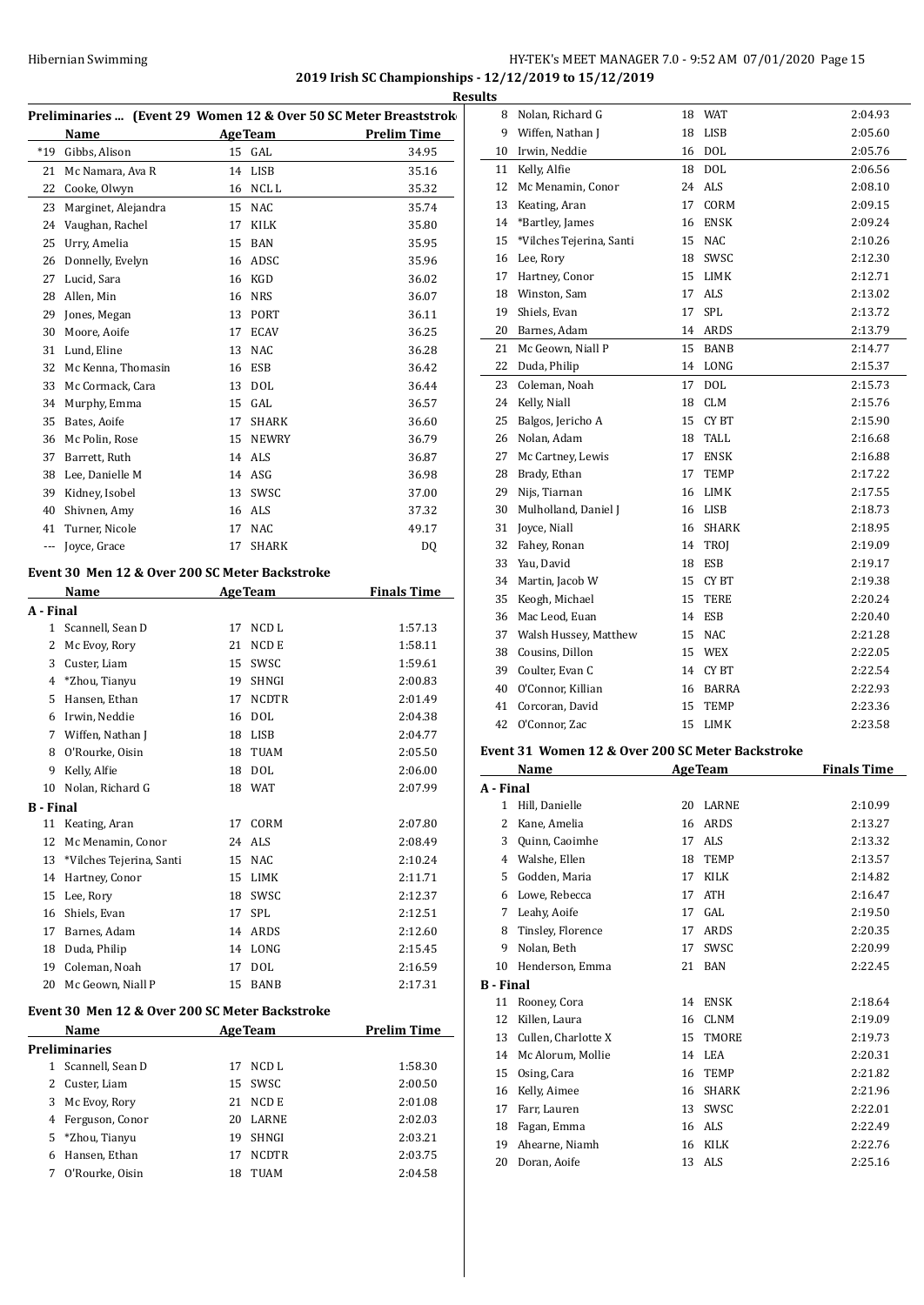| Hibernian Swimming | HY-TEK's MEET MANAGER 7.0 - 9:52 AM 07/01/2020 Page 16 |
|--------------------|--------------------------------------------------------|
|                    | 2019 Irish SC Championships - 12/12/2019 to 15/12/2019 |

**Results**

|                | Event 31 Women 12 & Over 200 SC Meter Backstroke   |                |             |                    |
|----------------|----------------------------------------------------|----------------|-------------|--------------------|
|                | Name                                               | <b>AgeTeam</b> |             | <b>Prelim Time</b> |
|                | <b>Preliminaries</b>                               |                |             |                    |
| 1              | Quinn, Caoimhe                                     | 17             | ALS         | 2:15.01            |
| $\overline{2}$ | Kane, Amelia                                       |                | 16 ARDS     | 2:15.74            |
|                | 3 Godden, Maria                                    |                | 17 KILK     | 2:16.13            |
|                | 4 Lowe, Rebecca                                    |                | 17 ATH      | 2:17.60            |
| 5              | Walshe, Ellen                                      |                | 18 TEMP     | 2:18.06            |
| 6              | Leahy, Aoife                                       |                | 17 GAL      | 2:19.51            |
| 7              | Hill, Danielle                                     |                | 20 LARNE    | 2:19.84            |
| 8              | Tinsley, Florence                                  |                | 17 ARDS     | 2:20.30            |
| 9              | Nolan, Beth                                        | 17             | SWSC        | 2:20.70            |
| 10             | Henderson, Emma                                    |                | 21 BAN      | 2:21.25            |
| 11             | Armstrong, Scarlett                                |                | 16 ARDS     | 2:21.28            |
| 12             | Killen, Laura                                      |                | 16 CLNM     | 2:21.78            |
| 13             | Fagan, Emma                                        |                | 16 ALS      | 2:22.77            |
|                | 14 Osing, Cara                                     |                | 16 TEMP     | 2:23.17            |
| 15             | Kelly, Aimee                                       |                | 16 SHARK    | 2:23.74            |
| 16             | Mc Alorum, Mollie                                  |                | 14 LEA      | 2:23.92            |
|                | 17 Cullen, Charlotte X                             |                | 15 TMORE    | 2:24.05            |
| 18             | Rooney, Cora                                       |                | 14 ENSK     | 2:24.24            |
| 19             | Farr, Lauren                                       |                | 13 SWSC     | 2:24.84            |
| 20             | Doran, Aoife                                       |                | 13 ALS      | 2:25.12            |
| 21             | Ahearne, Niamh                                     |                | 16 KILK     | 2:25.29            |
| 22             | Fane, Heather                                      |                | 14 DOL      | 2:25.44            |
| 23             | Vaughan, Rachel                                    | 17             | KILK        | 2:25.88            |
| 24             | Robson, Jessika K                                  |                | 13 LISB     | 2:26.11            |
| 25             | Mulhall, Pippa                                     | 17             | <b>TROJ</b> | 2:26.50            |
| 26             | Moore, Julia                                       |                | 16 CURRA    | 2:26.64            |
| 27             | O'Reilly, Grainne                                  |                | 18 TROJ     | 2:26.72            |
| 28             | Rogers, Nemone                                     |                | 14 TROJ     | 2:27.02            |
| 29             | Delaney, Erin                                      | 15             | TEMP        | 2:27.98            |
| 30             | Beattie, Jenni H                                   | 18             | TMORE       | 2:28.56            |
| 31             | Kearney, Caoilin                                   |                | 16 BL FN    | 2:28.78            |
| 32             | Ni Riain, Roisin                                   |                | 14 LIMK     | 2:30.42            |
| 33             | Macfarlane, Katie S                                | 12             | BANB        | 2:30.93            |
| 34             | Batori, Aurora                                     |                | 13 ESB      | 2:32.99            |
|                | Event 32 Mixed 12 & Over 200 SC Meter Medley Relay |                |             |                    |
|                | <b>Team</b>                                        |                | Relay       | <b>Finals Time</b> |
| $\mathbf{1}$   | BAN                                                |                | A           | 1:46.26            |
| $\overline{2}$ | LARNE                                              |                | A           | 1:47.64            |
| 3              | ARDS                                               |                | A           | 1:47.97            |
| 4              | ALS                                                |                | A           | 1:50.95            |

| 3        | ARDS         | A | 1:47.97 |
|----------|--------------|---|---------|
| 4        | ALS          | A | 1:50.95 |
| 5        | <b>LISB</b>  | Α | 1:53.46 |
| 6        | <b>NAC</b>   | A | 1:53.54 |
| 7        | <b>TEMP</b>  | A | 1:53.84 |
| 8        | SWSC         | А | 1:54.08 |
| 9        | <b>SNDNS</b> | A | 1:54.88 |
| 10       | <b>SHARK</b> | Α | 1:56.53 |
| 11       | <b>TERE</b>  | A | 1:56.92 |
| 12       | <b>NRS</b>   | А | 1:58.67 |
| 13       | <b>TROI</b>  | A | 2:01.18 |
| 14       | <b>LISB</b>  | B | 2:01.72 |
| 15       | PORT         | A | 2:02.84 |
| 16       | <b>DOL</b>   | Α | 2:03.90 |
| $\cdots$ | SPL          | A | DQ      |

| Event 33 Women 12 & Over 200 SC Meter Freestyle |                      |    |                |                    |  |
|-------------------------------------------------|----------------------|----|----------------|--------------------|--|
|                                                 | Name                 |    | <b>AgeTeam</b> | <b>Finals Time</b> |  |
| A - Final                                       |                      |    |                |                    |  |
| 1                                               | Trait, Naomi         | 16 | <b>KILK</b>    | 2:00.25            |  |
| $\mathcal{L}$                                   | *Firth, Bethy        | 23 | <b>ARDS</b>    | 2:01.85            |  |
| 3                                               | Knox, Julia K        | 16 | <b>BANB</b>    | 2:02.66            |  |
| 4                                               | Bethel, Rachel       | 19 | <b>BAN</b>     | 2:02.80            |  |
| 5                                               | Kane, Amelia         | 16 | <b>ARDS</b>    | 2:03.46            |  |
| 6                                               | Rowlands, Aisling    | 14 | <b>TROI</b>    | 2:05.17            |  |
| 7                                               | O'Shea, Hannah       | 15 | DOL            | 2:05.40            |  |
| 8                                               | Donegan, Éle         | 16 | LEA            | 2:06.23            |  |
| 9                                               | Feenan, Anna         | 16 | SWSC           | 2:07.22            |  |
| 10                                              | O'Riordan, Charlotte | 17 | <b>OTTER</b>   | 2:08.19            |  |
| <b>B</b> - Final                                |                      |    |                |                    |  |
| 11                                              | Rogers, Nemone       | 14 | TROI           | 2:06.90            |  |
| 12                                              | Mc Alorum, Mollie    | 14 | LEA            | 2:07.18            |  |
| 13                                              | Leahy, Aoife         | 17 | GAL.           | 2:08.17            |  |
| 14                                              | Hodgins, Grace S     | 14 | <b>TROI</b>    | 2:08.47            |  |
| 15                                              | Semchiy, Sharon      | 18 | SWSC           | 2:08.67            |  |
| 16                                              | Lee, Danielle M      | 14 | ASG            | 2:08.91            |  |
| 17                                              | Killen, Laura        | 16 | <b>CLNM</b>    | 2:09.62            |  |
| 18                                              | Lee, Ellen           | 14 | SWSC           | 2:10.05            |  |
| 19                                              | Gannon, Jessica      | 15 | NCL C          | 2:11.10            |  |
| 20                                              | O'Hara, Brogán       | 21 | LEA            | 2:12.92            |  |

### **Event 33 Women 12 & Over 200 SC Meter Freestyle**

|       | Name                     |         | <b>AgeTeam</b> | <b>Prelim Time</b> |
|-------|--------------------------|---------|----------------|--------------------|
|       | <b>Preliminaries</b>     |         |                |                    |
|       | 1 Bethel, Rachel         |         | 19 BAN         | 2:03.12            |
| 2     | Knox, Julia K            | 16      | <b>BANB</b>    | 2:04.29            |
| 3     | Kane, Amelia             | 16      | ARDS           | 2:04.47            |
| 4     | *Firth, Bethy            | 23      | ARDS           | 2:04.53            |
| 5     | Trait, Naomi             | 16      | KILK           | 2:06.41            |
| 6     | Donegan, Éle             |         | 16 LEA         | 2:06.77            |
| 7     | Rowlands, Aisling        | 14      | <b>TROI</b>    | 2:06.93            |
| 8     | O'Shea, Hannah           | 15      | <b>DOL</b>     | 2:06.98            |
| 9     | O'Riordan, Charlotte     | 17      | <b>OTTER</b>   | 2:07.82            |
| 10    | Feenan, Anna             |         | 16 SWSC        | 2:07.91            |
| 11    | Mc Kibbin, Ellie         |         | 15 ARDS        | 2:08.20            |
| 12    | Semchiy, Sharon          | 18      | SWSC           | 2:08.75            |
| 13    | Nolan, Aisling           | 18      | <b>TERE</b>    | 2:08.95            |
| 14    | Mc Alorum, Mollie        | 14      | <b>LEA</b>     | 2:09.36            |
| 15    | Rogers, Nemone           | 14      | TROJ           | 2:09.47            |
| 16    | Leahy, Aoife             | 17      | GAL            | 2:09.61            |
| 17    | Hodgins, Grace S         | 14      | TROI           | 2:09.67            |
| 18    | Lee, Danielle M          | 14      | ASG            | 2:09.99            |
| 19    | Killen, Laura            | 16      | <b>CLNM</b>    | 2:10.04            |
| 20    | Osing, Cara              | 16      | TEMP           | 2:10.13            |
| $*21$ | Gannon, Jessica          | $15-15$ | NCLC           | 2:10.49            |
| $*21$ | O'Hara, Brogán           | 21      | LEA            | 2:10.49            |
|       | <b>Swim-Off Required</b> |         |                |                    |
| 23    | Gardiner, Beth           | 16      | <b>NAC</b>     | 2:10.54            |
| 24    | Lee, Ellen               | 14      | SWSC           | 2:10.79            |
| 25    | Knezevic, Sara           | 18      | <b>UCD</b>     | 2:10.92            |
| 26    | Mulhall, Pippa           | 17      | <b>TROI</b>    | 2:10.97            |
| 27    | Montgomery, Emma         | 17      | ARDS           | 2:11.15            |
| 28    | Rooney, Cora             | 14      | <b>ENSK</b>    | 2:11.19            |
| 29    | Carroll, Ella            | 14      | <b>NCLL</b>    | 2:11.57            |
| 30    | Bentley, Hazel C         | 15      | ASG            | 2:11.79            |
| 31    | Fane, Heather            | 14      | <b>DOL</b>     | 2:12.24            |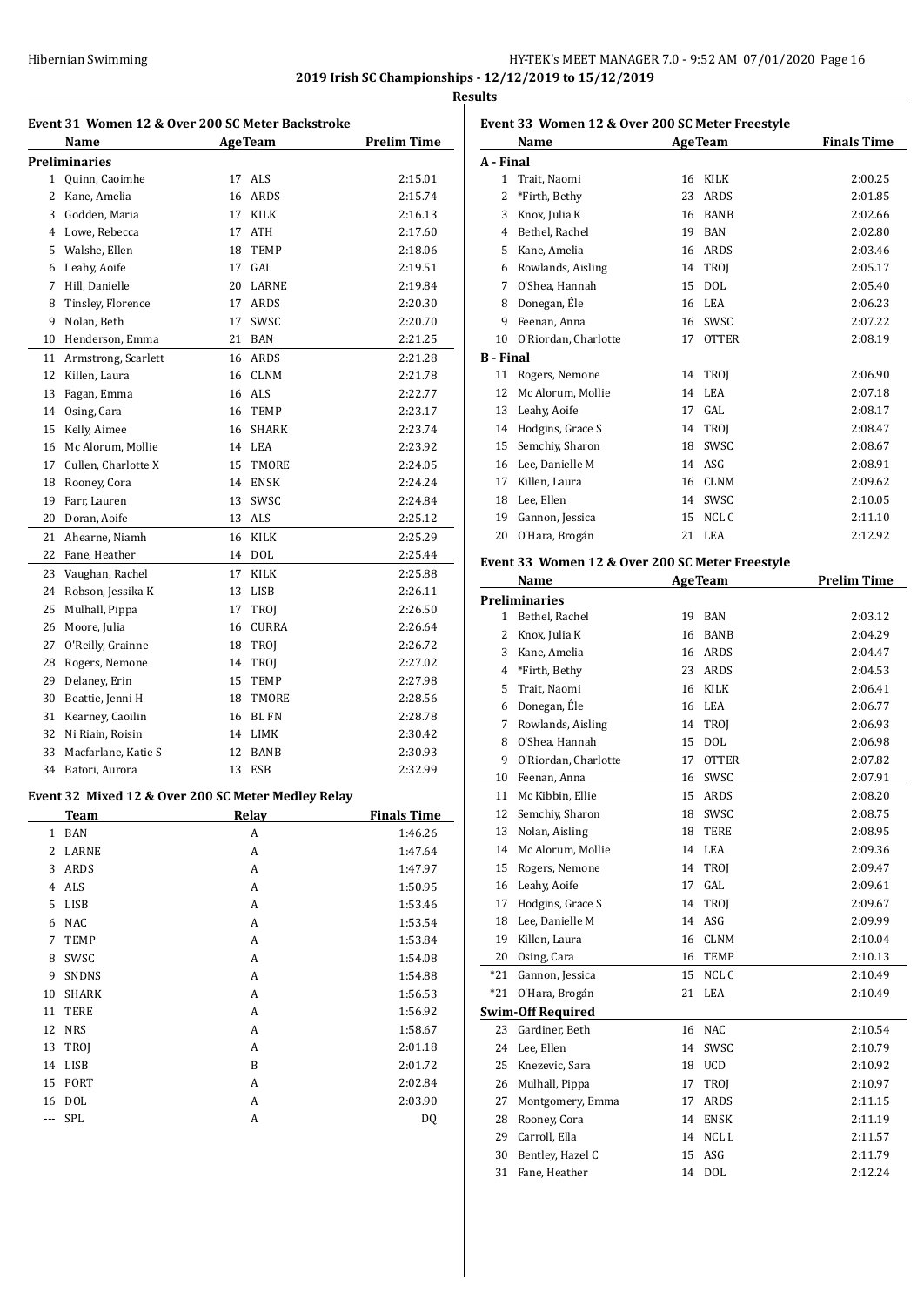# HY-TEK's MEET MANAGER 7.0 - 9:52 AM 07/01/2020 Page 17 **2019 Irish SC Championships - 12/12/2019 to 15/12/2019 Results**

|                  |                                               |    |                | ŀ                                                                |
|------------------|-----------------------------------------------|----|----------------|------------------------------------------------------------------|
|                  |                                               |    |                | Preliminaries  (Event 33 Women 12 & Over 200 SC Meter Freestyle) |
|                  | Name                                          |    | <b>AgeTeam</b> | Prelim Time                                                      |
| 32               | O'Sullivan, Cathy                             |    | 15 WAT         | 2:13.23                                                          |
|                  | 33 Kearney, Sorcha                            |    | 17 BL FN       | 2:14.08                                                          |
|                  | 34 Dowling, Caoimhe                           |    | 15 TROJ        | 2:14.82                                                          |
|                  | 35 Carroll, Anna                              |    | 15 DOL         | 2:14.99                                                          |
|                  | 36 Williams, Ciara                            |    | 15 NAC         | 2:15.07                                                          |
| 37               | Bailey, Sadhbh                                |    | 15 NRS         | 2:18.32                                                          |
|                  |                                               |    |                |                                                                  |
|                  | Event 34 Men 12 & Over 200 SC Meter Freestyle |    |                |                                                                  |
|                  | Name                                          |    | <b>AgeTeam</b> | <b>Finals Time</b>                                               |
| A - Final        |                                               |    |                |                                                                  |
|                  | 1 Powell, Robert                              | 19 | NCD A          | 1:45.39                                                          |
|                  | 2 Hewitt, Michael                             | 19 | ARDS           | 1:48.69                                                          |
|                  | *3 Mc Geever, Finn                            | 19 | NCL L          | 1:49.05                                                          |
|                  | *3 Power, Dean                                | 22 | NCD U          | 1:49.05                                                          |
|                  | 5 Corby, Alan                                 |    | 22 NCL L       | 1:49.48                                                          |
|                  | 6 Colvin, Cillian                             |    | 22 NAC         | 1:50.94                                                          |
|                  | 7 Murtagh, Ethan                              |    | 17 NCDTR       | 1:52.02                                                          |
|                  | 8 Mc Carthy, Cadan                            |    | 19 NCL M       | 1:52.11                                                          |
|                  | 9 Fitzmaurice, Isaac                          |    | 19 NAC         | 1:55.77                                                          |
|                  | 10 Wiffen, Daniel M                           | 18 | LISB           | 1:56.10                                                          |
| <b>B</b> - Final |                                               |    |                |                                                                  |
|                  | 11 Camacho Lenihan. Fionn                     | 17 | NAC            | 1:52.97                                                          |
| 12               | O'Keefe Tighe, Cian                           | 19 | <b>ALS</b>     | 1:53.06                                                          |
| 13               | Savage, Odhrán                                | 20 | SPL            | 1:53.87                                                          |
|                  | 14 *Vik, Simen                                | 20 | <b>SNDNS</b>   | 1:54.14                                                          |
| 15               | O'Sullivan, Luke                              | 18 | SWSC           | 1:54.22                                                          |
|                  | 16 Morgan, Danny                              |    | 15 COOL        | 1:54.29                                                          |
|                  | 17 Uoka, Saulius                              |    | 15 TEMP        | 1:56.67                                                          |
|                  | 18 Kilbride, Denis                            | 18 | NRS            | 1:59.57                                                          |
| $*19$            |                                               | 16 | KILK           | 2:02.25                                                          |
| $*19$            | Mc Aviney, Brogan                             |    |                | 2:02.25                                                          |
|                  | Wiffen, Nathan J                              | 18 | LISB           |                                                                  |
|                  | Event 34 Men 12 & Over 200 SC Meter Freestyle |    |                |                                                                  |
|                  | Name                                          |    | <b>AgeTeam</b> | <b>Prelim Time</b>                                               |
|                  | <b>Preliminaries</b>                          |    |                |                                                                  |
|                  | 1 Powell, Robert                              | 19 | NCD A          | 1:49.52                                                          |
|                  | 2 Hewitt, Michael                             | 19 | <b>ARDS</b>    | 1:50.13                                                          |
| 3                | Power, Dean                                   | 22 | NCD U          | 1:50.32                                                          |
| 4                | Wiffen, Daniel M                              | 18 | LISB           | 1:50.34                                                          |
| 5                | Mc Geever, Finn                               | 19 | NCL L          | 1:50.57                                                          |
| 6                | Colvin, Cillian                               | 22 | <b>NAC</b>     | 1:50.95                                                          |
| 7                | Corby, Alan                                   | 22 | NCL L          | 1:51.65                                                          |
| 8                | Murtagh, Ethan                                | 17 | NCDTR          | 1:52.87                                                          |
| 9                | Mc Carthy, Cadan                              | 19 | NCL M          | 1:53.17                                                          |
| 10               | Fitzmaurice, Isaac                            | 19 | <b>NAC</b>     | 1:53.48                                                          |
| 11               | O'Keefe Tighe, Cian                           | 19 | ALS            | 1:53.94                                                          |
| 12               | Morgan, Danny                                 | 15 | COOL           | 1:54.22                                                          |
| 13               | O'Connor, Jeremy                              | 17 | NCL L          | 1:54.71                                                          |
| $*14$            | Savage, Odhrán                                | 20 | SPL            | 1:55.47                                                          |
| $*14$            | *Vik, Simen                                   | 20 | SNDNS          | 1:55.47                                                          |
|                  |                                               |    |                |                                                                  |
| 16               | Kilbride, Denis<br>Camacho Lenihan, Fionn     | 18 | <b>NRS</b>     | 1:56.04                                                          |
| 17               |                                               | 17 | NAC            | 1:56.14                                                          |
| 18               | O'Sullivan, Luke                              | 18 | SWSC           | 1:56.16                                                          |
| 19               | Uoka, Saulius                                 | 15 | TEMP           | 1:56.83                                                          |
| 20               | Wiffen, Nathan J                              | 18 | LISB           | 1:57.71                                                          |
| 21               | Mc Aviney, Brogan                             | 16 | KILK           | 1:57.80                                                          |
| 22               | Sutton, Diarmuid                              | 17 | NCL L          | 1:58.41                                                          |
| 23               | Nolan-Whitney, Jack D                         | 18 | KILK           | 1:58.67                                                          |
| 24               | Pfeiffer, Robin                               | 16 | BL FN          | 1:58.68                                                          |

| 25                     | Higgins, Paul                                   |    | 16 SWSC        | 1:59.08            |
|------------------------|-------------------------------------------------|----|----------------|--------------------|
|                        | 26 Malik, Hesham                                |    | 17 LIMK        | 1:59.22            |
|                        | 27 Mc Glynn, Sam                                |    | 26 ESB         | 1:59.61            |
|                        | 28 Fleming, Jack H                              |    | 18 LISB        | 1:59.91            |
|                        | 29 Duda, Philip                                 |    | 14 LONG        | 2:00.05            |
| 30                     | Cahill, Luke                                    |    | 15 LIMK        | 2:00.09            |
| 31                     | Lynch, Ben                                      |    | 16 ENSK        | 2:00.45            |
| 32                     | O'Rourke, Oisin                                 |    | 18 TUAM        | 2:00.46            |
|                        | 33 Stafford, Finlay                             |    | 17 ARDS        | 2:00.98            |
|                        | 34 Marfunin, Alexander K                        |    | 16 LISB        | 2:01.83            |
|                        | 35 O'Connor, Zac                                | 15 | LIMK           | 2:02.39            |
|                        | 36 Carroll, David                               |    | 16 DOL         | 2:02.61            |
|                        | 37 Wright, Finlay J                             |    | 15 BANB        | 2:02.86            |
|                        | 38 Kenny, Sean                                  |    | 16 TEMP        | 2:03.63            |
|                        | 39 Grady, Rory                                  |    | 16 CBAR        | 2:03.72            |
| 40                     | Riddell, Ben                                    |    | 14 BAN         | 2:03.76            |
| 41                     | Tan, Rónán                                      |    | 16 ESB         | 2:03.89            |
| 42                     | O'Neill, Thomas                                 |    | 15 NAC         | 2:04.83            |
| 43                     | Walsh, Daniel                                   | 15 | TEMP           | 2:05.21            |
| 44                     | Tebite, Oisin                                   | 14 | <b>NAC</b>     | 2:06.31            |
|                        | 45 Galland, Marc                                | 14 | SWSC           | 2:06.71            |
|                        | 46 Mc Grath, Jonathan                           | 26 | NCL L          | 2:25.45            |
|                        | --- Lonergan, Luke                              |    | 18 UCD         |                    |
|                        | --- Cook, Aidan                                 | 15 | KILK           | DQ<br>DQ           |
|                        | --- O'Sullivan, Brian                           |    | 25 ADSC        | DQ                 |
|                        |                                                 |    |                |                    |
|                        | Event 35 Women 12 & Over 50 SC Meter Backstroke |    |                |                    |
|                        | <b>Name</b>                                     |    | <b>AgeTeam</b> | <b>Finals Time</b> |
| A - Final              |                                                 |    |                |                    |
|                        | 1 Hill, Danielle                                |    | 20 LARNE       | 26.90              |
|                        | 2 Walshe, Ellen                                 | 18 | TEMP           | 28.41              |
| 3                      | Macdougald, Jena                                | 17 | <b>OTTER</b>   | 28.64              |
|                        |                                                 |    |                |                    |
| 4                      | Reid, Rebecca                                   |    | 18 ARDS        | 28.69              |
| 5                      | Cullen, Charlotte X                             | 15 | TMORE          | 28.89              |
| $*6$                   | Tinsley, Florence                               | 17 | ARDS           | 28.91              |
|                        | *6 Bergin, Katelyn                              |    | 18 ALS         | 28.91              |
| 8                      | Quinn, Caoimhe                                  | 17 | ALS            | 29.42              |
| 9                      | Ahearne, Niamh                                  | 16 | KILK           | 29.77              |
|                        | 10 Martin, Leah                                 | 16 | <b>TEMP</b>    | 30.11              |
|                        |                                                 |    |                |                    |
| <b>B</b> - Final<br>11 | *Vik, Eline                                     | 17 | <b>SNDNS</b>   | 30.15              |
|                        | 12 Kazimierczak, Adrianna                       | 15 | SHARK          | 30.19              |
|                        | 13 Rooney, Cora                                 |    | 14 ENSK        | 30.29              |
|                        | 14 Fagan, Emma                                  |    | 16 ALS         | 30.41              |
|                        | 15 Killen, Laura                                | 16 | <b>CLNM</b>    | 30.54              |
|                        | 16 Kilgallen, Megan                             |    | 17 CLM         | 30.71              |
|                        | 17 Bailey, Sadhbh                               |    | 15 NRS         | 30.77              |
|                        |                                                 |    | 15 TEMP        | 30.83              |
|                        | 18 Delaney, Erin                                | 17 | GAL            |                    |
|                        | 19 Leahy, Aoife                                 |    | 14 LIMK        | 31.13              |
| 20                     | Ni Riain, Roisin                                |    |                | 31.41              |
|                        | Event 35 Women 12 & Over 50 SC Meter Backstroke |    |                |                    |
|                        | <b>Name</b>                                     |    | <b>AgeTeam</b> | <b>Prelim Time</b> |
|                        | <b>Preliminaries</b>                            |    |                |                    |
|                        | 1 Macdougald, Jena                              | 17 | <b>OTTER</b>   | 28.51              |
|                        | 2 Hill, Danielle                                |    | 20 LARNE       | 28.77              |
|                        | 3 Bergin, Katelyn                               |    | 18 ALS         | 28.83              |
|                        | 4 Reid, Rebecca                                 |    | 18 ARDS        | 28.99              |
|                        | 5 Walshe, Ellen                                 |    | 18 TEMP        | 29.16              |
|                        | 6 Cullen, Charlotte X                           | 15 | TMORE          | 29.34              |
| 7                      | Tinsley, Florence                               | 17 | ARDS           | 29.38              |
| 8                      | Quinn, Caoimhe                                  | 17 | ALS            | 29.42              |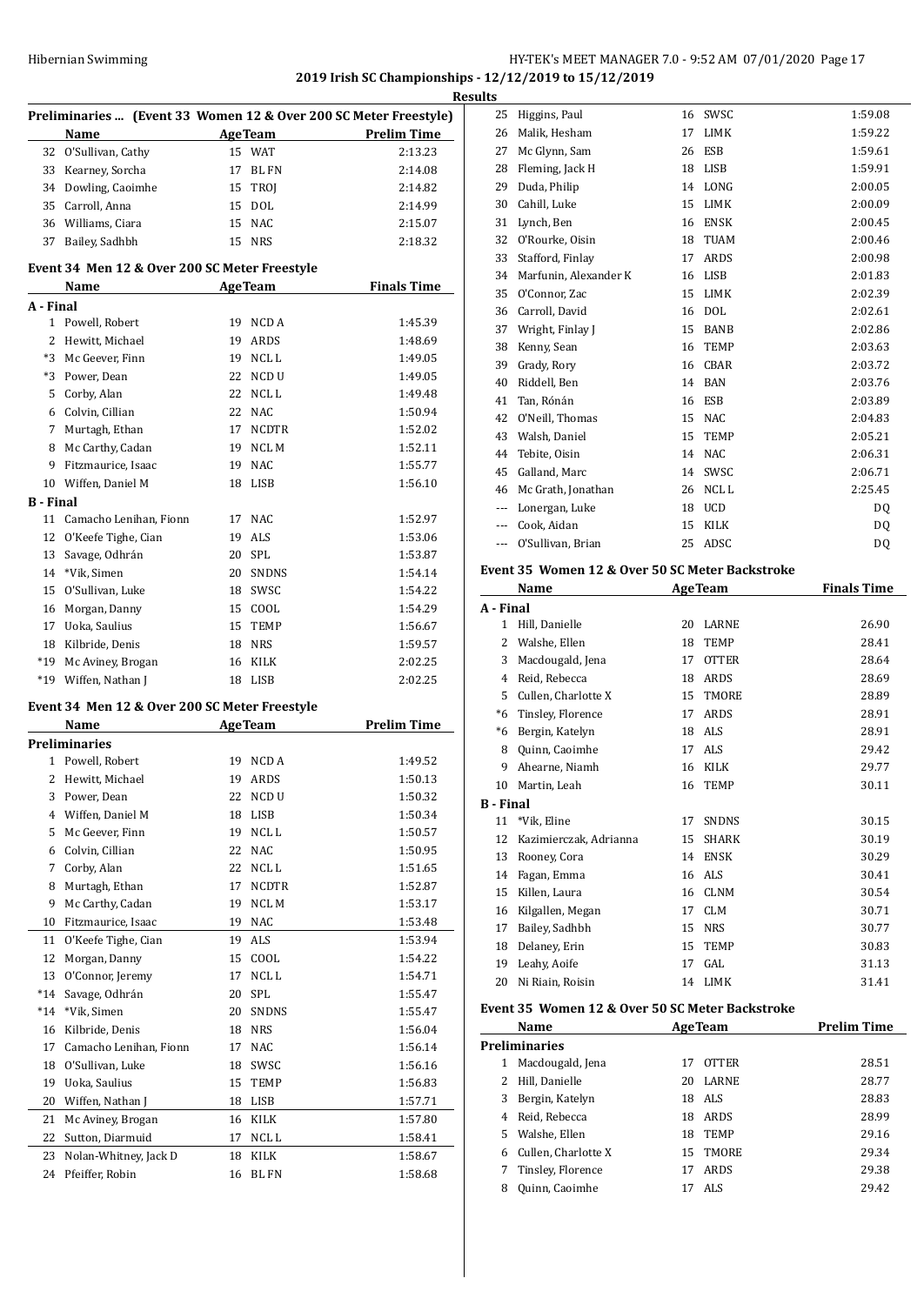# HY-TEK's MEET MANAGER 7.0 - 9:52 AM 07/01/2020 Page 18 **2019 Irish SC Championships - 12/12/2019 to 15/12/2019**

|                |                                               |    |                | Preliminaries  (Event 35 Women 12 & Over 50 SC Meter Backstroke) |
|----------------|-----------------------------------------------|----|----------------|------------------------------------------------------------------|
|                | Name                                          |    | <b>AgeTeam</b> | <b>Prelim Time</b>                                               |
| 9              | Ahearne, Niamh                                | 16 | KILK           | 29.56                                                            |
| 10             | *Firth, Bethy                                 | 23 | ARDS           | 29.92                                                            |
| 11             | Martin, Leah                                  |    | 16 TEMP        | 30.17                                                            |
| $*12$          | Kazimierczak, Adrianna                        | 15 | <b>SHARK</b>   | 30.30                                                            |
| $*12$          | Fagan, Emma                                   |    | 16 ALS         | 30.30                                                            |
| 14             | Killen, Laura                                 |    | 16 CLNM        | 30.61                                                            |
| 15             | Leahy, Aoife                                  | 17 | GAL            | 30.63                                                            |
| $*16$          | Kilgallen, Megan                              | 17 | <b>CLM</b>     | 30.68                                                            |
| $*16$          | *Vik, Eline                                   | 17 | <b>SNDNS</b>   | 30.68                                                            |
| 18             | Delaney, Erin                                 | 15 | TEMP           | 30.74                                                            |
| 19             | Rowlands, Aisling                             | 14 | TROJ           | 30.96                                                            |
| 20             | Rooney, Cora                                  |    | 14 ENSK        | 31.02                                                            |
| 21             | Ni Riain, Roisin                              | 14 | LIMK           | 31.05                                                            |
| 22             | Bailey, Sadhbh                                | 15 | NRS            | 31.23                                                            |
| 23             | Gibbs, Isabelle                               | 17 | GAL            | J31.23                                                           |
| 24             | Cassidy, Ellen                                | 18 | UCD            | 31.27                                                            |
| 25             | Farr, Lauren                                  | 13 | SWSC           | 31.44                                                            |
| 26             | Lee, Ellen                                    | 14 | SWSC           | 31.83                                                            |
| 27             | Rogers, Nemone                                | 14 | TROJ           | 32.02                                                            |
|                | Event 36 Men 12 & Over 50 SC Meter Backstroke |    |                |                                                                  |
|                | Name                                          |    | <b>AgeTeam</b> | <b>Finals Time</b>                                               |
| A - Final      |                                               |    |                |                                                                  |
| $\mathbf{1}$   | Johnston, Paddy                               |    | 18 ARDS        | 24.77                                                            |
| $\overline{2}$ | Mc Evoy, Rory                                 |    | 21 NCD E       | 24.94                                                            |
| 3              | *Zhou, Tianyu                                 | 19 | SHNGI          | 25.88                                                            |
| $\overline{4}$ | Mc Nicholl, Sean                              |    | 18 TEMP        | 26.17                                                            |
| 5              | Byrne, Stephen                                |    | 20 TALL        | 26.62                                                            |
|                | 6 Lonergan, Luke                              |    | 18 UCD         | 26.87                                                            |
| 7              | O'Rourke, Oisin                               | 18 | TUAM           | 27.20                                                            |
| 8              | Ashton, Callum                                | 20 | <b>SHARK</b>   | 27.53                                                            |
| 9              | Keating, Aran                                 | 17 | CORM           | 27.79                                                            |
| 10             | Wiffen, Nathan J                              | 18 | LISB           | 28.09                                                            |
| B - Final      |                                               |    |                |                                                                  |
| 11             | Mc Menamin, Fionnan                           |    | 19 ALS         | 27.39                                                            |
| 12             | Winston, Sam                                  | 17 | ALS            | 27.66                                                            |
| 13             | Irwin, Neddie                                 |    | 16 DOL         | 27.71                                                            |
| 14             | Brady, Ethan                                  | 17 | <b>TEMP</b>    | 27.84                                                            |
| 15             | Clements, Jamie                               |    | 16 LARNE       | 28.12                                                            |
| 16             | David, Ben R                                  |    | 18 BARRA       | 28.15                                                            |
| 17             | Mulholland, Daniel J                          | 16 | LISB           | 28.26                                                            |
| 18             | Walsh Hussey, Matthew                         | 15 | <b>NAC</b>     | 28.36                                                            |

### **Event 36 Men 12 & Over 50 SC Meter Backstroke**

|               | Name             |    | <b>AgeTeam</b>   | <b>Prelim Time</b> |  |  |
|---------------|------------------|----|------------------|--------------------|--|--|
| Preliminaries |                  |    |                  |                    |  |  |
|               | Johnston, Paddy  | 18 | ARDS             | 25.23              |  |  |
| 2             | Mc Evoy, Rory    | 21 | NCD E            | 25.30              |  |  |
| 3             | Scannell, Sean D | 17 | NCD <sub>L</sub> | 25.58              |  |  |
| 4             | *Zhou, Tianyu    | 19 | <b>SHNGI</b>     | 26.26              |  |  |
| 5.            | Mc Nicholl, Sean | 18 | <b>TEMP</b>      | 26.47              |  |  |
| *6            | Lonergan, Luke   | 18 | <b>UCD</b>       | 26.88              |  |  |
| *6            | Byrne, Stephen   | 20 | TALL             | 26.88              |  |  |
| 8             | O'Rourke, Oisin  | 18 | TUAM             | 27.12              |  |  |
| 9             | Ashton, Callum   | 20 | <b>SHARK</b>     | 27.31              |  |  |
| 10            | Keating, Aran    | 17 | CORM             | 27.36              |  |  |

 Joyce, Niall 16 SHARK 28.55 Willmott, Ben 16 SPL 28.72

|    | <b>Results</b> |                       |    |              |       |  |
|----|----------------|-----------------------|----|--------------|-------|--|
| :) | 11             | Wiffen, Nathan J      | 18 | LISB         | 27.62 |  |
| -  | 12             | Winston, Sam          | 17 | <b>ALS</b>   | 27.68 |  |
|    | 13             | Irwin, Neddie         | 16 | <b>DOL</b>   | 27.85 |  |
|    | 14             | Mc Menamin, Fionnan   | 19 | <b>ALS</b>   | 27.89 |  |
|    | 15             | Balgos, Jericho A     | 15 | CY BT        | 28.22 |  |
|    | 16             | David, Ben R          | 18 | <b>BARRA</b> | 28.28 |  |
|    | 17             | Brady, Ethan          | 17 | <b>TEMP</b>  | 28.32 |  |
|    | 18             | Clements, Jamie       | 16 | LARNE        | 28.38 |  |
|    | 19             | Walsh Hussey, Matthew | 15 | NAC          | 28.62 |  |
|    | 20             | Mulholland, Daniel J  | 16 | <b>LISB</b>  | 28.63 |  |
|    | 21             | Joyce, Niall          | 16 | <b>SHARK</b> | 28.69 |  |
|    | 22             | Kolcow, Maks          | 18 | <b>SHARK</b> | 28.75 |  |
|    | 23             | Willmott, Ben         | 16 | SPL          | 28.88 |  |
|    | 24             | Galland, Luc          | 19 | SWSC         | 28.95 |  |
|    | 25             | Mc Menamin, Conor     | 24 | <b>ALS</b>   | 28.97 |  |
|    | 26             | Carroll, David        | 16 | <b>DOL</b>   | 29.02 |  |
|    | 27             | Tebite, Oisin         | 14 | <b>NAC</b>   | 29.16 |  |
|    | 28             | Nijs, Tiarnan         | 16 | LIMK         | 29.26 |  |
|    | 29             | Keogh, Michael        | 15 | <b>TERE</b>  | 29.65 |  |
|    | 30             | Walsh, Daniel         | 15 | <b>TEMP</b>  | 29.78 |  |
|    | 31             | Lovenitski, Daniil    | 16 | <b>TEMP</b>  | 30.20 |  |

### **Event 37 Women 12 & Over 200 SC Meter Breaststroke**

|                  | Name              |    | <b>AgeTeam</b>   | <b>Finals Time</b> |
|------------------|-------------------|----|------------------|--------------------|
| A - Final        |                   |    |                  |                    |
| 1                | Coyne, Niamh      | 18 | NCD T            | 2:22.77            |
| 2                | Haughey, Aisling  | 24 | ALS <sub></sub>  | 2:25.69            |
| 3                | Walshe, Ellen     | 18 | <b>TEMP</b>      | 2:27.76            |
| 4                | Mayne, Molly I    | 14 | <b>TEMP</b>      | 2:29.15            |
| 5                | Cooke, Olwyn      | 16 | NCL L            | 2:35.56            |
| 6                | Doyle, Eimear     | 18 | <b>WAT</b>       | 2:35.60            |
| 7                | Nolan, Beth       | 17 | SWSC             | 2:36.94            |
| 8                | Thompson, Zoe     | 18 | ARDS             | 2:37.23            |
| 9                | Gardiner, Beth    | 16 | <b>NAC</b>       | 2:37.85            |
| 10               | *Tjemsland, Live  | 17 | <b>SNDNS</b>     | 2:40.14            |
| <b>B</b> - Final |                   |    |                  |                    |
| 11               | Kilgallen, Niamh  | 20 | NCD <sub>C</sub> | 2:34.49            |
| 12               | *Vik, Eline       | 17 | <b>SNDNS</b>     | 2:36.36            |
| 13               | Finlay, Caitriona | 21 | ALS.             | 2:37.66            |
| 14               | Gibbs, Alison     | 15 | GAL              | 2:40.84            |
| 15               | Doran, Aoife      | 13 | <b>ALS</b>       | 2:41.68            |
| 16               | Mc Cartney, Ellie | 14 | <b>ENSK</b>      | 2:41.90            |
| 17               | Urry, Amelia      | 15 | <b>BAN</b>       | 2:42.03            |
| 18               | Mc Cormack, Cara  | 13 | <b>DOL</b>       | 2:42.32            |
| 19               | Bracken, Lucy A   | 15 | ASG              | 2:43.52            |
| 20               | Wall, Lillie      | 16 | <b>CLNM</b>      | 2:46.24            |

## **Event 37 Women 12 & Over 200 SC Meter Breaststroke**

|            | Name                 |    | <b>AgeTeam</b> | <b>Prelim Time</b> |  |  |  |
|------------|----------------------|----|----------------|--------------------|--|--|--|
|            | <b>Preliminaries</b> |    |                |                    |  |  |  |
| $^{\ast}1$ | Coyne, Niamh         | 18 | NCD T          | 2:26.74            |  |  |  |
| $^*1$      | Haughey, Aisling     |    | 24 ALS         | 2:26.74            |  |  |  |
| 3          | Walshe, Ellen        | 18 | <b>TEMP</b>    | 2:31.00            |  |  |  |
| 4          | Mayne, Molly I       | 14 | <b>TEMP</b>    | 2:31.73            |  |  |  |
| $*5$       | Doyle, Eimear        | 18 | <b>WAT</b>     | 2:37.32            |  |  |  |
| $*5$       | Nolan, Beth          | 17 | SWSC.          | 2:37.32            |  |  |  |
| 7          | Thompson, Zoe        | 18 | <b>ARDS</b>    | 2:38.83            |  |  |  |
| 8          | Cooke, Olwyn         | 16 | NCL L          | 2:39.00            |  |  |  |
| 9          | Gardiner, Beth       | 16 | NAC.           | 2:40.15            |  |  |  |
| 10         | *Tiemsland, Live     | 17 | <b>SNDNS</b>   | 2:40.21            |  |  |  |
| 11         | Kilgallen, Niamh     | 20 | NCD C          | 2:40.28            |  |  |  |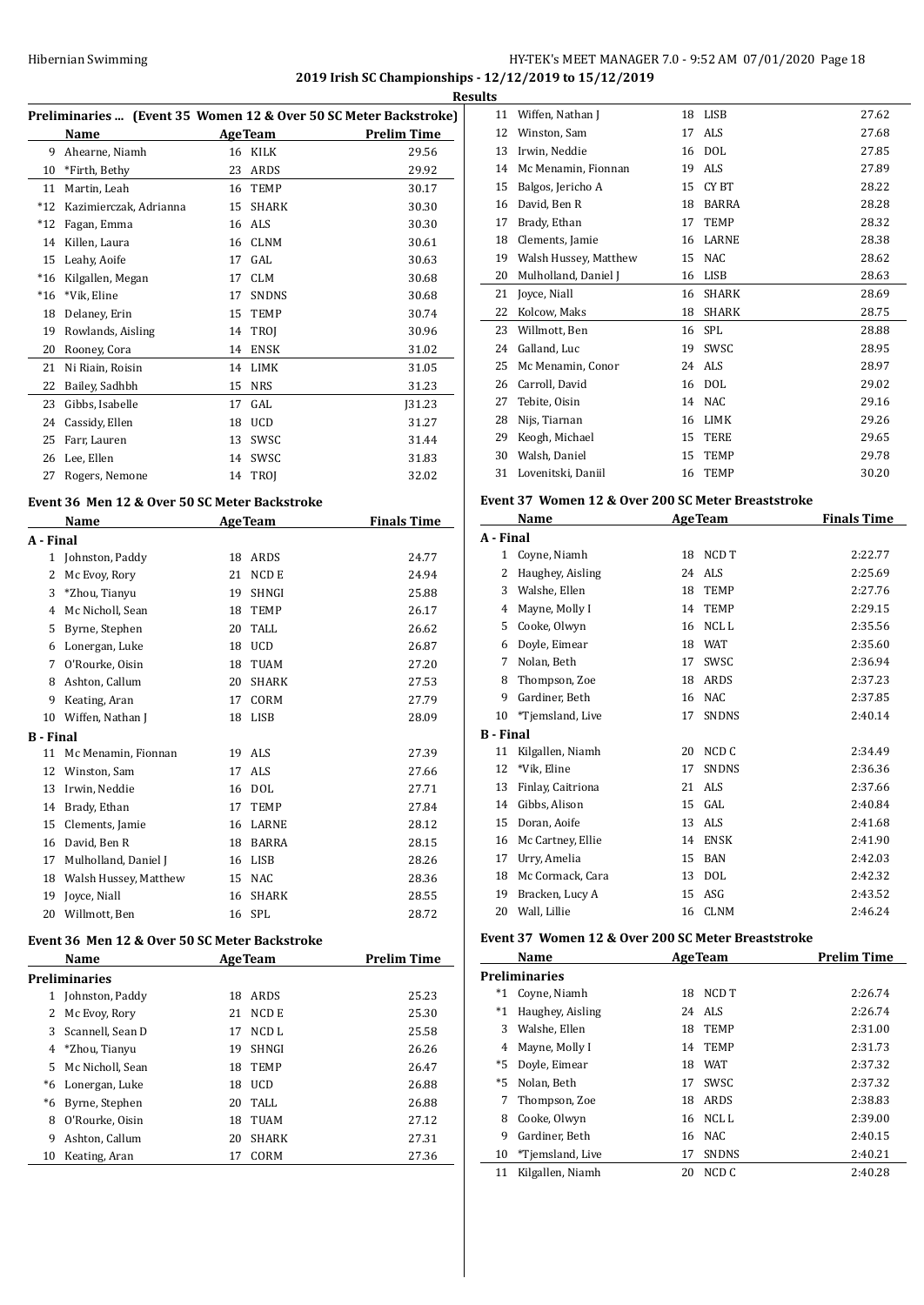# HY-TEK's MEET MANAGER 7.0 - 9:52 AM 07/01/2020 Page 19 **2019 Irish SC Championships - 12/12/2019 to 15/12/2019**

**Results**

 $\overline{a}$ 

 $\overline{a}$ 

|                  |                                                  |    |                | Preliminaries  (Event 37 Women 12 & Over 200 SC Meter Breaststro |
|------------------|--------------------------------------------------|----|----------------|------------------------------------------------------------------|
|                  | Name                                             |    | <b>AgeTeam</b> | <b>Prelim Time</b>                                               |
| 12               | Finlay, Caitriona                                |    | 21 ALS         | 2:40.34                                                          |
| 13               | *Vik, Eline                                      | 17 | <b>SNDNS</b>   | 2:40.83                                                          |
| 14               | Murphy, Jade                                     | 22 | <b>SLIGO</b>   | 2:41.88                                                          |
| 15               | Mc Cartney, Ellie                                |    | 14 ENSK        | 2:42.27                                                          |
| 16               | Doran, Aoife                                     |    | 13 ALS         | 2:42.38                                                          |
| 17               | Gibbs, Alison                                    |    | 15 GAL         | 2:42.89                                                          |
| 18               | Bracken, Lucy A                                  |    | 15 ASG         | 2:43.47                                                          |
| 19               | Urry, Amelia                                     |    | 15 BAN         | 2:44.02                                                          |
| 20               | Mc Cormack, Cara                                 |    | 13 DOL         | 2:45.22                                                          |
| 21               | Wall, Lillie                                     |    | 16 CLNM        | 2:45.78                                                          |
| 22               | Weinert, Wiktoria                                |    | 16 SLIGO       | 2:46.85                                                          |
| 23               | Murphy, Emma                                     |    | 15 GAL         | 2:47.10                                                          |
| 24               | Lucid, Sara                                      |    | 16 KGD         | 2:47.16                                                          |
| 25               | Bates, Aoife                                     | 17 | SHARK          | 2:47.22                                                          |
| 26               | O'Shea, Aoife                                    |    | 16 SWSC        | 2:47.34                                                          |
| 27               | Mc Namara, Ava R                                 |    | 14 LISB        | 2:47.59                                                          |
| 28               | Purcell, Isabella                                |    | 14 ALS         | 2:47.63                                                          |
| 29               |                                                  |    | 16 BL FN       | 2:47.74                                                          |
| 30               | Crisan, Paula<br>Blemmings, Rachel               |    | 15 BANB        | 2:50.03                                                          |
|                  |                                                  |    |                |                                                                  |
| 31               | Corkery, Hannah                                  |    | 14 SPL         | 2:50.15                                                          |
| 32               | *Skar Talberg, Camilla                           |    | 17 SNDNS       | 2:50.69                                                          |
| 33               | Dunne, Kirsty                                    |    | 15 ASG         | 2:51.45                                                          |
| 34               | Barrett, Ruth                                    |    | 14 ALS         | 2:51.50                                                          |
| 35               | Jones, Megan                                     |    | 13 PORT        | 2:51.71                                                          |
| 36               | Mc Inerney, Louise                               |    | 15 KILK        | 2:53.13                                                          |
| 37               | Fox, Evelyn                                      |    | 14 KGD         | 2:54.39                                                          |
| 38               | O'Shea, Michelle                                 |    | 13 DOL         | 2:54.80                                                          |
| 39               | Comiskey, Lavinia                                |    | 14 GLN         | 2:55.06                                                          |
| 40               | Shivnen, Amy                                     |    | 16 ALS         | 2:56.10                                                          |
| 41               | Waters, Katie                                    |    | 14 GAL         | 2:56.17                                                          |
| 42               | Sheehy, Lily J                                   |    | 14 ASG         | 2:57.44                                                          |
| 43               | Carroll, Anna                                    |    | 15 DOL         | 2:57.59                                                          |
|                  | --- Davison, Grace                               |    | 12 ARDS        | DQ                                                               |
|                  | --- Riordan, Dayna                               |    | 22 OTTER       | DQ                                                               |
| ---              | *Tang, Tina                                      | 15 | SHNGI          | DQ                                                               |
|                  | Event 38 Men 12 & Over 200 SC Meter Breaststroke |    |                |                                                                  |
|                  | <b>Name</b>                                      |    | <b>AgeTeam</b> | <b>Finals Time</b>                                               |
| A - Final        |                                                  |    |                |                                                                  |
| $\mathbf{1}$     | Corby, Eoin                                      | 17 | NCL L          | 2:08.04                                                          |
| 2                | Doyle, Liam                                      | 22 | NCL D          | 2:10.52                                                          |
| 3                | Cooke, Uiseann                                   | 18 | NCL L          | 2:14.71                                                          |
| 4                | Feenan, Andrew                                   | 18 | SWSC           | 2:15.36                                                          |
| 5                | Nolan, Richard G                                 |    | 18 WAT         | 2:18.08                                                          |
| 6                | *Vik, Simen                                      | 20 | SNDNS          | 2:18.73                                                          |
| 7                | Vedernikov, Nikita                               |    | 19 NAC         | 2:20.30                                                          |
| 8                | Woodside, Ben                                    |    | 16 LARNE       | 2:22.15                                                          |
| 9                | Cox, Paul Y                                      |    | 17 LISB        | 2:22.86                                                          |
| 10               | Mc Lelland-Maher, Alex                           | 17 | KILK           | 2:24.06                                                          |
| <b>B</b> - Final |                                                  |    |                |                                                                  |
| 11               | Stoops, Mark                                     |    | 19 BAN         | 2:23.95                                                          |
| 12               | Creaney, Oliver                                  |    | 18 ARDS        | 2:24.15                                                          |
| 13               | Kenny, Sean                                      |    | 16 TEMP        | 2:24.34                                                          |
| 14               | Hand, Matthew                                    |    |                |                                                                  |
| 15               |                                                  |    | 14 ARDS        | 2:26.54                                                          |
|                  | Woods, David                                     |    | 21 UCD         | 2:26.66                                                          |
| 16               | Kelly, Shane                                     |    | 20 NAC         | 2:27.91                                                          |
| 17               | O'Sullivan, Cillian                              | 17 | PORT           | 2:28.11                                                          |
| 18               | Mc Namara, Michael                               | 18 | CLM            | 2:30.20                                                          |
| 19               | Egan, Dylan                                      | 17 | ALS            | 2:31.58                                                          |

| <u>uits</u>  |                                                  |    |                |                    |
|--------------|--------------------------------------------------|----|----------------|--------------------|
| ---          | Donnelly, John                                   | 18 | SLBGH          | DQ                 |
|              | Event 38 Men 12 & Over 200 SC Meter Breaststroke |    |                |                    |
|              | Name                                             |    | <b>AgeTeam</b> | <b>Prelim Time</b> |
|              | <b>Preliminaries</b>                             |    |                |                    |
| $\mathbf{1}$ | Doyle, Liam                                      | 22 | NCL D          | 2:14.01            |
| 2            | Corby, Eoin                                      | 17 | NCL L          | 2:15.48            |
| 3            | Cooke, Uiseann                                   | 18 | NCL L          | 2:17.15            |
|              | 4 Feenan, Andrew                                 | 18 | SWSC           | 2:17.37            |
| 5            | Nolan, Richard G                                 |    | 18 WAT         | 2:18.94            |
| 6            | Woodside, Ben                                    |    | 16 LARNE       | 2:21.07            |
| 7            | *Vik, Simen                                      | 20 | SNDNS          | 2:21.57            |
| 8            | Vedernikov, Nikita                               | 19 | <b>NAC</b>     | 2:23.09            |
| 9            | Cox, Paul Y                                      | 17 | LISB           | 2:24.00            |
| 10           | Mc Lelland-Maher, Alex                           | 17 | KILK           | 2:25.65            |
| 11           | Stoops, Mark                                     | 19 | BAN            | 2:26.80            |
| 12           | Creaney, Oliver                                  | 18 | ARDS           | 2:27.02            |
| 13           | O'Sullivan, Cillian                              | 17 | PORT           | 2:27.47            |
| 14           | Woods, David                                     | 21 | <b>UCD</b>     | 2:28.50            |
| 15           | Kelly, Shane                                     | 20 | <b>NAC</b>     | 2:28.62            |
| 16           | Kenny, Sean                                      | 16 | <b>TEMP</b>    | 2:29.84            |
| 17           | Donnelly, John                                   | 18 | SLBGH          | 2:30.56            |
| 18           | Hand, Matthew                                    | 14 | ARDS           | 2:30.96            |
| 19           | Egan, Dylan                                      | 17 | ALS            | 2:32.13            |
| 20           | Mc Namara, Michael                               | 18 | CLM            | 2:32.48            |
| 21           | Wilson, Adam W                                   | 16 | <b>BANB</b>    | 2:32.95            |
| 22           | O'Connor, Liam                                   | 14 | TERE           | 2:33.22            |
| 23           | Murphy, Stephen                                  | 15 | TEMP           | 2:33.53            |
| 24           | Rayan, Ali                                       | 14 | COOL           | 2:34.71            |
| 25           | Powell, Teige                                    | 16 | KILK           | 2:35.32            |
| 26           | Capilitan, Kyle J                                | 16 | GLN            | 2:35.99            |
| 27           | Curley, Patrick                                  |    | 16 ESB         | 2:36.77            |
| 28           | Mc Cartney, Lewis                                | 17 | ENSK           | 2:37.52            |
| 29           | Maguire, Euan                                    | 15 | <b>NAC</b>     | 2:37.57            |
| 30           | Foley, Cian                                      | 20 | <b>NRS</b>     | 2:37.69            |
| 31           | Mc Carthy, Paddy                                 | 16 | DOL            | 2:38.03            |
| 32           | Fane, Ewan                                       | 15 | <b>DOL</b>     | 2:38.21            |
| 33           | Perry, Max                                       | 14 | KILK           | 2:39.04            |
| 34           | Hughes, Darragh                                  | 15 | MULL           | 2:39.22            |
| 35           | Mc Sweeney, Richard                              | 15 | DOL            | 2:39.30            |
| 36           | Mulhall, John                                    | 14 | TROJ           | 2:40.61            |
| 37           | Feenan, Michael                                  | 15 | SWSC           | 2:41.17            |
| 38           | Carrig, Jack                                     | 14 | LIMK           | 2:41.49            |
| 39           | Grady, Rory                                      | 16 | CBAR           | 2:42.25            |
| 40           | Marfunin, Alexander K                            |    | 16 LISB        | 2:43.18            |
| 41           | Crean Mc Kenna, Kyle                             | 16 | SLBGH          | 2:44.14            |
| 42           | O'Connor, Phelim                                 | 16 | NRS            | 2:44.15            |
| 43           | Ronan, Dara                                      | 15 | ENSK           | 2:44.85            |
|              | 44 Bondarevs, Nikita                             | 15 | ST FC          | 2:46.86            |
| ---          | Mc Ilroy-Sanchez, Conor                          | 17 | COLE           | DQ                 |
| ---          | O'Connor, Milo                                   | 17 | ATH            | DQ                 |
|              |                                                  |    |                |                    |
|              | Event 39 Women 200 SC Meter Medley Relay         |    |                |                    |
|              | <u>Team</u>                                      |    | <u>Relay</u>   | <b>Finals Time</b> |

| <b>Team</b>      | Relay | <b>Finals Time</b> |
|------------------|-------|--------------------|
| ALS<br>1.        | A     | 1:53.99            |
| 2 OTTER          | A     | 1:56.66            |
| ARDS<br>3        | A     | 1:56.75            |
| <b>TEMP</b><br>4 | A     | 2:02.06            |
| 5 SHARK          | A     | 2:02.76            |
| SWSC<br>6        | A     | 2:02.83            |
| GAL<br>7         | A     | 2:03.63            |
|                  |       |                    |